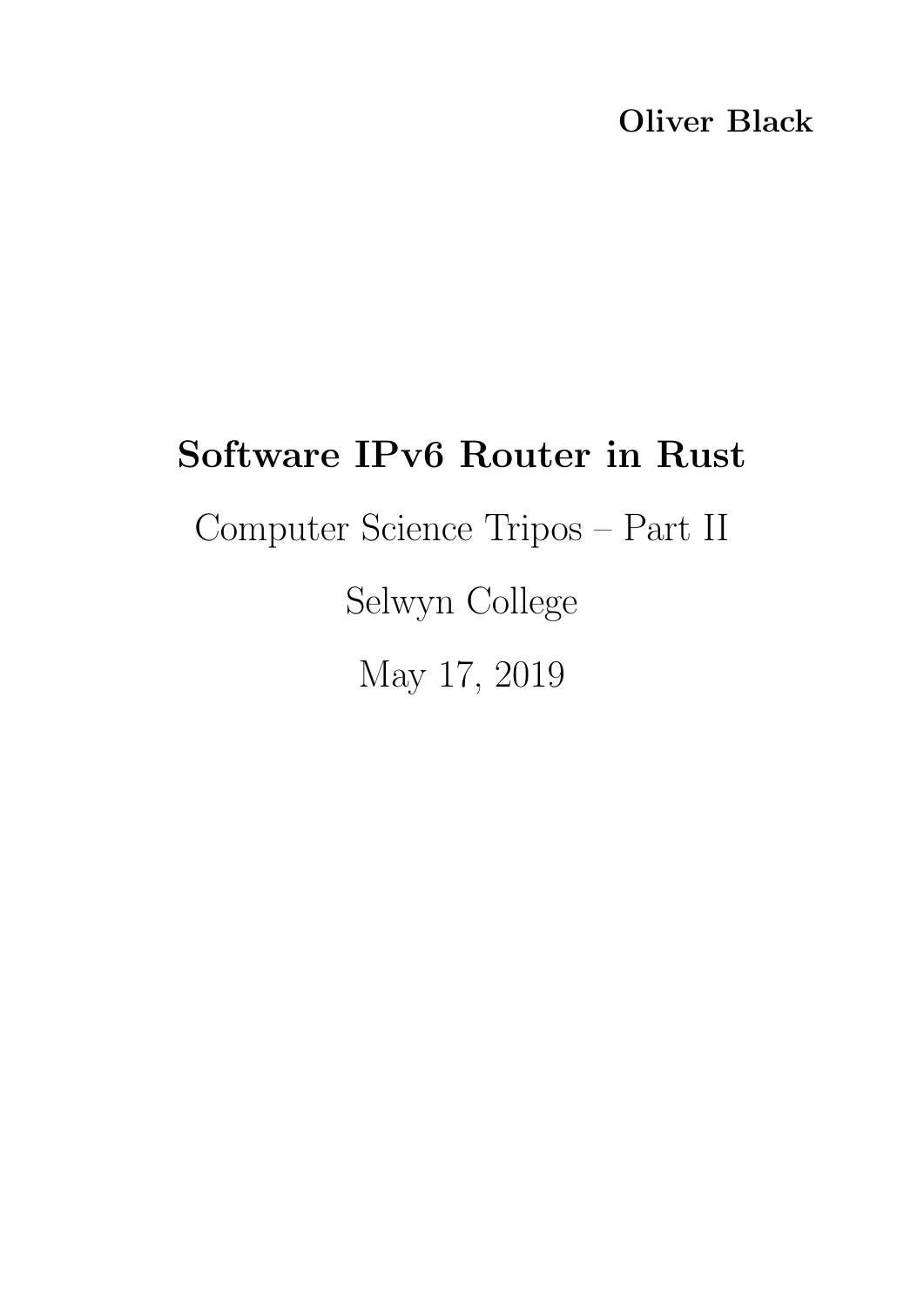### Declarations

I, Oliver Black of Selwyn College, being a candidate for Part II of the Computer Science Tripos, hereby declare that this dissertation and the work described in it are my own work, unaided except as may be specified below, and that the dissertation does not contain material that has already been used to any substantial extent for a comparable purpose.

Signed Oliver Black

Date May 17, 2019

I, Oliver Black of Selwyn College, am content for my dissertation to be made available to the students and staff of the University.

Signed Oliver Black Date May 17, 2019

### <span id="page-1-0"></span>Acknowledgements

Many thanks to:

- My supervisor Andrew Moore for his helpful advice.
- My Director of Studies Richard Watts for his guidance.
- Friends & family for proofreading.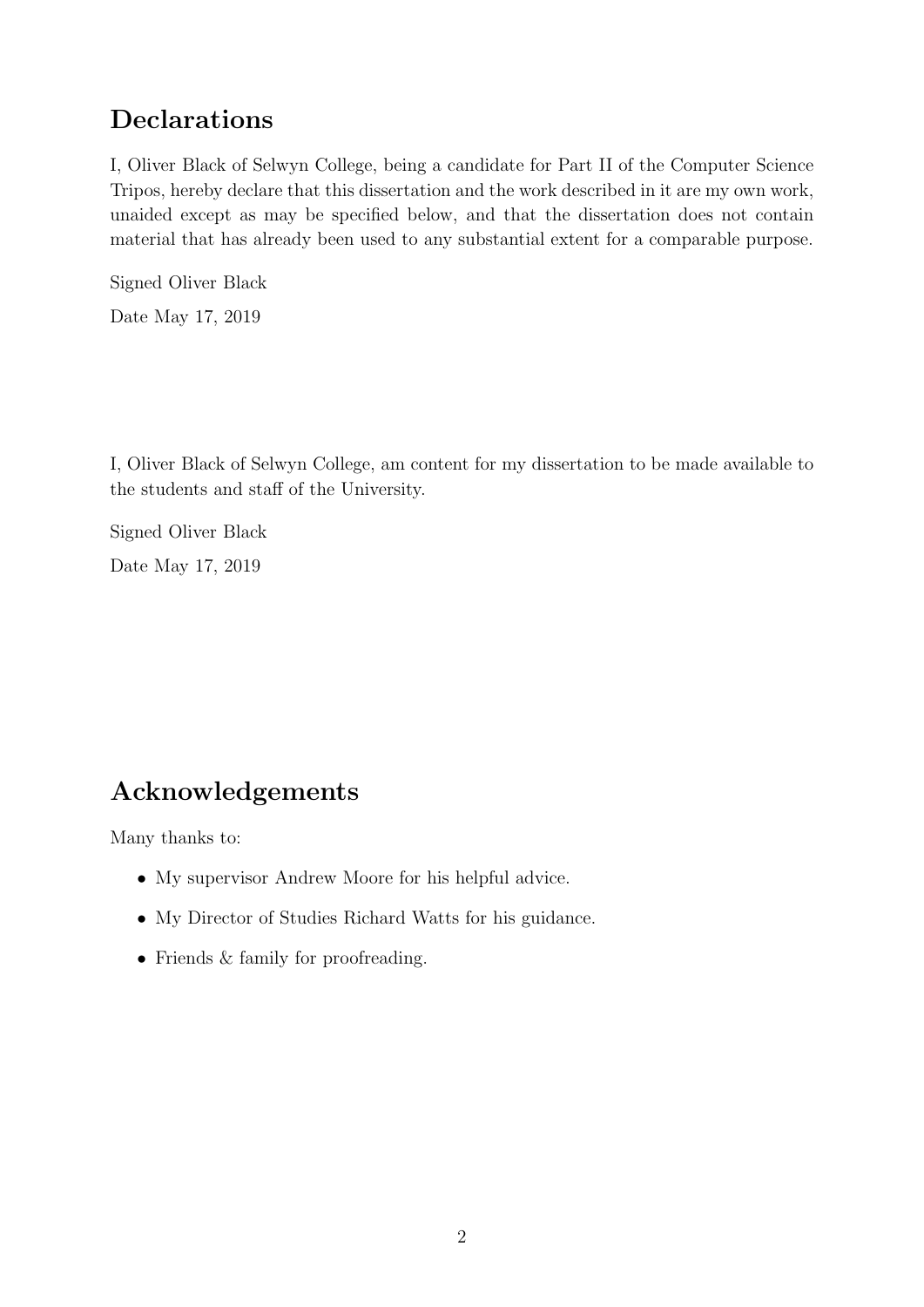## <span id="page-2-0"></span>Proforma

| Candidate Number:          | <b>2340C</b>                            |
|----------------------------|-----------------------------------------|
| Project Title:             | Software IPv6 Router in Rust            |
| Tripos:                    | <b>Computer Science Tripos</b>          |
| Examination:               | Part II Dissertation, July 2019         |
| Word Count (dissertation): | 11092 <sup>1</sup>                      |
| Line Count (software):     | $1998^2$                                |
| Project Originator:        | The Dissertation Author & Richard Watts |
| Project Supervisor:        | <b>Andrew Moore</b>                     |

### Original Aims of the Project

The IPv6 standard[\[2\]](#page-39-0) contains a large number of complex requirements, at times making it difficult to understand. I aim to design and implement a simple IPv6 router (called Luyou) using Rust[\[3\]](#page-39-1) that behaves as specified by the IPv6 RFCs. Luyou should implement the minimum functionality required by the relevant standards, and be functional & stable. These goals were quite ambitious, as even the core requirements of the IPv6 standard are quite broad - my project would have to go very smoothly in order to succeed in implementing all of them.

### Work Completed

Despite having initial difficulties setting up my test bench (called Luxing) using Mininet [\[4\]](#page-39-2), due to its lack of support for IPv6, I successfully implemented a functioning IPv6 router in Rust (Luyou) that met almost all of my core requirements. Both Luyou itself, and Luxing, are available for public use[\[1\]](#page-39-3). The final router was 575 lines of code with 95% test coverage (by statement), with the core requirements making up 40%-70% of the text of their respective RFCs.

<sup>&</sup>lt;sup>1</sup>This word count was computed by copying the relevant part of the dissertation into <https://wordcounter.net/>

<sup>&</sup>lt;sup>2</sup>This line count was computed by running find . -name '\*.rs/.py/.sh' | xargs wc -1 on the relevant files, breakdown: 995 Python, 575 router Rust, 379 other Rust, 49 Bash shell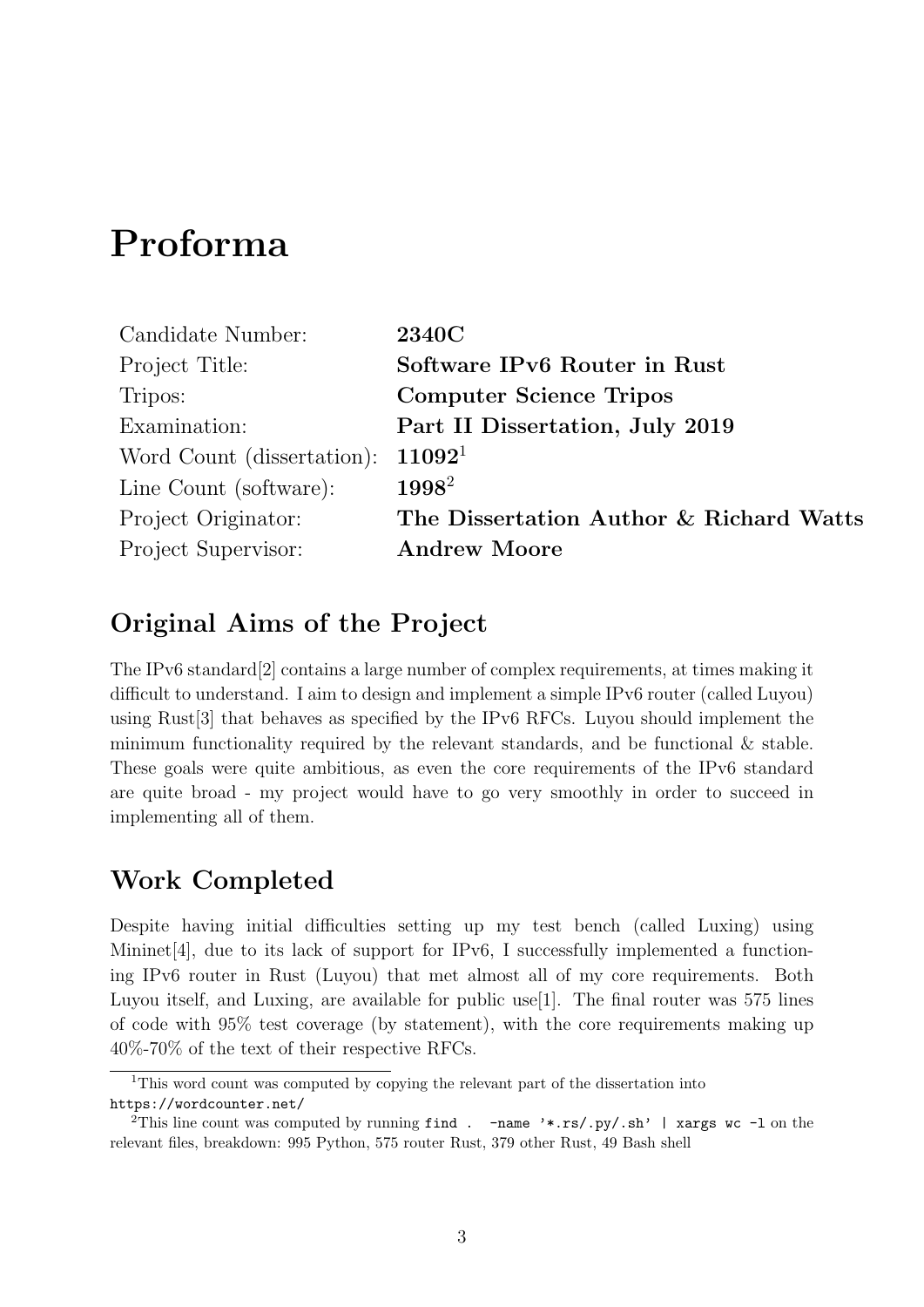## Special Difficulties

Cloud Computing took up more of my time in Michaelmas than other Units of Assessment. I had no other special difficulties.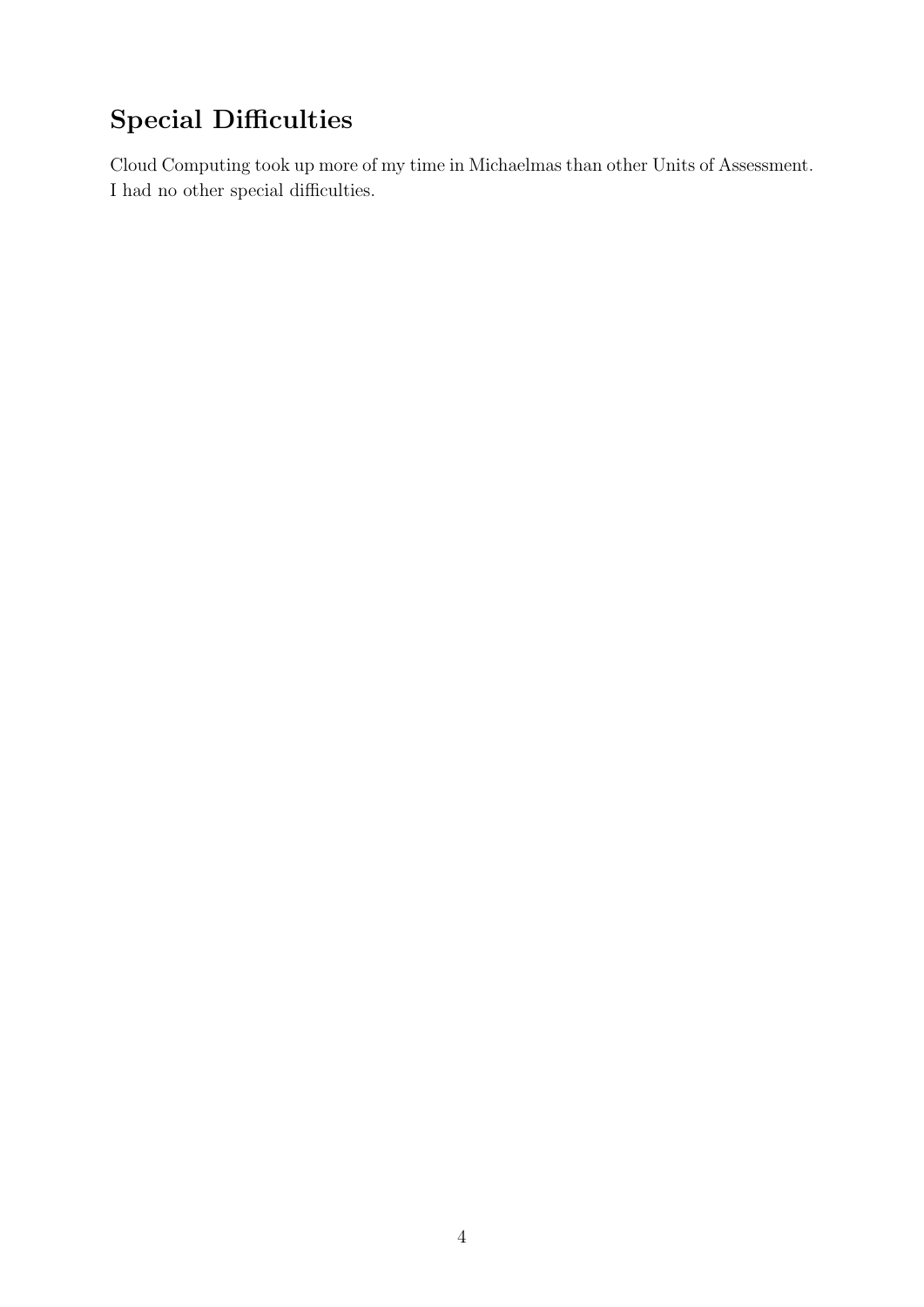## <span id="page-4-0"></span>**Contents**

|                              |                                | <b>Cover Sheet</b>       | 1              |  |  |  |  |
|------------------------------|--------------------------------|--------------------------|----------------|--|--|--|--|
|                              | Declarations<br>$\overline{2}$ |                          |                |  |  |  |  |
|                              |                                | Acknowledgements         | $\overline{2}$ |  |  |  |  |
|                              | Proforma                       |                          | 3              |  |  |  |  |
|                              |                                | <b>Table of Contents</b> | 6              |  |  |  |  |
|                              |                                | List of Figures          | 7              |  |  |  |  |
| 1                            |                                | Introduction             | 8              |  |  |  |  |
| $\overline{2}$               |                                | Preparation              | 10             |  |  |  |  |
|                              | 2.1                            |                          | 10             |  |  |  |  |
|                              | 2.2                            |                          | 11             |  |  |  |  |
|                              | 2.3                            |                          | 12             |  |  |  |  |
|                              | 2.4                            | Design                   | 15             |  |  |  |  |
|                              | 2.5                            | Test Plan                | 18             |  |  |  |  |
|                              | 2.6                            |                          | 19             |  |  |  |  |
| 3                            |                                | Implementation           | 20             |  |  |  |  |
|                              |                                |                          | 20             |  |  |  |  |
|                              | 3.1                            |                          | 22             |  |  |  |  |
|                              | 3.2                            | Test Bench               | 27             |  |  |  |  |
|                              | 3.3                            |                          | 32             |  |  |  |  |
| Evaluation<br>$\overline{4}$ |                                |                          | 34             |  |  |  |  |
|                              | 4.1                            | Tests                    | 34             |  |  |  |  |
|                              | 4.2                            | Issues & Observations    | 35             |  |  |  |  |
|                              | 4.3                            |                          | 36             |  |  |  |  |
|                              | 4.4                            |                          | 38             |  |  |  |  |
|                              | 4.5                            |                          | 38             |  |  |  |  |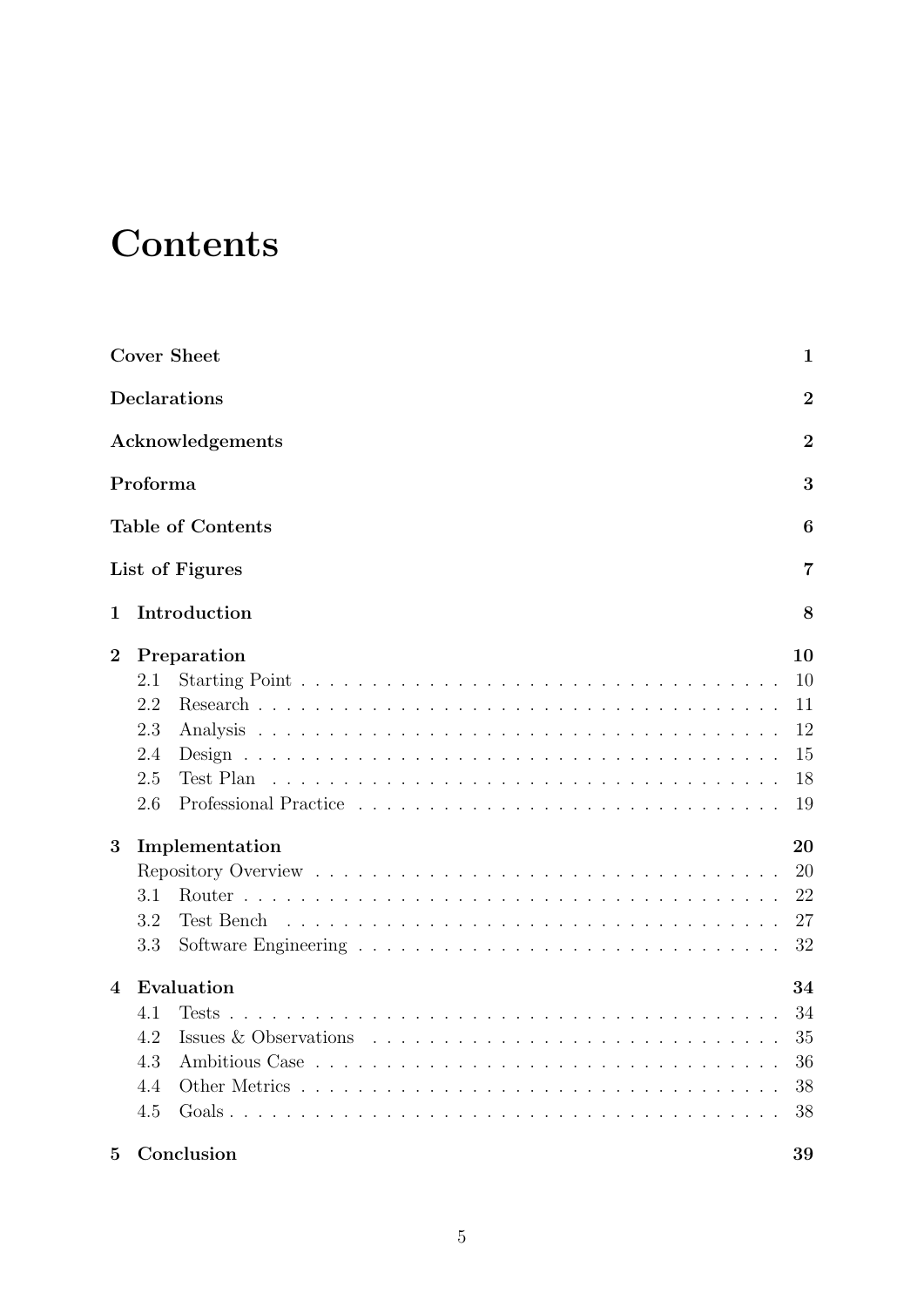| <b>Bibliography</b>       |    |
|---------------------------|----|
| A Requirements            | 42 |
| <b>B</b> Receiving Thread | 47 |
| <b>Project Proposal</b>   | 49 |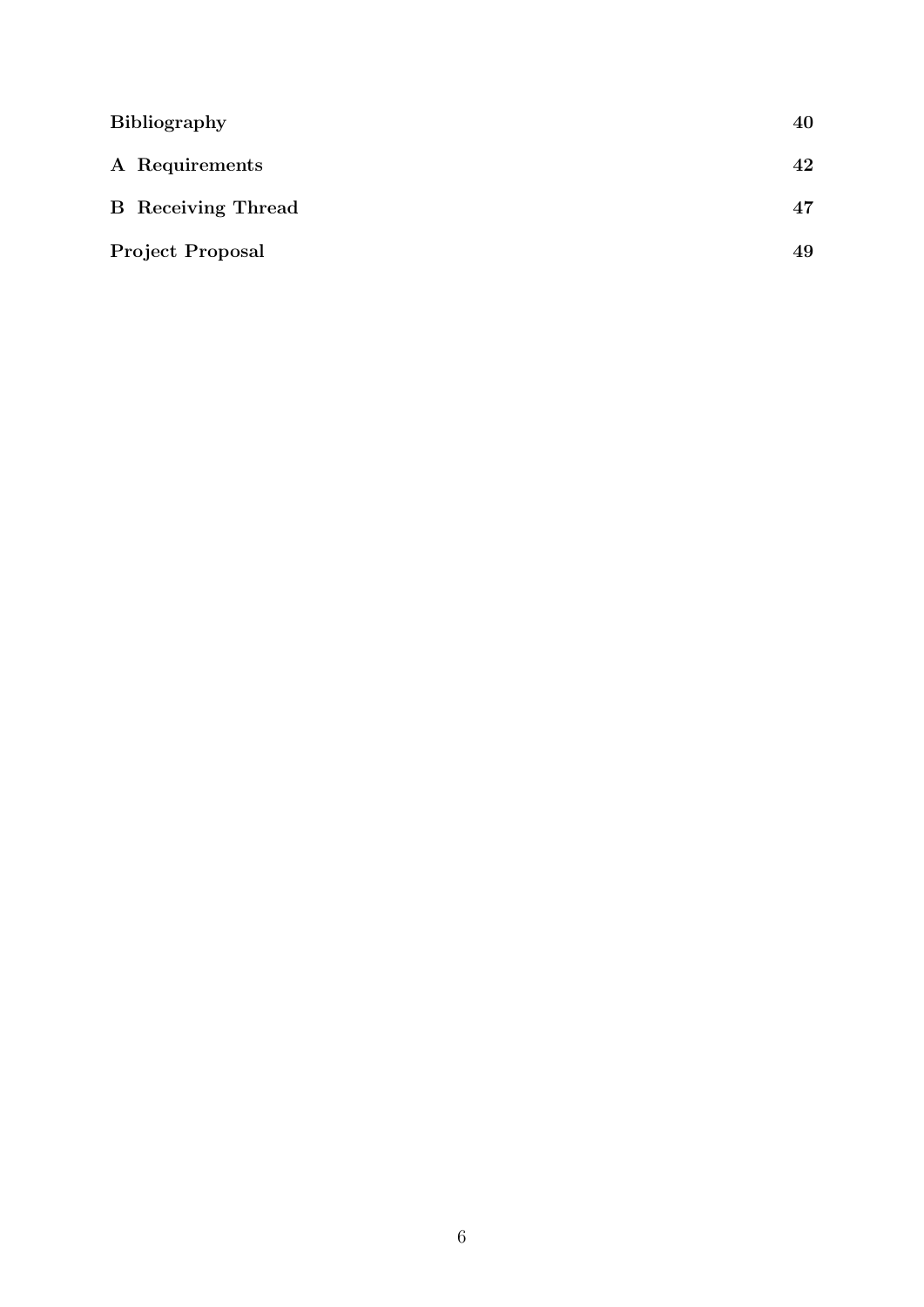# <span id="page-6-0"></span>List of Figures

| 2.1 |                                                                                                  | 11  |
|-----|--------------------------------------------------------------------------------------------------|-----|
| 2.2 | Requirements from Appendix A by type of functionality $\dots \dots \dots \dots$ 13               |     |
| 2.3 | Router Design: Control plane with routing table and forwarding plane with                        |     |
|     | forwarding fabric $\ldots \ldots \ldots \ldots \ldots \ldots \ldots \ldots \ldots \ldots \ldots$ |     |
| 2.4 |                                                                                                  |     |
| 3.1 |                                                                                                  | 21  |
| 3.2 | Implementation Overview: Data structures and threads                                             | 23  |
| 3.3 | Code excerpt: Starting a transmitting thread, returning a thread safe pipe                       | 25  |
| 3.4 | Code excerpt: Ethernet layer calling IPv6 layer $\ldots \ldots \ldots \ldots \ldots$             | 28  |
| 3.5 |                                                                                                  | 29  |
| 3.6 | Test Network Topology: arrows in directions of default router                                    | 30  |
| 3.7 | Test Example: Log output and success state 30                                                    |     |
| 3.8 | Waiting for IPv6 addresses to be up before updating default route $\dots$ .                      | -31 |
| 4.1 | Requirements by implementation and test status $\ldots \ldots \ldots \ldots \ldots 37$           |     |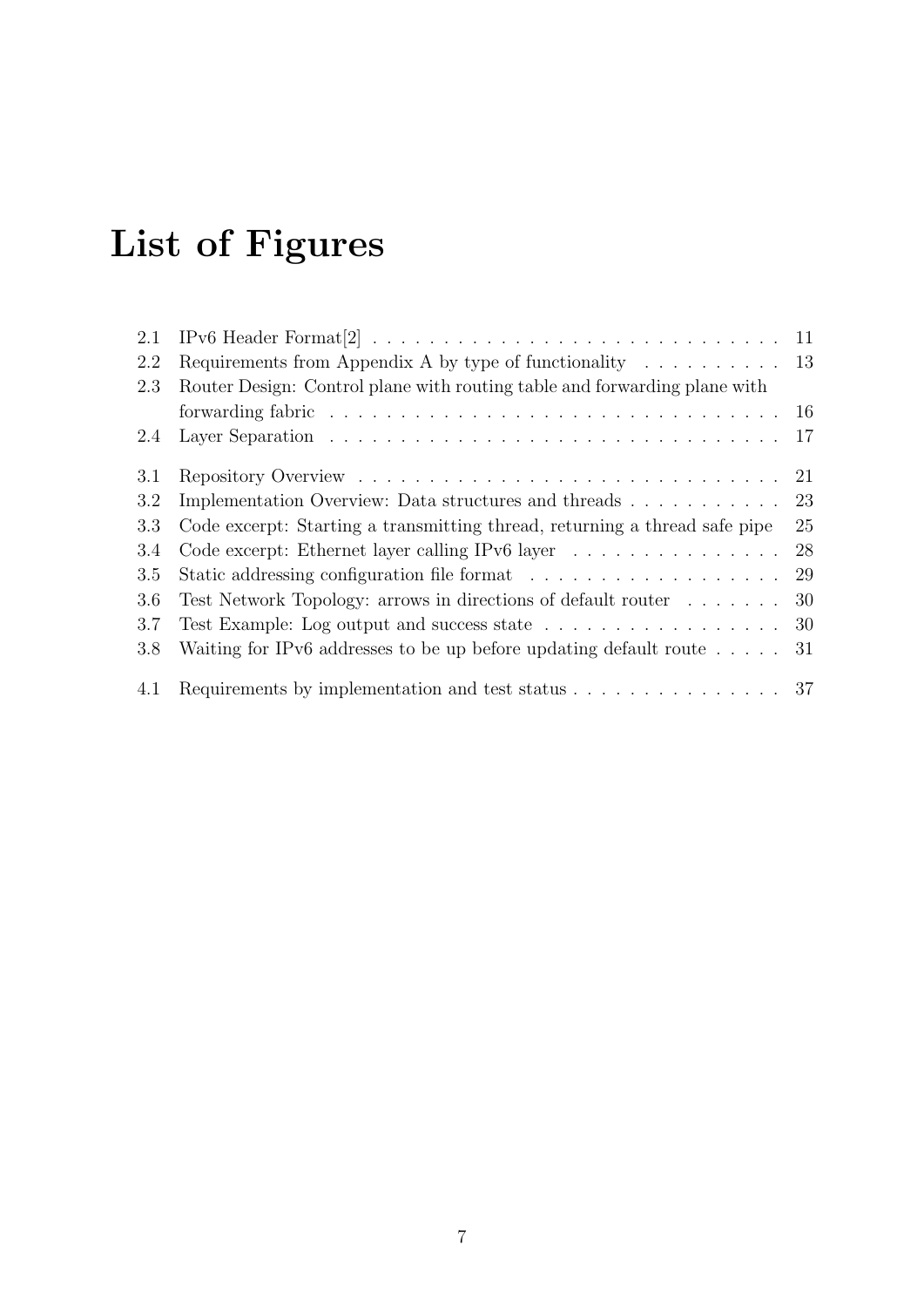## <span id="page-7-0"></span>Chapter 1

## Introduction

Slowly but surely the Internet is switching to IPv6[\[2\]](#page-39-0), but how do pages of Requests For Comments (RFCs) translate into real world network components? The aim of this project was to develop an IPv6 Router in Rust (Luyou) that explores both the functionality of IPv6, and how different parts of the various standards fit together. The project has been a success: I have produced a functioning router and accompanying test bench (Luxing).

The router is called Luyou as <sup>路</sup>由<sup>器</sup> (Luyouqi) is Chinese for router. Also Luyou was partly written while in China over both vacations, and 旅游 (Luyou) is Chinese for travelling.

旅行 (Luxing) is also Chinese for travelling, but could also mean 路行 (Luxing) which could be taken to be an abbreviation for "Router, OK", so Luxing is the name of my test bench. Luxing also includes a small test client and test server, both written in Rust[\[3\]](#page-39-1), called Luxingke and Luxingfu respectively, as  $\mathcal{F}(K_{\rm e})$  is client and  $\mathcal{F}(F_{\rm u})$  is server.

Mininet[\[4\]](#page-39-2) is an open source virtual network simulator that was developed at Stanford and until 2016 was used in the Part 1B Computer Networking course, it is written in Python. It creates lightweight virtual networks by making use of Linux's network namespaces, allowing processes to share a kernel, but run in separate network contexts.

This made it an ideal candidate to build Luyou and Luxing on top of. A simple IPv4 router[\[5\]](#page-39-5) already exists, and can be run on top of Mininet, it effectively explores how IPv4 works.

My project has three main motivations, I was interested in:

- Writing a router to improve my computer networking skills.
- Providing a clear example of an IPv6 router to illustrate the IPv6 standard.
- Experimenting with Rust to enable me to use it in future projects.

These are explained in more detail in the following paragraphs.

Routers are the backbone of the Internet. A common abstraction for working with routers is to separate their functions into a *control plane* that deals with the addressing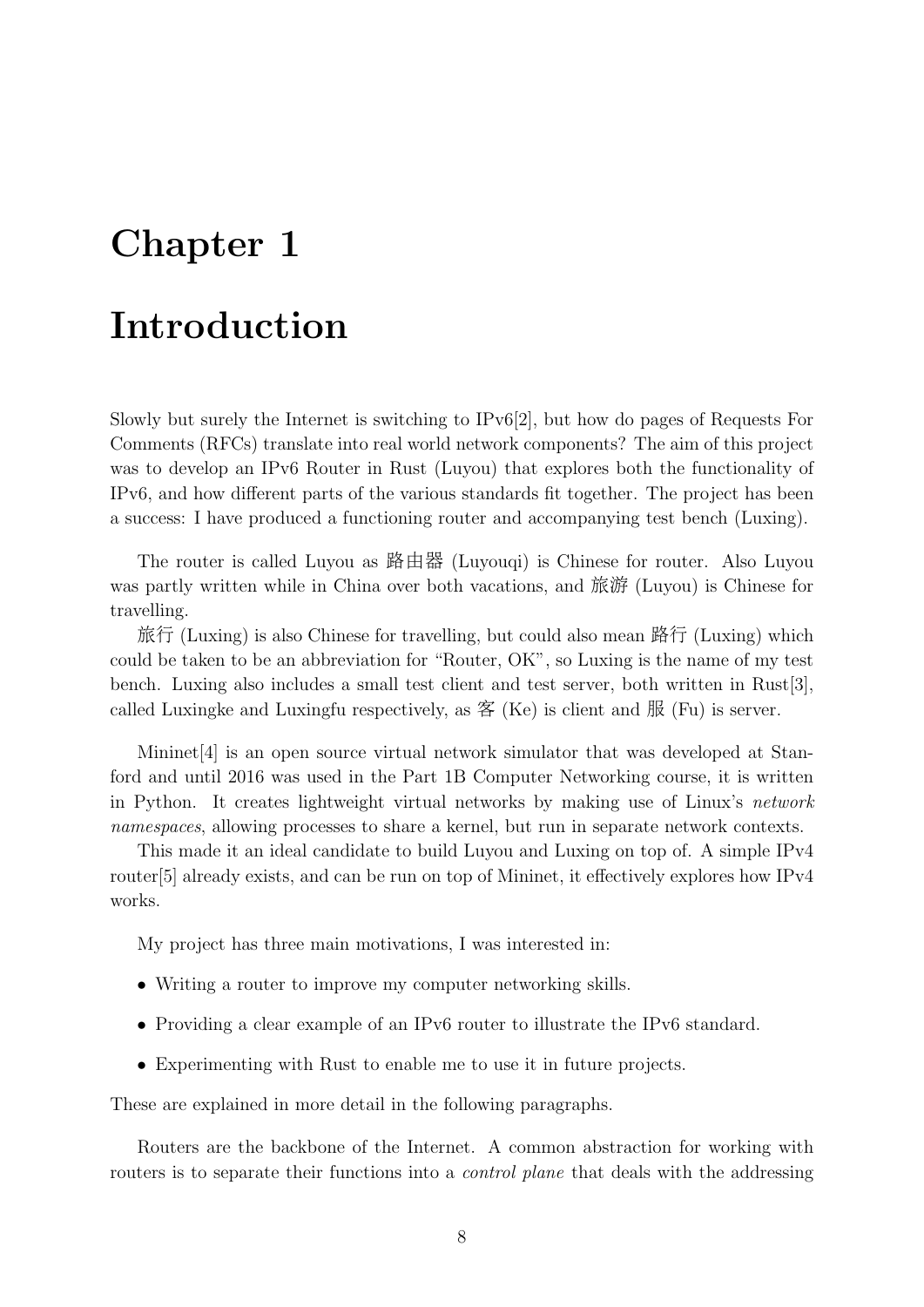& routing logic and a *forwarding plane* that performs packet forwarding. There are many open source routing packages[\[6\]](#page-39-6), but lots of them are dual-mode IPv4 & IPv6.

This makes it difficult to isolate and understand how the IPv6 part actually works. Starting from scratch allows a clear IPv6 router to be produced, avoiding the compromises that come with supporting dual IPv4 & IPv6 operation. Implementing Luyou will improve my knowledge of common networking abstractions.

Due to the popularity of the Internet, there have long not been enough IPv4[\[7\]](#page-39-7) addresses to go around. IPv6 tackles numerous issues in IPv4, including the lack of addresses. It also standardises many common non-standard practices in IPv4. These include the fact that Time To Live in IPv4 was defined partly in terms of seconds left to live, but in practice was just decremented by 1 on every hop between nodes. In IPv6 the field is accurately renamed to Hop Limit, and is now defined in terms of hops between nodes (as opposed to seconds).

Many subtle decisions like this have gone into the IPv6 standard, with an aim to making an Internet that works well, rather than one that just works. Luyou should provide a clear example of how the decisions made in the IPv6 standard actually work analogously to the simple IPv4 router[\[5\]](#page-39-5) mentioned above.

Rust[\[3\]](#page-39-1) is a modern low level programming language that aims to match the performance of  $C/C++$  without sacrificing memory safety, while avoiding garbage collection.

Rust does this through zero-cost high level abstractions such as ownership and lifetimes. For example, if you pass a reference or a primitive to a function, that function then owns that and everything it owns, the passed in value thus becomes inaccessible to the calling program from the point of the call.

It is also possible for functions to 'borrow' values, avoiding transferring ownership, this is similar to pass by reference. I chose Rust for my project as it can be easier to debug than C or C++, but mainly because I was interesting in learning Rust.

Using the IPv6 standard as a framework, combined with some knowledge about the internals of routers, it is possible to develop an IPv6 router that is stable, small, simple, & fast. Such a router could continue to be developed until it was ready to be deployed on actual hardware, but the implementation and testing required meant this was not an objective of this project.

Instead, the aim was to develop a router that implements a subset of the IPv6 standard, hopefully including everything an IPv6 router is required by the standards to implement. In the remainder of this dissertation I will discuss the preparation, implementation, and evaluation of this project.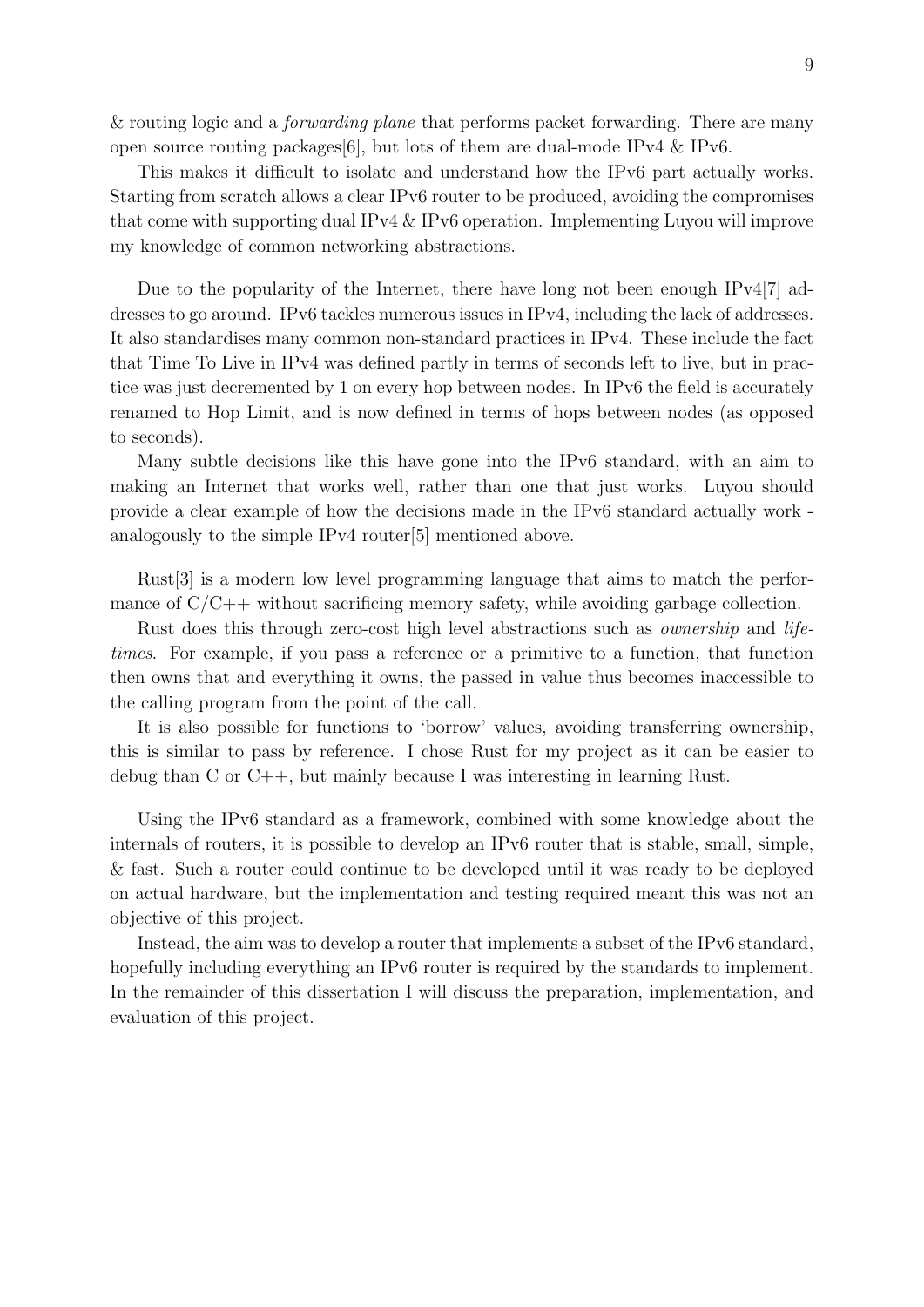## <span id="page-9-0"></span>Chapter 2

## Preparation

First I completed research into three areas: IPv6, Rust, & Mininet. I then began by annotating the IPv6 RFCs[\[2\]](#page-39-0)[\[8\]](#page-39-8)[\[9\]](#page-39-9) to divide my implementation into a minimal core and optional extensions. Next I designed a framework in which these could be implemented, and developed a test plan to enable effective evaluation of the finished product.

### <span id="page-9-1"></span>2.1 Starting Point

I had some experience in some of these areas, but this project approaches them from new angles:

- Low-level Systems Programming: As well as the Part 1B C course I had done several internships that involved a substantial amount of low-level programming in C. However I had never written a project in Rust before, but was very interested in learning Rust.
- Network Programming: I had completed the Part 1B Computer Networking course, so had some theoretical understanding. I had also worked on an assignment related to a large networking project during an internship. However I had never before worked individually on a networking project itself, from scratch.
- Testing: I had written tests for code previously and had been exposed to large testing frameworks during internships. However I had never devised my own formal test plan or developed my own test bench before. I also had only brief experience with Python.

In terms of existing software, the following where used or built upon by my project:

- **pnet**[\[10\]](#page-39-10) the packet and interface libraries in pnet allows individual packets to be received and manipulated.
- Mininet [\[4\]](#page-39-2) allowed virtual network environments on Linux to be setup with IPv4 addresses.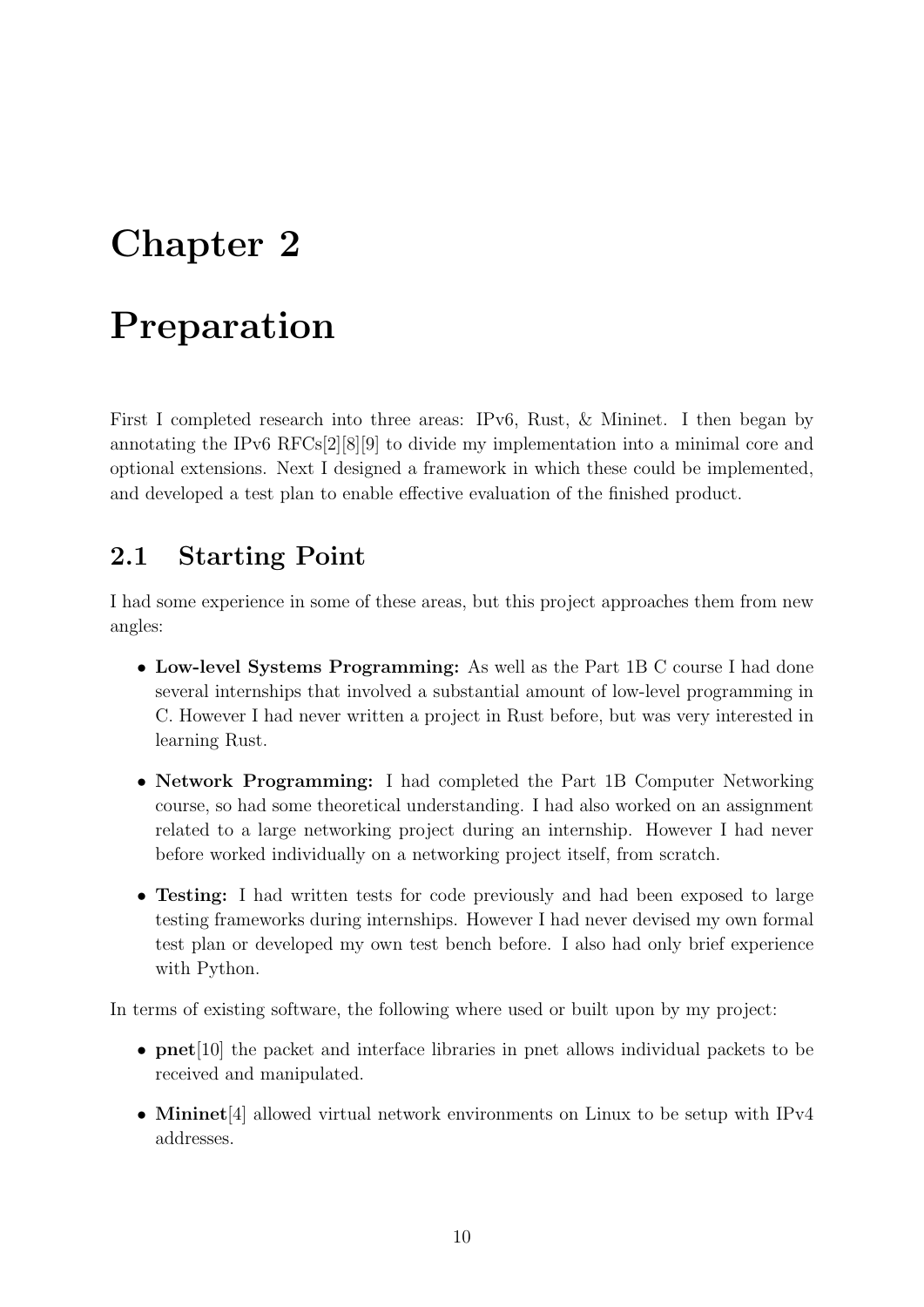+-+-+-+-+-+-+-+-+-+-+-+-+-+-+-+-+-+-+-+-+-+-+-+-+-+-+-+-+-+-+-+-+ |Version| Traffic Class | Flow Label | Flow Label | Flow Label | Flow Label | Flow Label | Flow Label | Flow Label | Flow Label | Flow Label | Flow Label | Flow Label | Flow Label | Flow Label | Flow Label | Flow Label | F +-+-+-+-+-+-+-+-+-+-+-+-+-+-+-+-+-+-+-+-+-+-+-+-+-+-+-+-+-+-+-+-+ Payload Length | Next Header | Hop Limit | +-+-+-+-+-+-+-+-+-+-+-+-+-+-+-+-+-+-+-+-+-+-+-+-+-+-+-+-+-+-+-+-+ | |  $+$  +  $+$ | | + Source Address + | |  $+$ | | +-+-+-+-+-+-+-+-+-+-+-+-+-+-+-+-+-+-+-+-+-+-+-+-+-+-+-+-+-+-+-+-+ | |  $+$  +  $+$ | | Destination Address + | |  $+$ | | +-+-+-+-+-+-+-+-+-+-+-+-+-+-+-+-+-+-+-+-+-+-+-+-+-+-+-+-+-+-+-+-+

<span id="page-10-1"></span>Figure 2.1: IPv6 Header Format[\[2\]](#page-39-0)

#### <span id="page-10-0"></span>2.2 Research

An analogous project for IPv4 called Simple Router already exists[\[5\]](#page-39-5) (partially implementing it used to be a recommended extension task for the Part 1B Computer Networking course). It is implemented in C and it runs on top of Mininet. The implementation itself didn't help at all (due to being in C and for IPv4), but by running on Mininet it demonstrates that running a router on Mininet is feasible.

Additionally the Mininet Python code that ran the Simple Router's executable helped provide some hints for the design of Luxing. I did complete additional research into Mininet, which is detailed under Section [2.5 - Test Plan.](#page-17-0)

Most of my research time was spent reading IPv6 RFCs - Requests For Comment (RFC) are published by the Internet Engineering Task Force and contain technical and organisational notes about the Internet[\[11\]](#page-39-11). The main RFC[\[2\]](#page-39-0) specifies how IPv6 packets are constructed and handled. It describes the contents of the main IPv6 header, [Figure](#page-10-1) [2.1,](#page-10-1) including how the fields (e.g. Hop Limit) are modified for packets in transit.

The RFC also specified the required extension headers and how these are handled. If the router is not the packets destination the router is not required to handle any extension headers.

Another important RFC was the Internet Control Messaging Protocol RFC[\[9\]](#page-39-9). This protocol accompanies IPv6 proper, and must be implemented by all IPv6 routers. It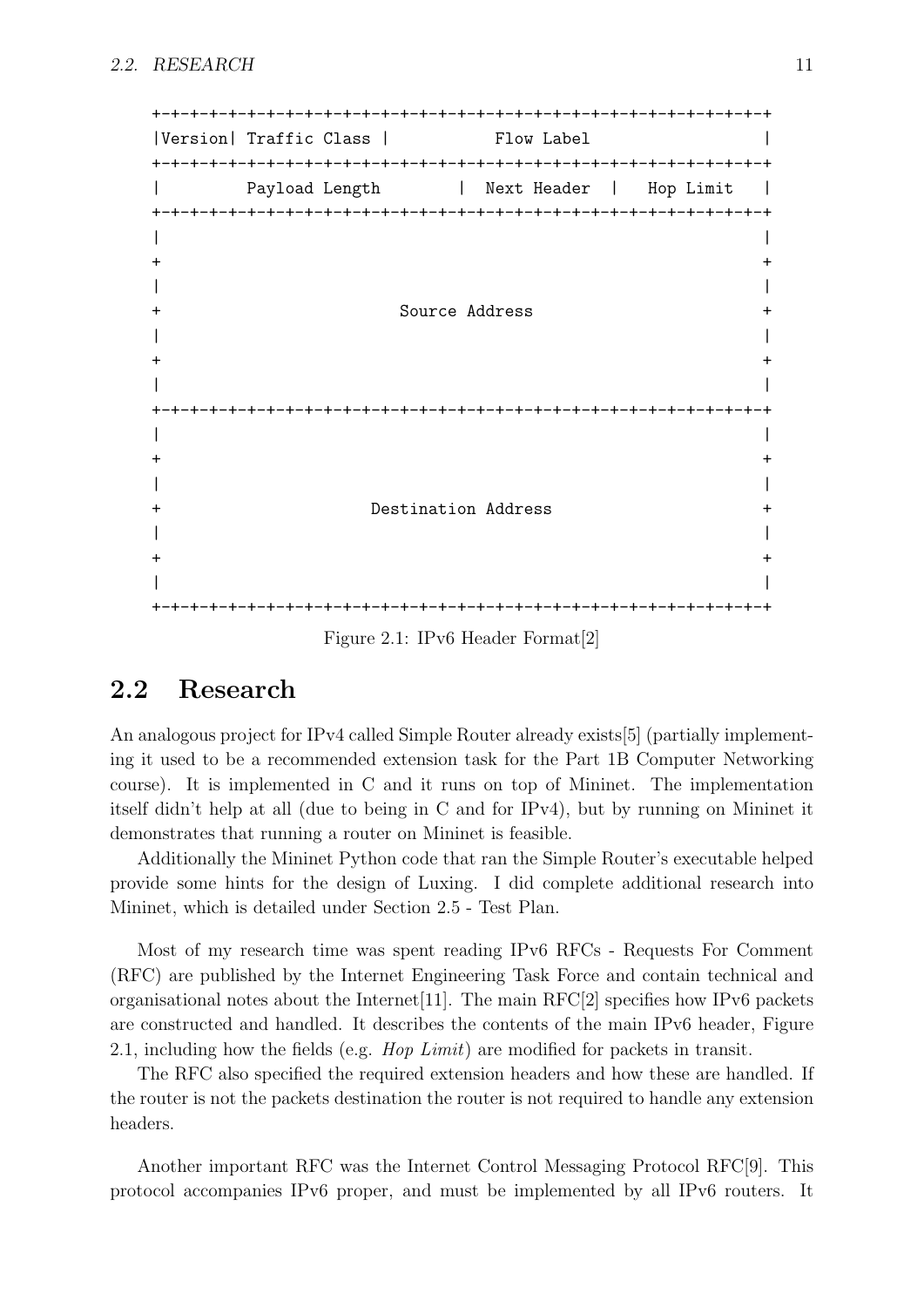provides the control channel for IPv6 Internet traffic, this includes, among other things, errors about dropped packets being sent back to the source, and Echo Request/Reply ("ping") messages being sent and responded to. In order to understand ICMPv6 it was important learn how IPv6 related to the link layer below and the transport layer above.

The IPv6 Addressing RFC[\[8\]](#page-39-8) contains details on how IPv6 addresses are allocated and how they should behave. It is mainly just a list of address ranges and whether they have any special behaviour.

I also consulted other RFCs related to features that didn't need to be implemented by an IPv6 router[\[12\]](#page-39-12)[\[13\]](#page-39-13)[\[14\]](#page-39-14). More details on those can be found under [Appendix A.](#page-41-0)

Finally I spent some time researching and experimenting in Rust[\[3\]](#page-39-1), as it was a new language to me, and I didn't want to make mistakes early on in my implementation that would make things much harder later on. I discovered a library called pnet[\[10\]](#page-39-10) which implemented low level networking functions and packet abstractions, exactly what I would need.

### <span id="page-11-0"></span>2.3 Analysis

After finishing my research I needed to do some requirements analysis to work out what exactly Luyou needed to implement, and in what order I should go about implementing them. I divided up the requirements as recommended into core and extension, where core contained everything an IPv6 router needed to do (according to the RFCs), and extension things I thought I would like it to do as well.

Core was further divided up into basic and advanced, with basic being everything a router required to provide some form of basic testable functionality, and advanced being everything else in core. This classification describes the implementation priority of each requirement (with critical requirements coming first), and is not related to the type of functionality each requirement provides.

I used the Basic, Advanced & Extension classification extensively when implementing Luyou to ensure I implemented the most important functionality first. However the following division - which is based on type of functionality - is more appropriate for explaining the process by which I found and classified the requirements. The relationship between the two can be seen in [Figure 2.2.](#page-12-0)

- Addressing
- Packet inspection & forwarding
- Error reporting & ICMPv6[\[9\]](#page-39-9)

[Figure 2.2](#page-12-0) gives a list of requirements. Below I discuss how I classified them into Basic, Advanced & Extension - with requirement numbers in '()' (for cross reference with [Figure](#page-12-0) [2.2\)](#page-12-0).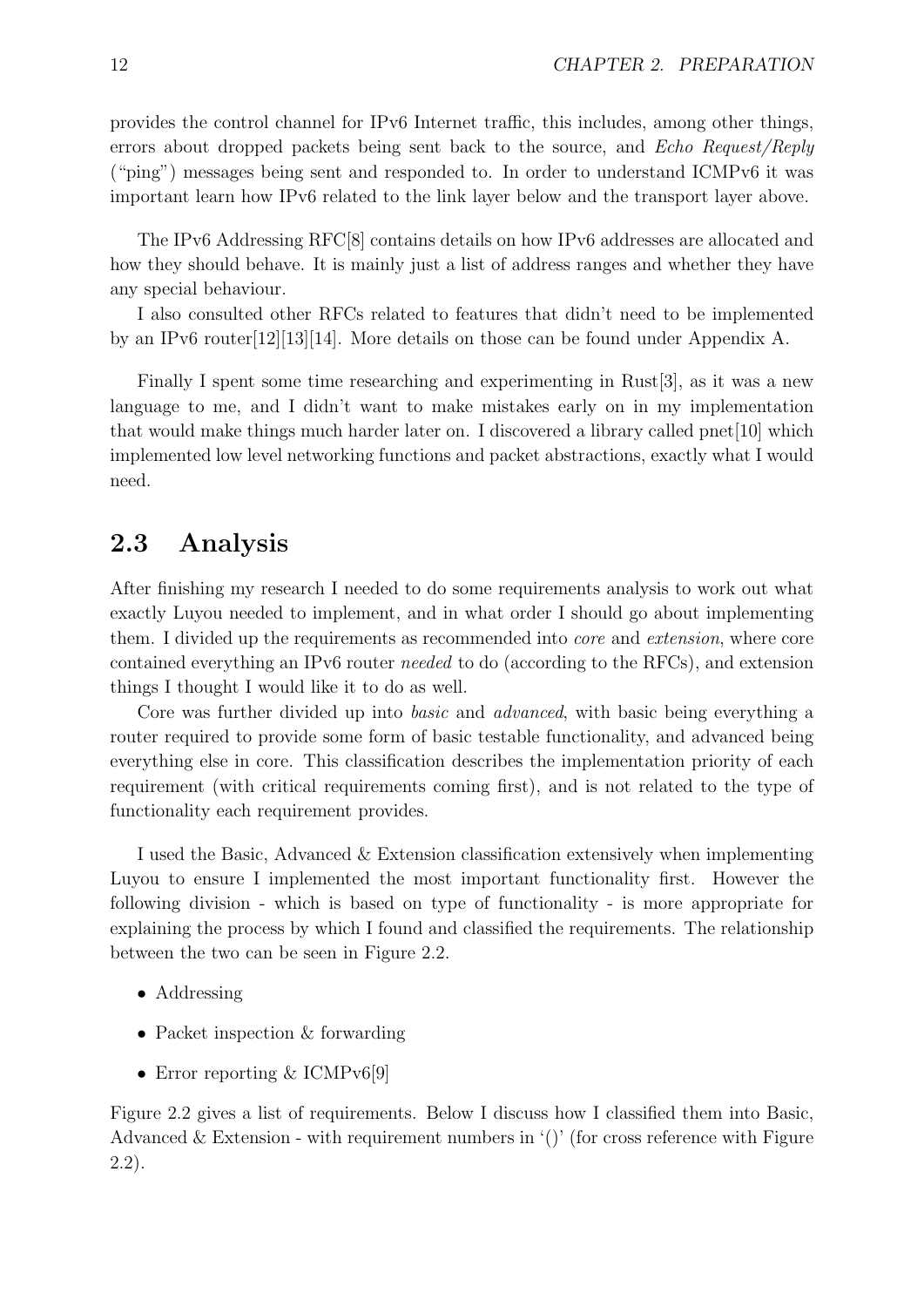```
Key
B : Basic (Core)
A : Advanced (Core)
E : Extension
T : Temporary requirement
XX : Requirement number
RFCXXX : Where the requirement can be found
8200 - IPv6 RFC[2]
4443 - ICMPv6 RFC[9] 4291 - IPv6 Addressing[8] 3315 - DHCPv6[12] 4826 -
SLAAC[13]
Addressing
 - Discovery
      - Flooding B T 1111
     - Static B RFC8200 1112
     DHCPv6 B RFC3315 23
    L SLAAC E RFC4826 24
  - Types
      - Unicast B RFC4291 113
      Anycast E RFC4291 122
     \longrightarrow Any successive RFC4291 123
     - Scopes E RFC4291 124
Packets
  - Inspection
     - Payload Length B RFC8200 11211
      - Hop Limit B RFC8200 11212
     \longrightarrow Traffic Class E RFC8200 21
       - Flow Label E RFC8200 21
       - Next Header E RFC8200 21
    Extension Headers E RFC8200 (and other RFCs) 22
   Forwarding B RFC8200 1112
Reporting
  Log Output B 1
  -ICMPv6Checksum A RFC4443 1211
     — Unknown A RFC4443 1212
```
- $-$  Rate limit A RFC4443 1213
- Packet too big A RFC4443 1214
- $-$  Time exceeded A RFC4443 1215
- Echo A RFC4443 1216
- <span id="page-12-0"></span>Parameter Problem A RFC4443 1217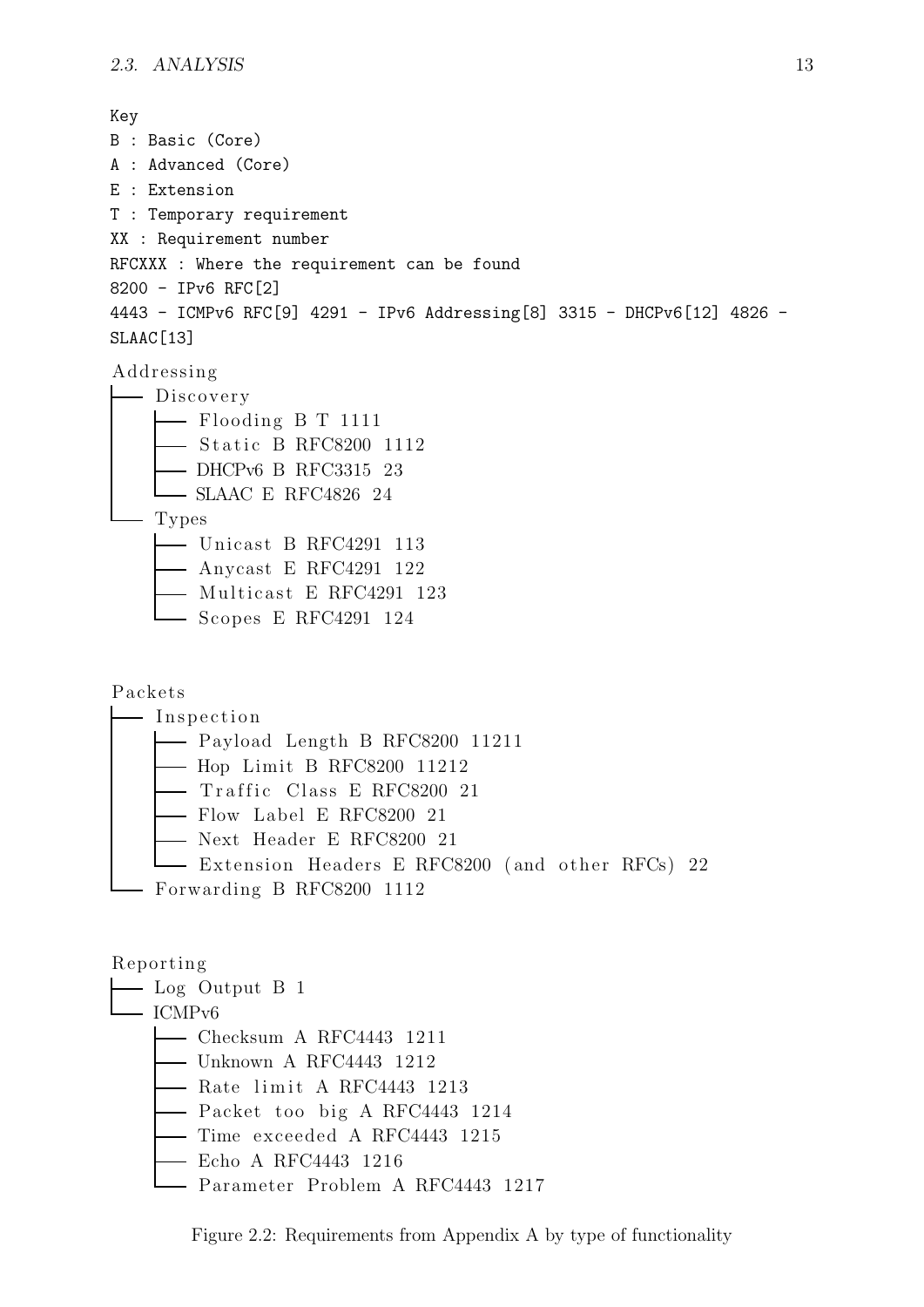The requirements for addressing can be divided into two parts, the address discovery mechanism (static (1112), DHCPv6[\[12\]](#page-39-12) (23) or SLAAC[\[13\]](#page-39-13) (24)) and handling different address types (Unicast (113), Multicast (122), & Anycast (123)).

In order to get the router forwarding packets as quickly as possible I added the requirement of flooding addressing. This is not defined in the RFC for IPv6, as it means a router would instead be functioning as a broadcasting switch, sending all incoming packets out on all interfaces.

Static addressing means the relationship between IPv6 addresses and link layer interfaces is defined when the router starts based on a fixed configuration. Static addressing was needed by the RFCs and I decided flooding alone wouldn't constitute basic testable IPv6 functionality. So static addressing is a basic core requirement, and supersedes flooding addressing (which is also a basic core requirement).

Although DHCPv6 (23) and SLAAC (24) are both practical and interesting, they aren't needed for an RFC router - static addressing is sufficient - so they were classified as extension requirements.

Address types in IPv6 are well defined by the addressing RFC[\[8\]](#page-39-8), and a router needs to deal with all of them. However, in order to test basic functionality only Unicast (113) really needs to be implemented, as Multicast (122) and Anycast (123) are just mappings from a 'Unicast' address to many Unicast addresses. So Unicast is a basic core requirement, with Anycast and Multicast being advanced core requirements.

IPv6 also includes local only addresses, as well as a variety of other specific scopes, these are also all advanced core requirements.

Every packet the router receives must have its payload length field checked (11211) to see if it matches the actual length of the payload - and the packet discarded if not. Additionally the hop limit (11212) must be checked: if it is 1 or 0 the packet should be discarded, otherwise it should be decreased by 1. Hop limit reduction must be implemented to avoid routing loops. As a result these are both basic core requirements, they are needed and without them it is hard to test basic functionality (as very little functionality would have actually been implemented).

IPv6 also has many extension headers (22), but they need to be ignored by intermediate nodes (for example, fragmentation can only be done by the source and destination nodes), except for the *hop-by-hop options header* which intermediate nodes can, but do not need, to process[\[2\]](#page-39-0). Since Luyou receives ICMPv6 packets, I need to process IPv6 extension headers, but only to the extent necessary to properly interpret the encapsulated ICMPv6 (as Luyou has no reason to deal with any other packet types). The only headers required for this are the destination options headers (RFC8200 4.3  $\&$  4.6[\[2\]](#page-39-0)), the routing header (RFC8200 4.4[\[2\]](#page-39-0)), and the fragment header (RFC8200 4.5[\[2\]](#page-39-0)).

ICMPv6 (121) works on top of IPv6 to send informational and error messages between nodes. These messages are destination, packet size (1214), hop limit (1215) & header (1217) error messages, and echo request & reply (1216) informational messages.

ICMPv6 is needed for any IPv6 router. However, the basic functionality of Luyou could be verified using log output, so ICMPv6 was not required to test basic functionality. As such, ICMPv6 is an advanced core requirement.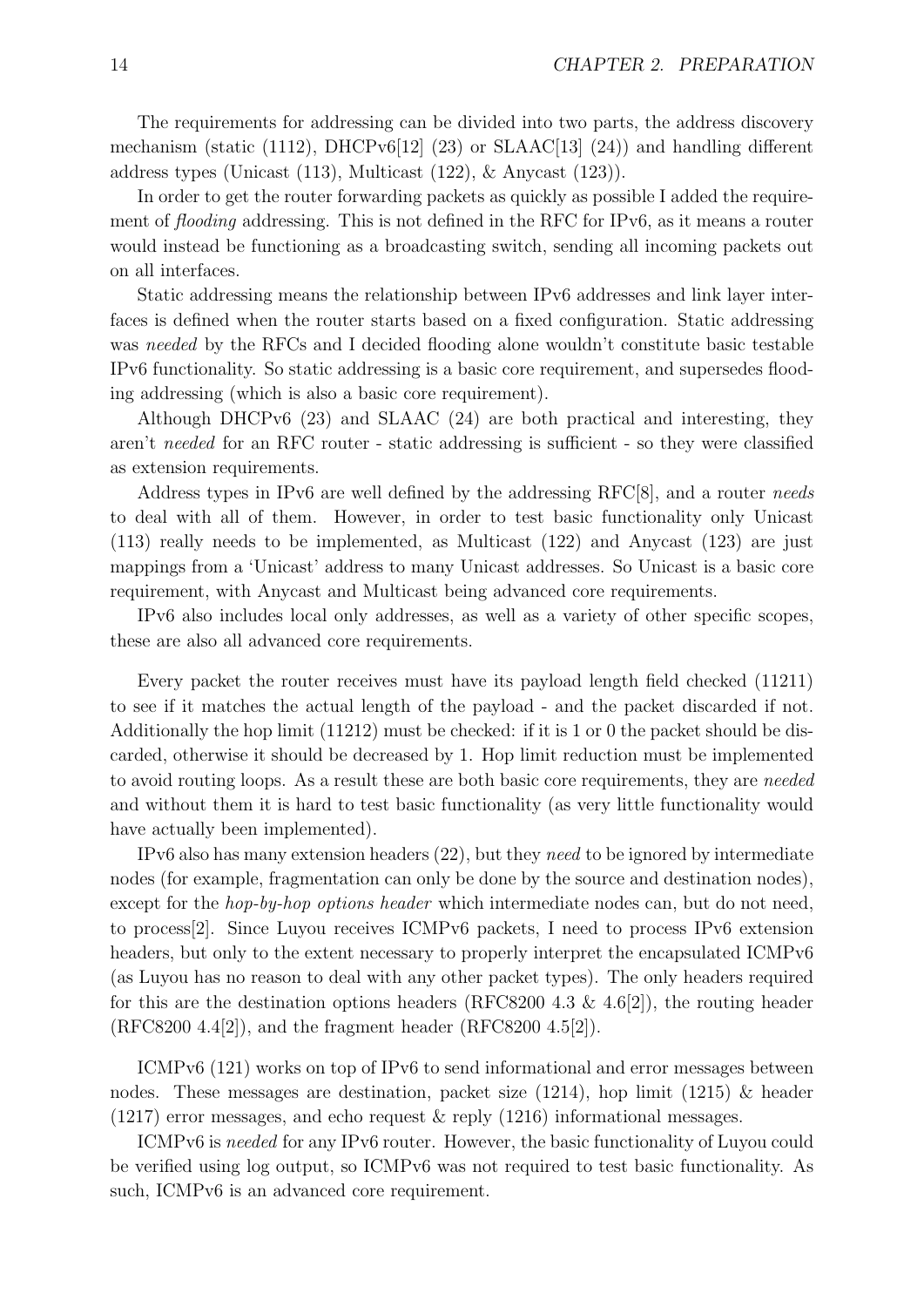Additionally I thought about what my project did not need to do. I have already discussed briefly in Chapter [1 - Introduction](#page-7-0) that I did not want to Luyou to be run on actual hardware, as this would add needless complexity when my aim is to explore and illuminate the IPv6 requirements.

For the sake of limiting the core part of the project to something that could be implemented in the time available, I also removed any features that were experimental or not in general use in IPv6 networking. This included cross-layer optimisations (inspecting TCP & UDP packets and making decisions based on their contents).

There were also no performance related requirements, as my aim was not to produce a high performance router.

Here are the requirements for Luyou, now in implementation order, starting with the basic core requirements:

- Send packets to the correct hardware interface in accordance with the static routing rules provided (RFC8200 Section 2[\[2\]](#page-39-0))
- Handle IPv6 headers in accordance with the standard Hop limit, etc (RFC8200) Section 3[\[2\]](#page-39-0))

Advanced core requirements:

- ICMP $v6[9]$  $v6[9]$
- Multicast<sup>[\[8\]](#page-39-8)</sup>
- Anycast<sup>[\[8\]](#page-39-8)</sup>

My extension requirements:

- IPv6 extension headers[\[2\]](#page-39-0)
- DHCP $v6[12]$  $v6[12]$
- $SLAAC[13]$  $SLAAC[13]$

See [Figure 2.2](#page-12-0) for a complete list of requirements, and for more detail (along with associated tests) see [Appendix A.](#page-41-0) Final implementation and test status can be seen in [Figure](#page-36-0) [4.1.](#page-36-0) Note, these requirements match those described in my Project Proposal.

### <span id="page-14-0"></span>2.4 Design

Having completed my analysis and produced a structured list of requirements the next step was to come up with a design for Luyou that would enable me to implement these requirements. There were two main ideas in the design of Luyou, control and forwarding plane separation, and protocol layer separation (the design of Luxing - the test bench - is discussed in Section [2.5 - Test Plan\)](#page-17-0).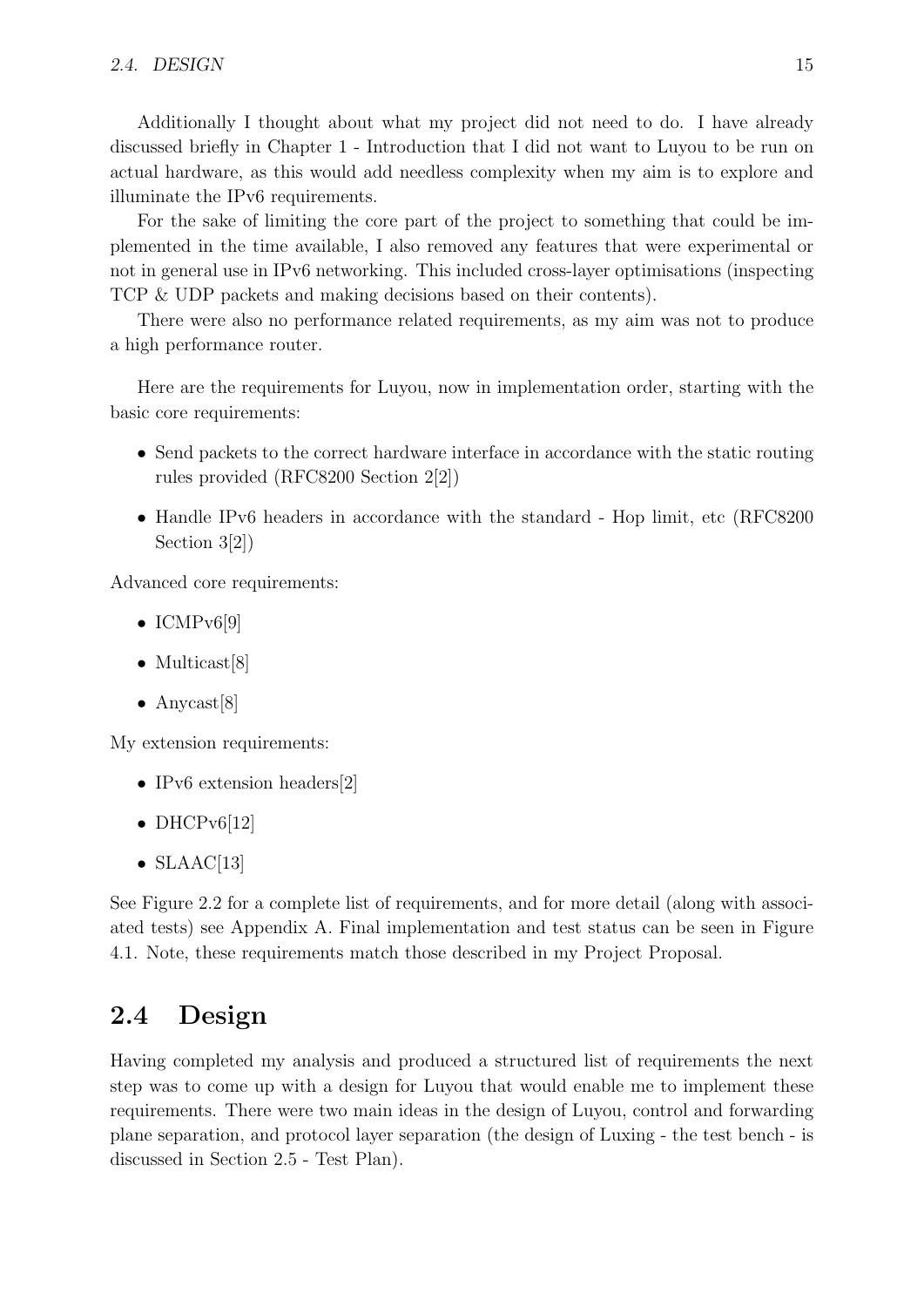

<span id="page-15-0"></span>Figure 2.3: Router Design: Control plane with routing table and forwarding plane with forwarding fabric

The first was the separation of the control and forwarding plane into threads. The control plane deals with addressing and the forwarding plane with link layer interfaces and individual packets. The two communicate through a routing data structure - the routing table. The control plane is a single thread that has write access to the routing table.

At its most basic level the routing table is a map from IPv6 addresses to pairs of MAC addresses (representing interfaces). However, this map is contained within a larger struct (the routing table) to limit access by the forwarding plane. This also provides a mechanism to relay other information from the control plane to the forwarding plane.

For static addressing, the forwarding plane only requires read-only access to the routing table. However for DHCPv6 or SLAAC the forwarding plane would need to be able to trigger modifications of the routing rules by the control plane.

The forwarding plane itself is made up of a receiving thread for each interface. All of the receiving threads have access to a map of hardware (MAC) addresses to transmitting channels, which are like Unix pipes. This map is the forwarding fabric, and includes a transmitting channel for each interface. The forwarding fabric is given to each receiving thread on creation. Each MAC address is mapped to the transmit channel for that MAC address.

The forwarding fabric is the complete collection of all possible paths packets can take between interfaces. At runtime the specific path to be taken is determined by consulting the routing table. The receiving thread then forwards the packet along that specific path, and it is transmitted by the correct interface.

For an overview see [Figure 2.3.](#page-15-0)

The second idea was designing the layer separation inherent in the TCP/IP stack into Luyou. There are three layers, Ethernet, IPv6, and ICMPv6 in Luyou, so there are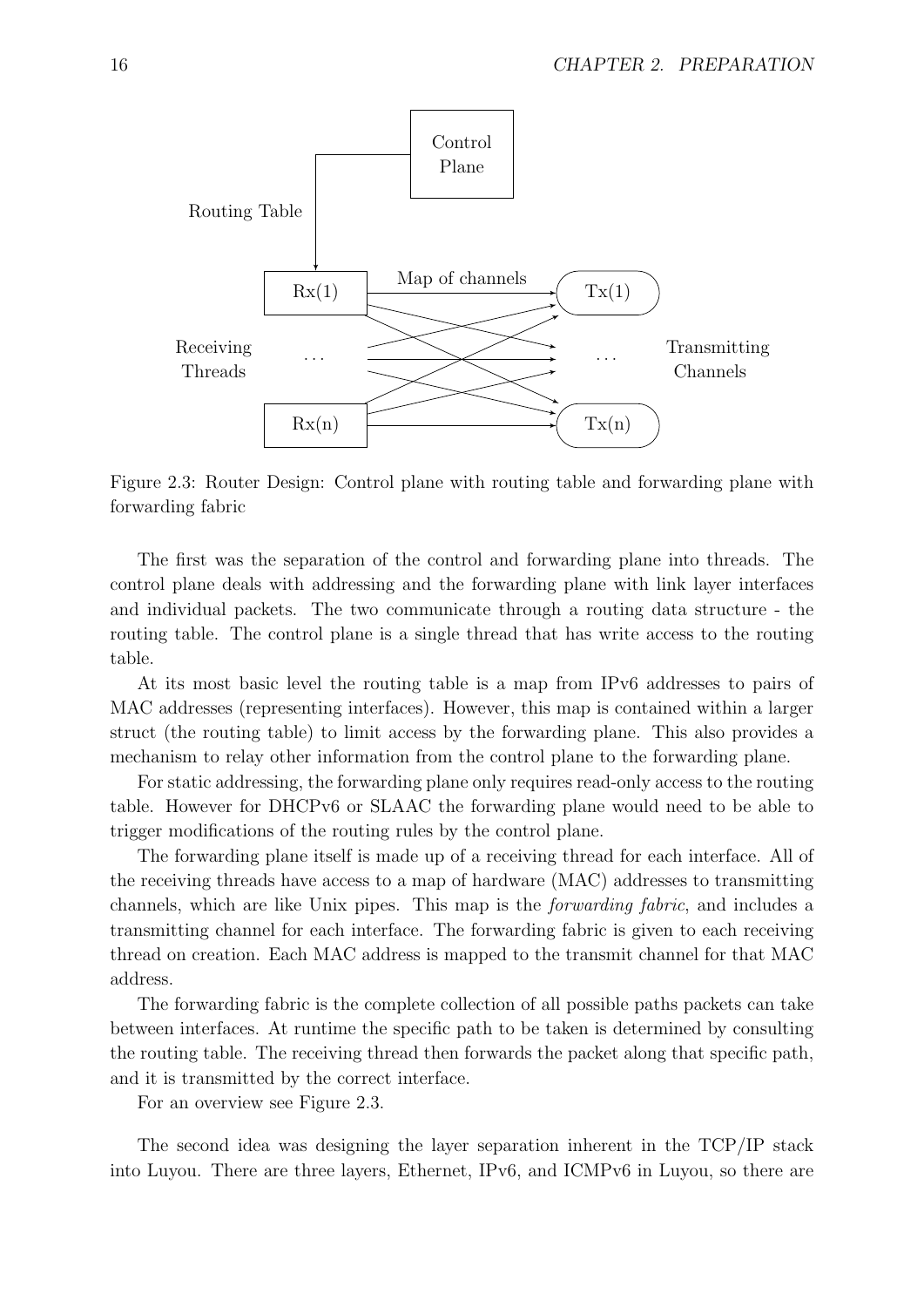

<span id="page-16-0"></span>Figure 2.4: Layer Separation

three functions, with only the packets themselves and the relevant addresses being passed between the functions.

The Ethernet layer sends the IPv6 packet to the IPv6 layer, which returns the new IPv6 packets, and the hardware addresses to send them to. The IPv6 layer, if appropriate, sends the ICMPv6 packet along with the source and destination address to the ICMPv6 layer, which returns the new ICMPv6 packet along with the new source and destination addresses.

These layers were all implemented within the receiving thread, with each layer being a function, and the Ethernet function sending the packet to the correct transmitting thread (as described in the description of the control & forwarding planes).

Luyou should drop any Ethernet packets that don't contain an IPv6 packet. Additionally most IPv6 packets do not contain an ICMPv6 packet - calling the ICMPv6 function is the exception not the rule.

See [Figure 2.4](#page-16-0) for an overview.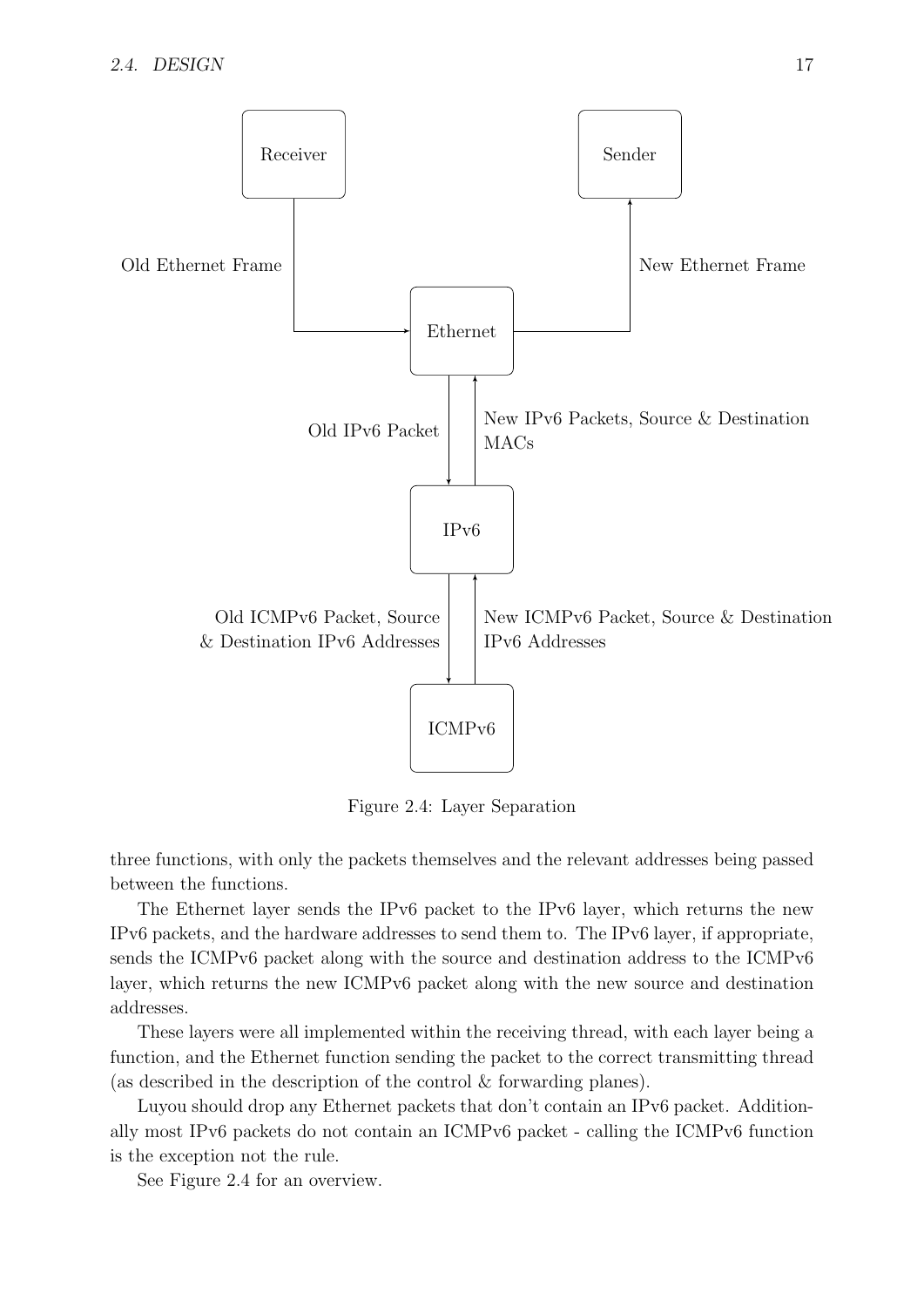Both of these design choices made the implementation much easier, separating the code into functionally separate sections, reducing the risk of introducing bugs, providing a structured framework within which to flesh out the code.

### <span id="page-17-0"></span>2.5 Test Plan

With requirements and a design of Luyou completed, I needed to plan how to verify that Luyou was functioning as expected. This was divided into two parts, the design of Luxing, and the list of white box tests.

I planned to make Luxing from Mininet and a couple of helper applications (either written in Python or Rust). A couple of helper applications would be capable of sending packets with specific properties, and logging the contents of any packets they received. Other helper applications would do more complicated end to end testing, such as running a web server and requesting web pages.

Unfortunately I found Mininet's IPv6 support was far less complete than I had believed. Although the underlying Linux abstractions used by Mininet supported IPv6, Mininet itself did not allocate IPv6 addresses, enable IPv6 on nodes, or provide a way to remove IPv4 addresses from nodes. I faced either writing my own network emulation environment from scratch, or developing some kind of modification or wrapper for Mininet.

I chose to focus on a wrapper that would intercept the Mininet functions I needed to use, and then modify the network environment created by Mininet to work with IPv6. Details of this wrapper can be found in Chapter [3 - Implementation.](#page-19-0)

When formalising the results of my analysis into a list of tests I did two things. First I numbered everything so I wouldn't forget any requirements.

Second I had to come up with the tests themselves, this normally included a test for the given functionality when it should happen, a test for it not happening when it shouldn't happen, and edge case test. For example, the hop limit tests are:

- when <incoming packet> then <outgoing packet or "action">
- when hop\_limit =  $x$  then hop\_limit= $x-1$
- when hop\_limit = 0 then "Packet Dropped"
- when hop\_limit = 1 & destination != router then "Packet dropped"
- when hop\_limit = 1 & destination == router then "Passed up layer"

To avoid all the tests being dependent on an almost complete implementation of Luyou I implemented my tests progressively so that tests could be run at the point of implementation of a feature.

If we return to the example of hop limit given above, Luyou should send an ICMPv6 Time Exceeded message when a packet is dropped. However, this would mean any test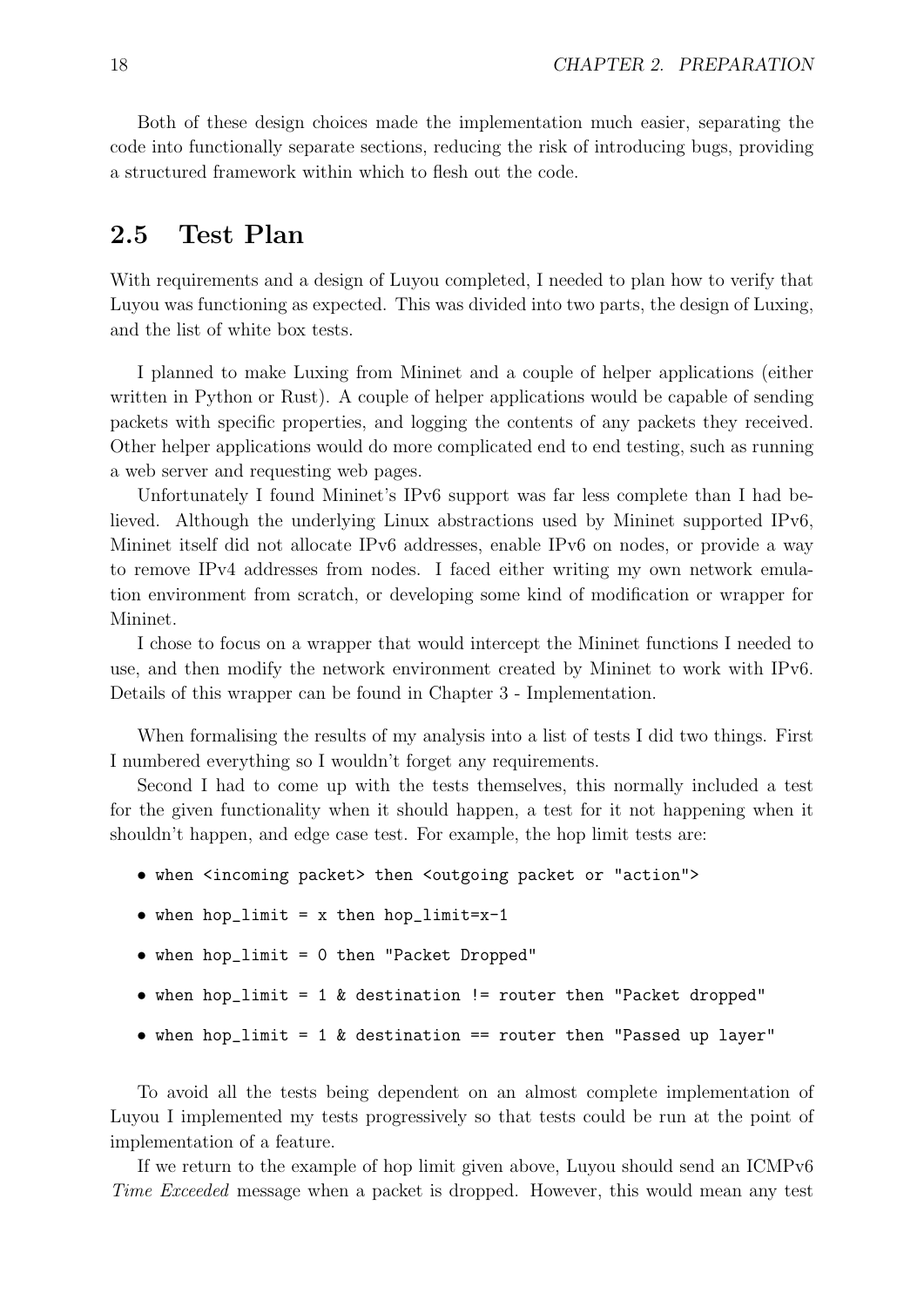for hop limit decrement depends on a correct implementation of ICMPv6, as well as depending on a correct implementation of hop limit decrement, so I instead only required a log message to verify success.

My numbering system matched my planned order of implementation so just reading off all the previous tests allowed me to know which features the next test was allowed to rely on.

Alongside my requirement based white-box testing I intended to test some more ambitious end-to-end test cases, these were:

- ping6 pinging in IPv6 (ICMPv6) between all pairs of nodes.
- Web Server run a web server on a node and try to request a web page from another node.

### <span id="page-18-0"></span>2.6 Professional Practice

This is a brief section on preparation related to professional skills and practice. Two large aspects are testing and software engineering, both of which are explained in detail in the rest of this chapter (Chapter [2 - Preparation\)](#page-9-0) and Chapter [3 - Implementation.](#page-19-0)

There could be security exploits in my code, and if anybody would like to adapt my code for use in a real world router I would recommend it is tested extensively. It would put peoples personal data at risk if this is not done, incurring significant liabilities.

In terms of licensing my code makes use of Mininet, Rust, the Rust standard library, and pnet. However, none of these are distributed with my project, so there are no licensing requirements. My code is released under the GNU GPL[\[15\]](#page-39-15), which is compatible with the Mininet, Rust & pnet Apache 2.0/MIT licenses.

I don't believe there are any ethical issues involved in my project, and there is no human testing.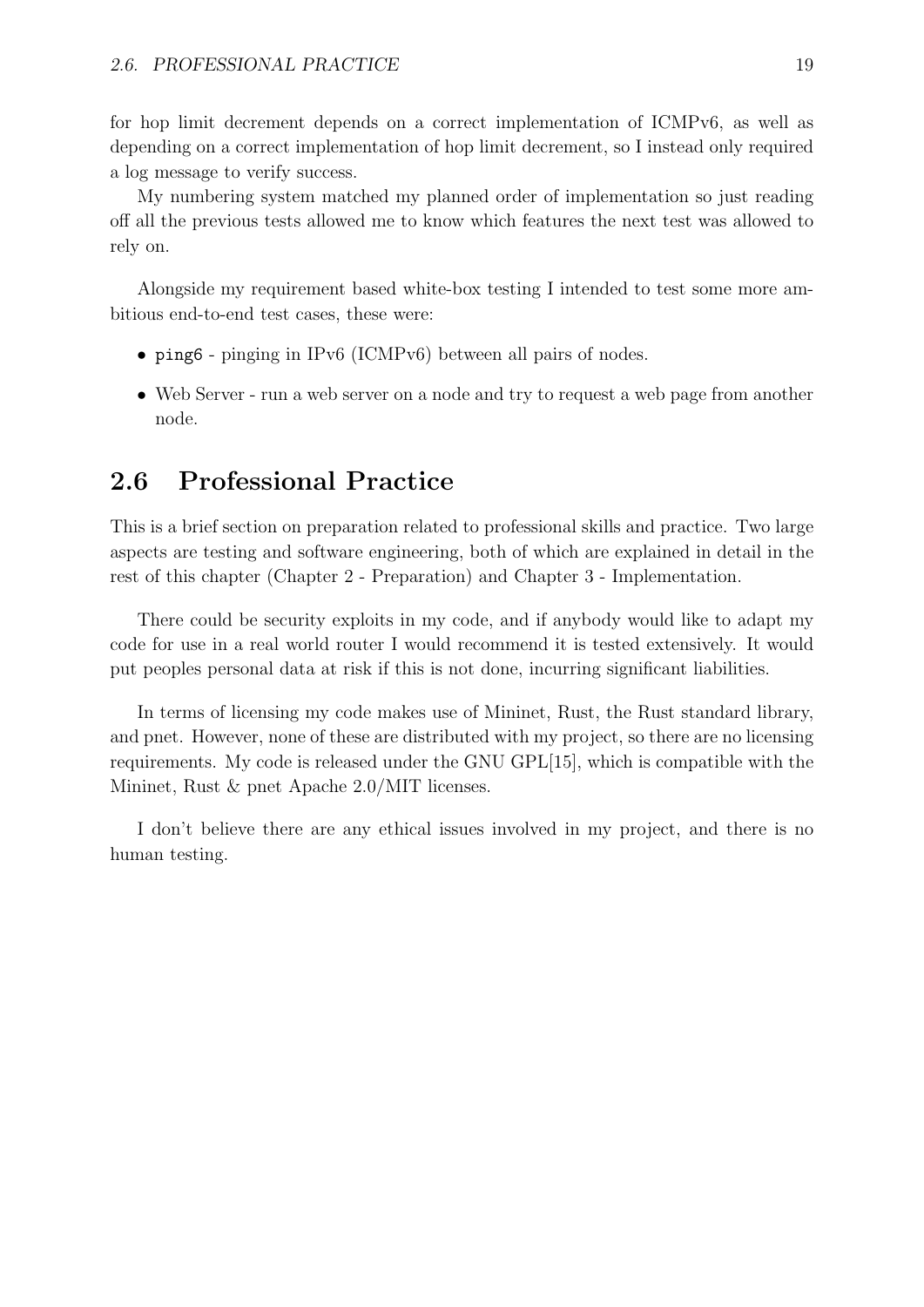## <span id="page-19-0"></span>Chapter 3

## Implementation

Implementing Luyou was an iterative process. There were two main parts to implement, Luyou (the router itself) and Luxing (the test bench).

### <span id="page-19-1"></span>Repository Overview

See [Figure 3.1](#page-20-0) for the repository overview, the project is made up of a Python application (the main body of the test bench - Luxing) and three Rust applications (a test client - Luxingke, a test server - Luxingfu, and the router itself - Luyou).

To shorten and explain the tree \*comments\* have been added inline. All of these files were written from scratch except for the few examples commented as from documentation.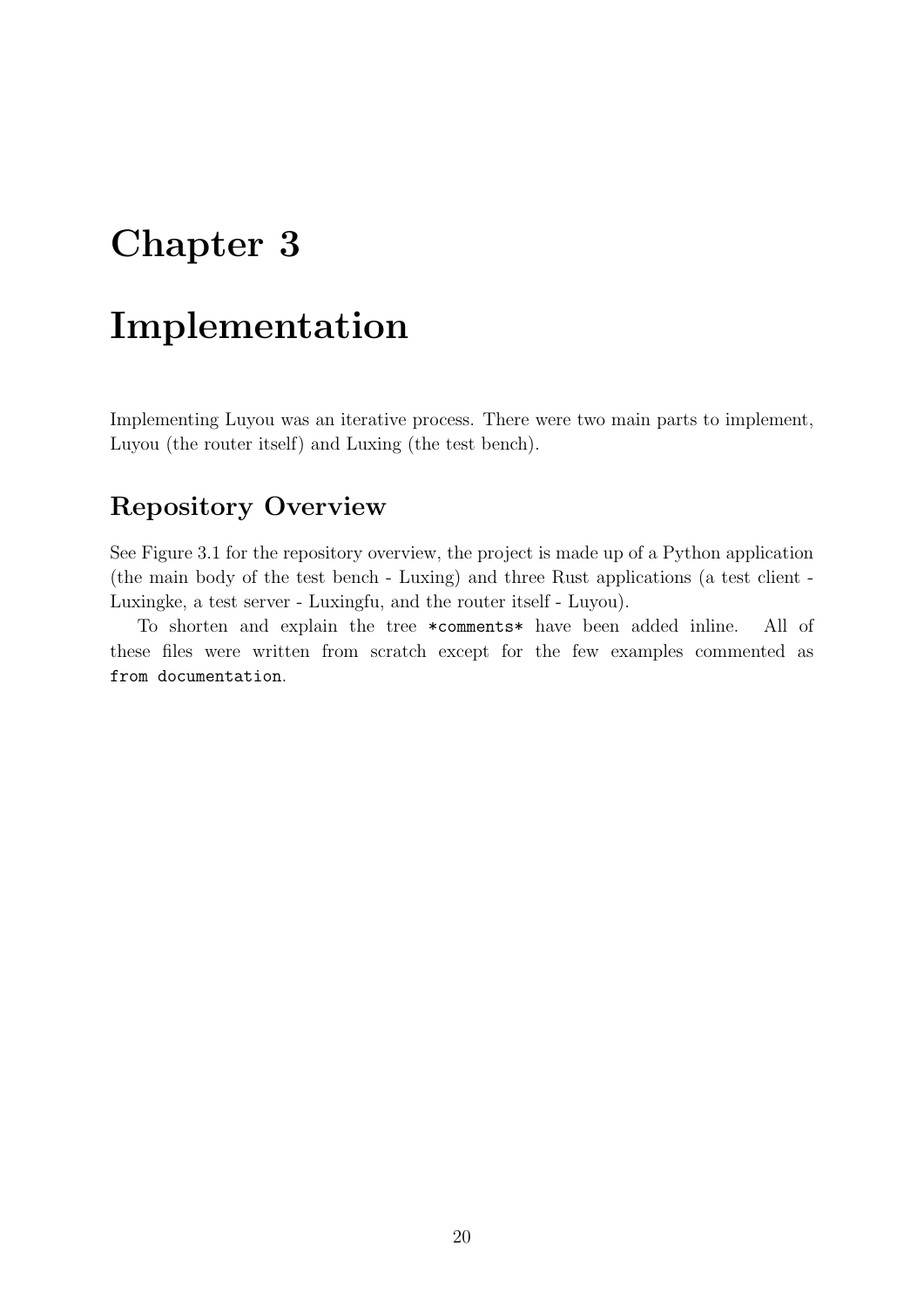

<span id="page-20-0"></span>Figure 3.1: Repository Overview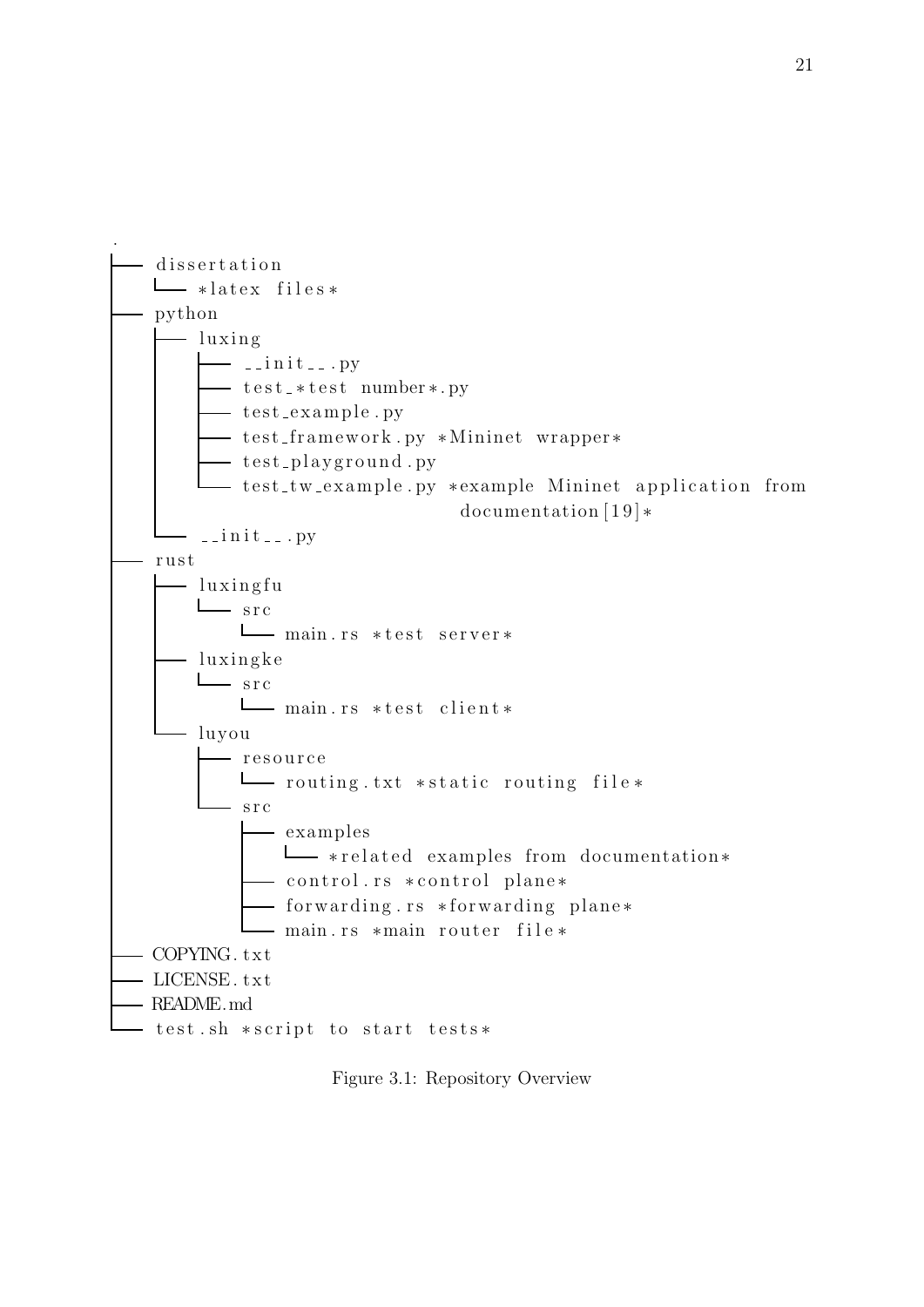### <span id="page-21-0"></span>3.1 Router

Luyou was implemented by creating the skeleton framework as set out in Section [2.4 -](#page-14-0) [Design.](#page-14-0) Then a series of prototypes were completed, each adding more functionality (this is explained in more detail in Section [3.3 - Analysis\)](#page-31-0).

Version control was performed using git[\[16\]](#page-39-16), with backups committed to an *exploratory* branch and merges into the master branch whenever a specific requirement had been completely implemented and tested.

See [Figure 3.2](#page-22-0) for an overview of data structures and threads in the implementation.

I implemented the following prototypes in turn, each covers a larger subset of my requirements, with the final prototype covering all of my basic core requirements and ICMPv6:

- Flooding: Packets forwarded on all interfaces this confirmed that the pnet and the skeleton framework work as expected.
- Static Routing: Packets forwarded on specific interfaces.
- IPv6 validation: Invalid IPv6 packets dropped and logged.
- **ICMPv6:** Invalid IPv6 packets responded to with ICMPv6 (when appropriate) and echo request/reply implemented.

Below I describe the implementation of each individual aspect of the router: data structures, threads & channels, and layer separation. Each aspect is followed by related difficulties, it is relatively self explanatory at which prototype each difficulty was encountered.

First I designed the data structures needed. I needed a routing table, at its core a map from IPv6 addresses to pairs of MAC addresses. Each pair represents an interface, and the forwarding plane requires both to fill in both the source and the destination fields of an outgoing Ethernet packet.

The routing table would need to support a one to many relationship if I implemented Multicast, but initially a one to one map would be sufficient (Under static routing Anycast is equivalent to Unicast).

I also needed the forwarding fabric, a map from MAC addresses to transmitting interfaces, used by the forwarding plane to direct packets to the correct interface.

The resulting data structures had the following types:

- Routing Table: HashMap<Ipv6Addr, (MacAddr, MacAddr)>, if Multicast implemented: HashMap<Ipv6Addr, HashSet<(MacAddr, MacAddr)>>
- Forwarding Fabric: HashMap<MacAddr, Sender<Box[u8]>> (was initially: HashMap<MacAddr, DataLinkSender>)

I decided the routing table itself should be private to the control plane, and be a member of a Routing struct. The routing struct exposed get\_route() - which either returned from the routing table or the default route ((Ipv6Addr) -> (MacAddr, MacAddr)), and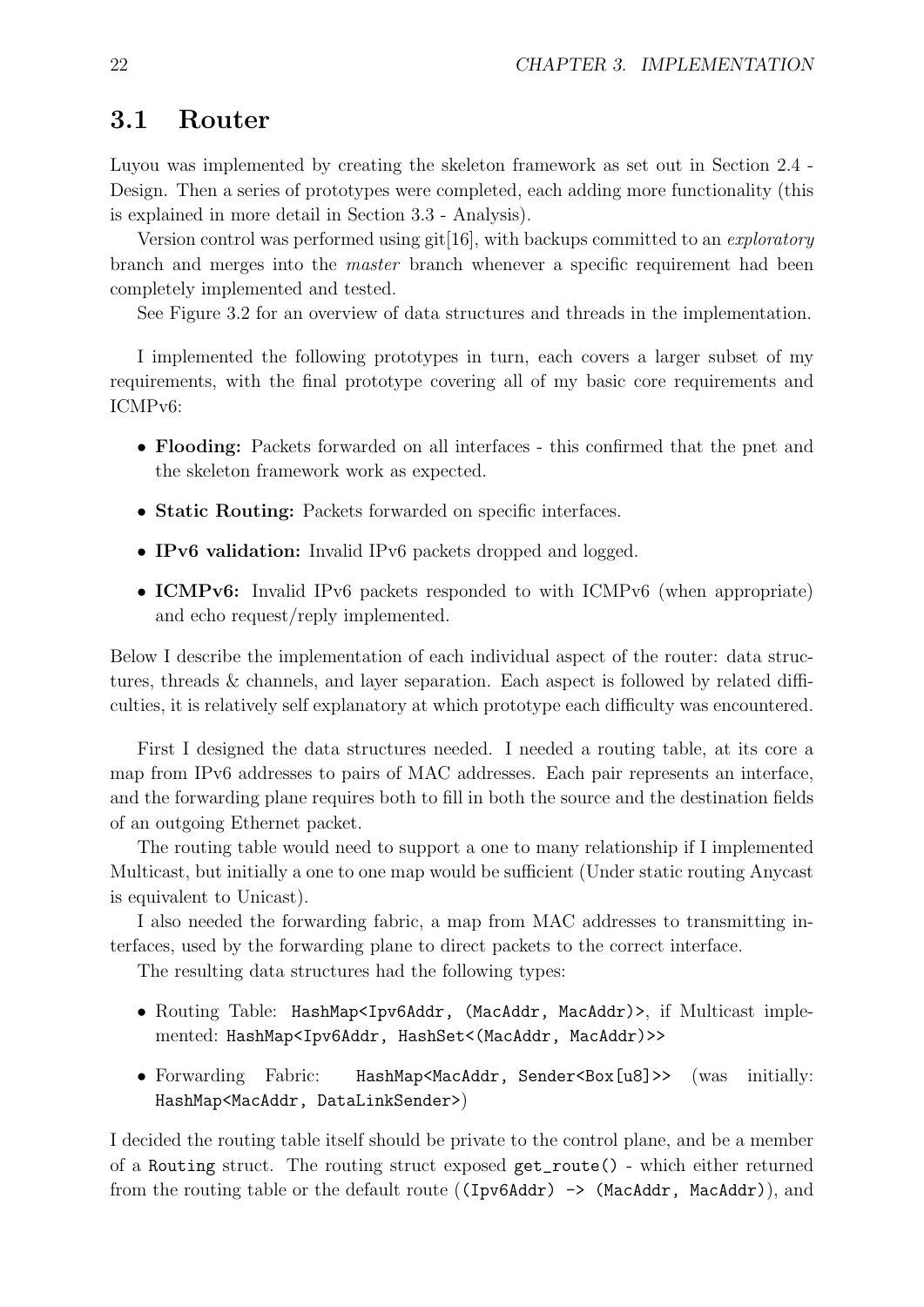Main Thread  $-$  <action >

- Control Thread − starts

— Forwarding Threads – starts a pair per interface

- Receiving Thread

 $\Box$  Transmitting Thread

Control Thread

 $L$  Routing struct : Routing

- Routing Table : HashMap<Ipv6Addr , (MacAddr , MacAddr)>
- Get Route : ( Ipv6Addr ) −> (MacAddr , MacAddr )
- Get Router Address : ()  $\rightarrow$  Ipv6Addr
- Get MTU : MacAddr −> Ipv6Addr

Receiving Thread

- Receiving Channel : DataLinkReceiver - Transmitting Channels (forwarding fabric) : HashMap<MacAddr, Sender<EthernetPacket>> - Routing struct (control thread) : Arc<Routing> - Ethernet Function :  $( EthernetPacket, \&mut \ Mutable EthernetPacket, Arc\&OutputStream)$  $\rightarrow$  (Result <(MacAddr), String >)  $-$  IPv6 Function :  $( IPv6Packet, \; \&\text{mut MutableIP}v6Packet, \; Arc\&\text{Putting}$  $\rightarrow$  (Result <(MacAddr, MacAddr), String >) ICMPv6 Function :  $((\text{Tempv6Type}, u32), \text{IPv6Packet}, \text{kmut MutableTempv6Packet},$  $Arc <$ Routing  $>$ )  $\rightarrow$  (Result <(MacAddr, MacAddr), (Ipv6Addr, Ipv6Addr)>) Transmitting Thread - Receiving Channel : Receiver<Box[u8]> - Transmitting Channel : DataLinkSender

Key :  $& -$  Borrowing, value remains valid on function return  $\&$ mut – Mutable borrowing, can be mutated by the function  $($ ,  $)$  – Tuple  $\leftarrow$  - Generic  $Result < A, B > - Either Ok(A)$  or  $Err(B)$ 

<span id="page-22-0"></span>Figure 3.2: Implementation Overview: Data structures and threads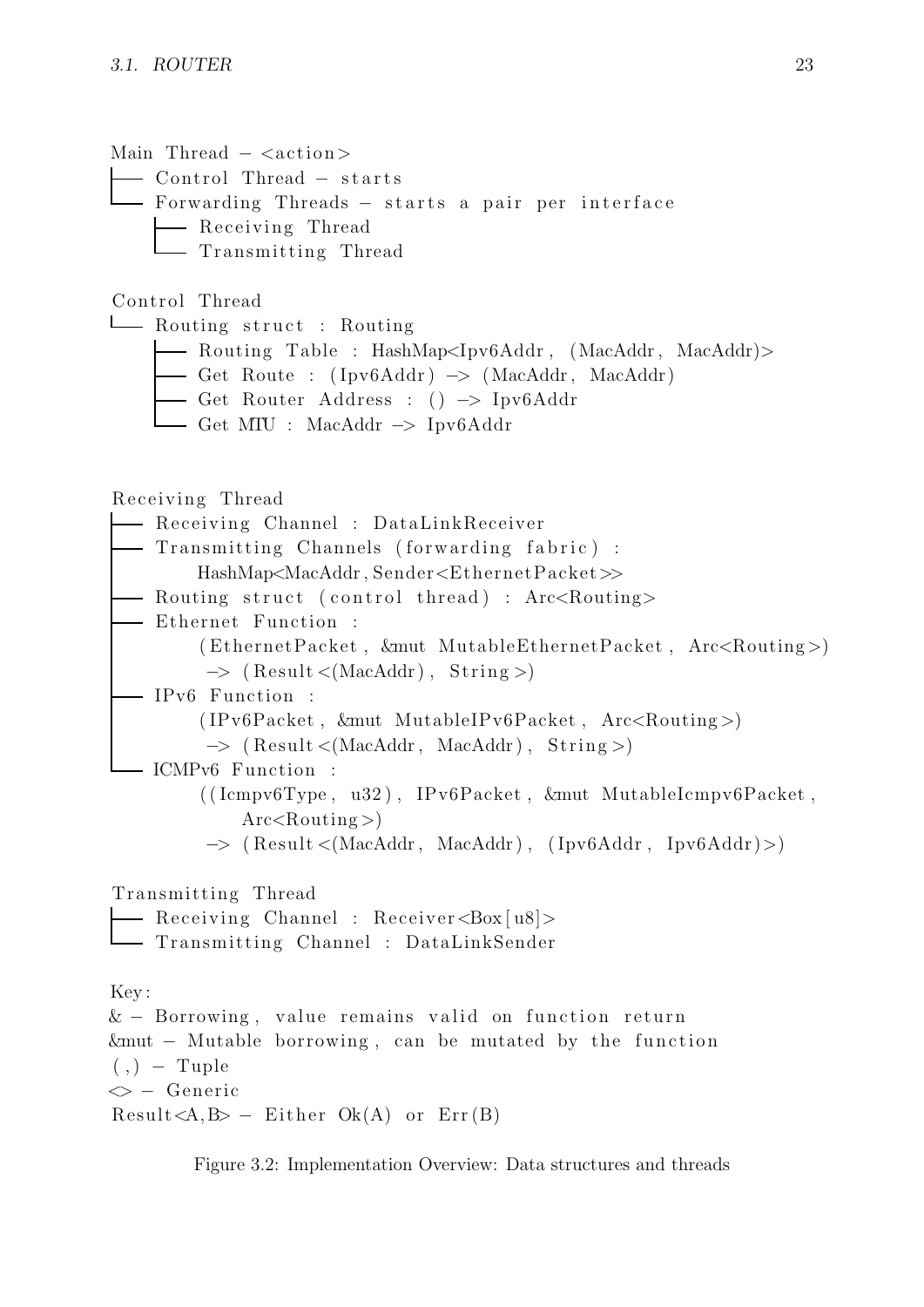get\_router\_address() (() -> Ipv6Addr) - which returned the IPv6 address that was statically allocated to the router.

In order to share the routing struct between layers I put it inside an Arc (Atomically Reference Counted [Reference][\[17\]](#page-39-17)), a thread safe reference counting reference (this was necessary due to Rust's type system, Rust needs to know when a struct can be deallocated to prevent potential memory leaks).

For the forwarding threads to trigger modifications in the routing table (as would be required for DHCPv6 or SLAAC) some form of write lock would be required, but swapping the Arc for a RwLock[\[18\]](#page-40-0) should be sufficient.

Finally I needed a representation for the different types of packets I would be dealing with, pnet [\[10\]](#page-39-10) includes structures like MutableEthernetPacket & IPv6Packet that wrap around a slice of the byte buffer received from the network interface and allow the packet fields to be easily accessed and manipulated with methods like get version : ()  $\rightarrow$  u4.

Then I implemented the threads that make up the forwarding plane. A network interface in pnet is made up of a channel - a sender receiver pair ((DataLinkReceiver, DataLinkSender). I set up a skeleton receiving thread for each receiver, and created a map of MAC addresses to transmitters (HashMap<MacAddr, DataLinkSender>) - the forwarding fabric. I then shared the forwarding fabric with the receiving threads. The forwarding fabric doesn't change so it can be safely copied across threads.

Unfortunately the channel type used by pnet does not support being shared across threads (and this is enforced by the Rust type system). So instead I had to have one additional thread for each transmitting pipe, with another thread safe pipe receiver associated with each transmitting thread, and all the corresponding transmitting thread safe pipes in the map (HashMap<MacAddr, Sender<EthernetPacket>>).

Additionally the packet representations used by pnet can't be sent over a channel, as they don't implement the Clone trait that would have allowed them to be copied and sent (a trait is similar to an interface in a language like Java). However, the underlying byte buffer does implement the Clone trait, so the thread safe channels are of type Box<[u8]> (the Box is basically a reference) not of type EthernetPacket.

See [Figure 3.3](#page-24-0) for the code excerpt that creates the thread safe channels and starts the sending threads, the receiving channels are created in a similar way (for receiving threads code excerpt see [Appendix B\)](#page-46-0)

Next I implemented the layer abstraction explained in [2.4-Design.](#page-14-0) This involved implementing three functions. Each function takes a new and an old packet, updating the new packet appropriately.

The functions don't return the new packet, they mutably borrow it (&mut), this is analogous to passing by reference. The functions return a Result<A,B>, in the event of an error the return value is  $Err(b)$ , and in the case of success is  $Ok(a)$  (where 'a' & 'b' are of type 'A' & 'B' respectively). Errors are returned in cases where a packet should be dropped with no response, when an error is returned no packet is sent.

Each function potentially calls the 'higher layer' function in its body, passing the payloads of the old and new packets it received, along with any required addressing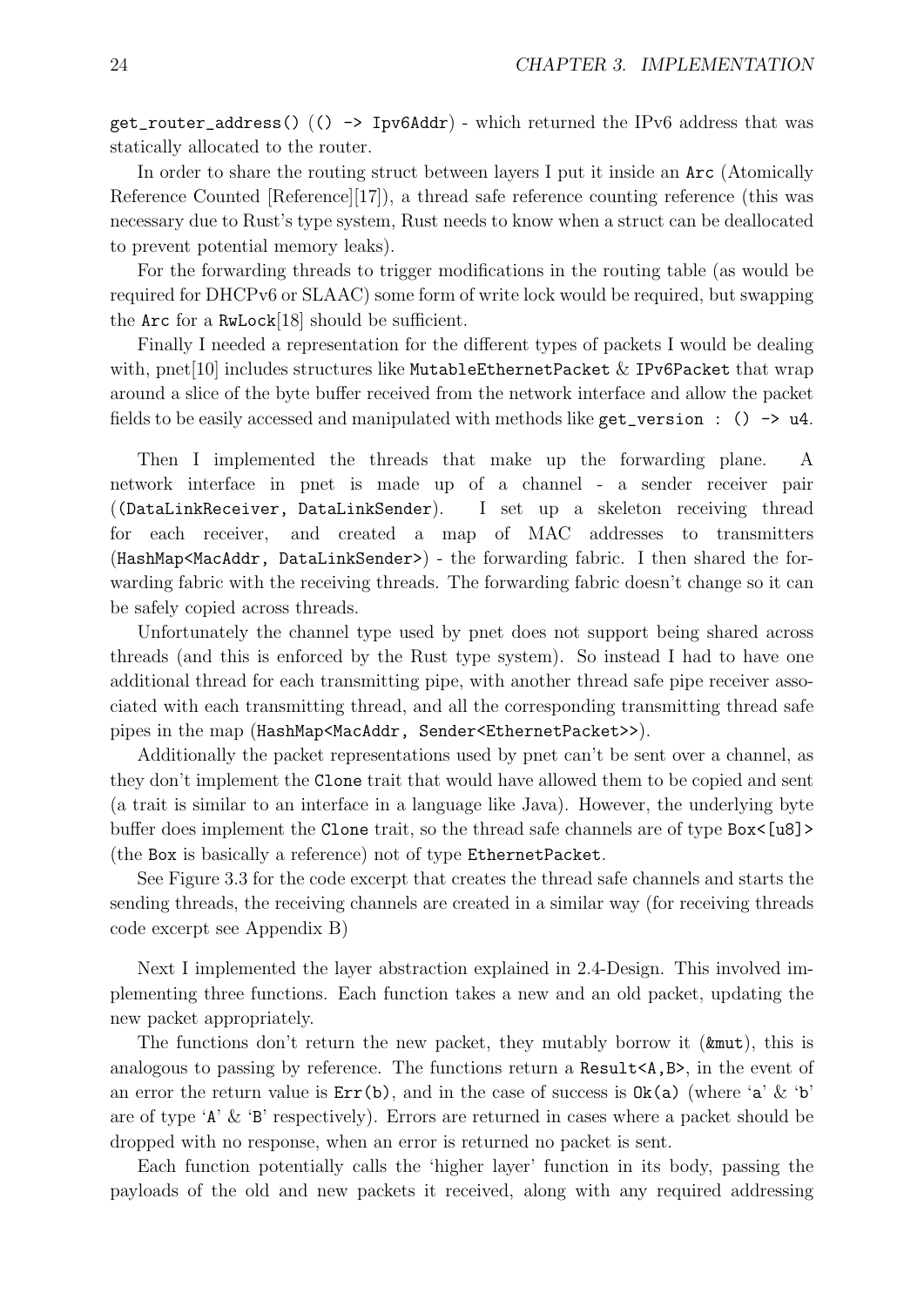```
//SENDER
pub fn start_sender (tx : Box\text{-}Data\text{-}links\text{-}ender)
                  \rightarrow (JoinHandle <()>, Sender <Box < |u8|>>) {
    // create the thread safe channellet (sender, receiver) = channel ();
    // start the sender thread with the DataLinkSender// and thread safe Receiver
    let handle = thread :: \text{spam}(\text{move} \mid \text{sender\_loop}(\text{tx}, \text{ receiver}));// return the thread handle and the thread safe.(handle, (sender))}
fn sender_loop(mut sender: Box<DataLinkSender>,
                               receiver: Receiver<Box<[u8]>>) {
    loop {
         1 get a packet from the thread safe receiver
         let packet = receiver \t. recv() \t. unwrap();// send it on the DataLinkSender
         sender.send_to(&packet, None);}
}
```
<span id="page-24-0"></span>Figure 3.3: Code excerpt: Starting a transmitting thread, returning a thread safe pipe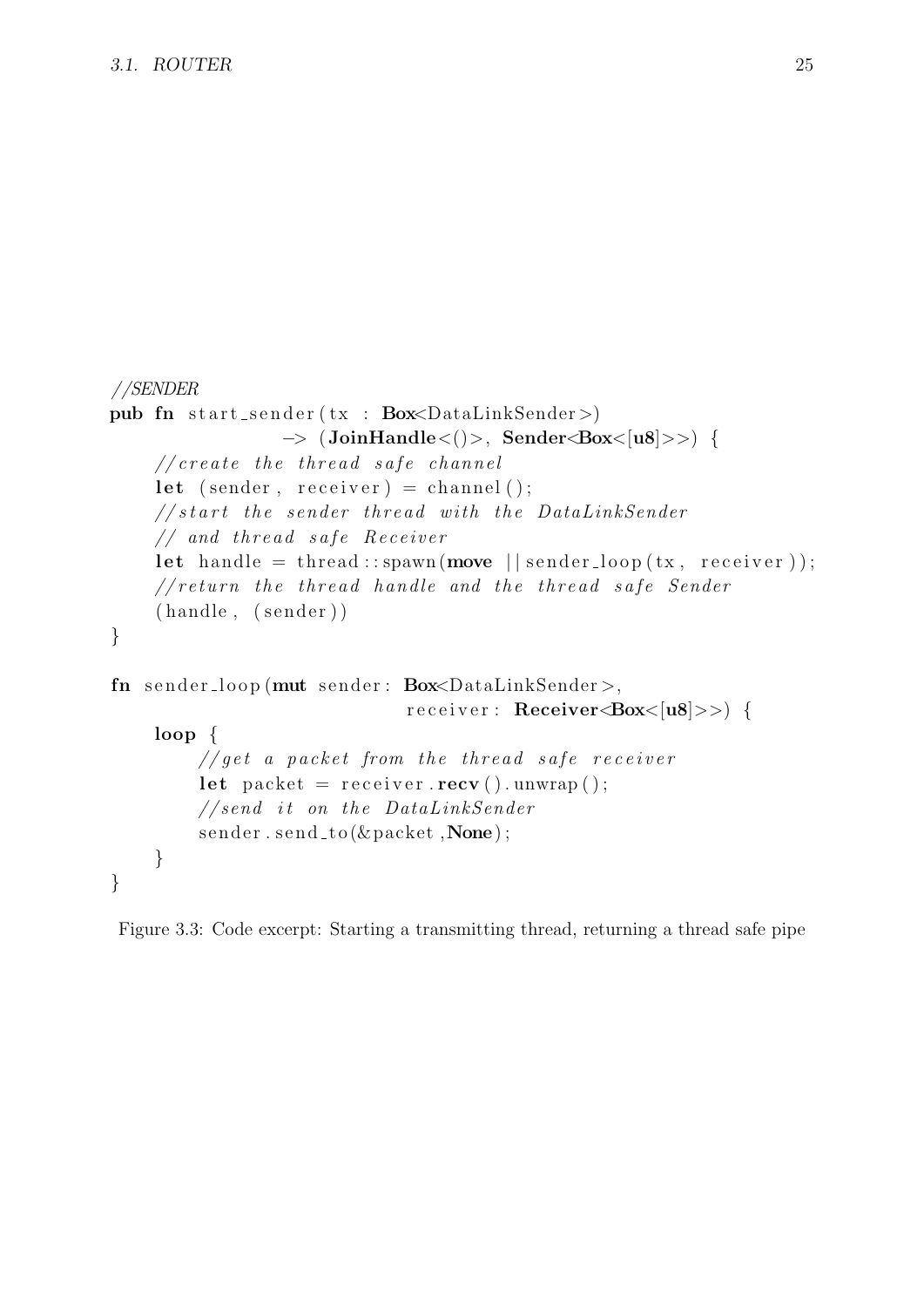information. The resultant new packet from the higher layer is used as the payload for the lower layers new packet. See [Figure 3.4](#page-27-0) for an example.

The functions were as follows, each one potentially calls its successor in its body:

• Ethernet: Passes the routing struct up. Returns the new destination MAC address for look up in the forwarding fabric.

(EthernetPacket, &mut MutableEthernetPacket, Arc<Routing>) -> (Result<(MacAddr), String>)

• **IPv6:** Passes the routing struct up (if the encapsulated packet is ICMPv6). Returns the pair of MAC addresses (new source and new destination), to put in the new Ethernet packet, and to be passed down again.

(IPv6Packet, &mut MutableIPv6Packet, Arc<Routing>) -> (Result<(MacAddr, MacAddr), String>)

• **ICMPv6:** Receives the IPv6Packet as it needs the source and destination address (they form the ICMPv6 pseudo-header), also receives the type of ICMPv6 message to generate (with an argument - usually the ICMPv6 code). Returns a pair of IPv6 addresses and MAC addresses (both new source and new destination) to be used in the new IPv6 packet and by the IPv6 function.

((Icmpv6Type, u32), IPv6Packet, &mut MutableIcmpv6Packet, Arc<Routing>) -> (Result<(MacAddr, MacAddr), (Ipv6Addr, Ipv6Addr)>)

Initially I planned to allocate a mutable buffer in the main loop of the receiver thread, then pass this as a MutableEtherentPacket to the Ethernet function, the Ethernet Function would then pass the payload of the MutableEthernetPacket as a MutableIpv6Packet to the IPv6 function. Unfortunately this was complicated by the design of pnet.

A packet in pnet is merely a wrapper for an underlying byte buffer, this is sensible as it reduces copying. Everything in Rust can only have a maximum of one mutable reference at a time. A mutable Ethernet packet in pnet refers to the entirety of the underlying buffer, both header and payload. This means that if you have a mutable Ethernet packet it is impossible to create a mutable IPv6 packet from the payload and then edit both of them. The solution is to create a fresh buffer for the IPv6 packet and then copy the payload across. This can be better seen in [Figure 3.4.](#page-27-0)

I don't agree with this design choice in pnet; it results in extra copies. This could have been avoided if creating a packet from a buffer in pnet returned a tuple of the header and the payload, allowing them to be owned and mutated separately, with each owning a different slice of the underlying buffer. However this is not the case.

The ICMPv6 method returns a pair of MAC addresses because it requires a MAC address to determine the MTU of a outgoing link (which it uses to limit the size of Echo Reply messages). If the MAC address of the destination IP changes between the MTU check in the ICMPv6 function and the get route call in the IPv6 function the packet could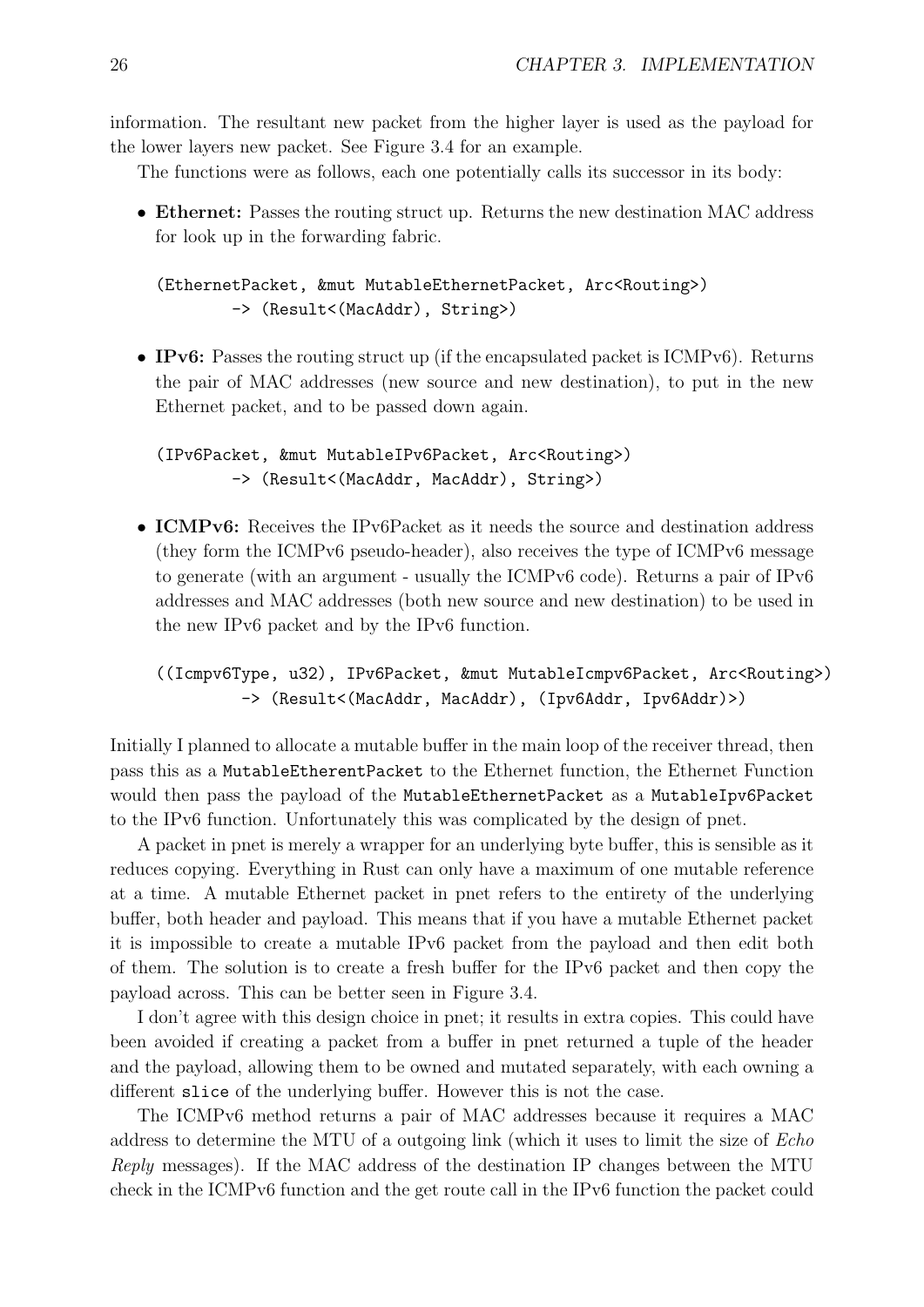be unnecessarily trimmed, or worse, be sent down a link with too low an MTU. This is partially resolved by performing the call to get route in the ICMPv6 method, so that both calls occur in the same function. However, to fully resolve this issue the calls would need to happen atomically. Under static addressing such an inconsistency cannot occur, so the atomicity has not been implemented.

The static routing rules were read from a text file. These consisted of the default route, the router address, then a list of routing rules. Each routing rule either related an IPv6 address to an interface or an MTU with a MAC address. See [Figure 3.5](#page-28-0) for details and an example of the file format.

### <span id="page-26-0"></span>3.2 Test Bench

As outlined in Chapter [2 - Preparation](#page-9-0) a key part of this project is the test bench (Luxing). Without Luxing it is impossible to verify that Luyou works as expected. Below I go into detail about how I implemented Luxing, and issues I had. Solving these issues involved a lot of trial and error, and I didn't have much experience with networking on Linux.

In the end Luxing took the form of a test framework (test\_framework.py) which wrapped around Mininet adding rudimentary IPv6 support and the tests themselves which were separate Python files that made use of the framework. The test framework was not part of my initial plan for the project, but I successfully implemented it - an IPv6 wrapper for Mininet.

Initially I thought Mininet[\[4\]](#page-39-2) supported IPv6. However when I set up a network, and tried to use ping6 between two nodes it didn't work. This is because Mininet does not support IPv6, and doesn't allocate IPv6 addresses to all interfaces of network nodes (even though this example[\[19\]](#page-40-1) had led me to believe it did when writing my project proposal). As described in [Test Plan](#page-17-0) I chose to write a wrapper for Mininet that added the IPv6 functionality I required.

The wrapper is a python class (test\_framework.py) which extends the main Mininet python class (the class used to initialise and manipulate networks in Mininet). It overrides some public methods, such as addNode (used to add a node to the network), and adds some new public methods like addRouter. It also includes several private methods that implement functionality like allocating IPv6 addresses and adding default routes.

The wrapper aims to support the necessary functionality to run tests, it does not aim to be a complete IPv6 rewrite of Mininet. Also, not as much design went into the wrapper as went into Luyou. This results in a wrapper that is not as resilient as Mininet itself, it requires operations to be performed in a certain order. That said, it does work, and effectively wraps around Mininet to support IPv6 in a subset of Mininet's use cases.

Almost all the tests run on a 4 node network, see [Figure 3.6.](#page-29-0) Luyou itself is one node, and is in the centre of the network. The leaves of the network are made up of two client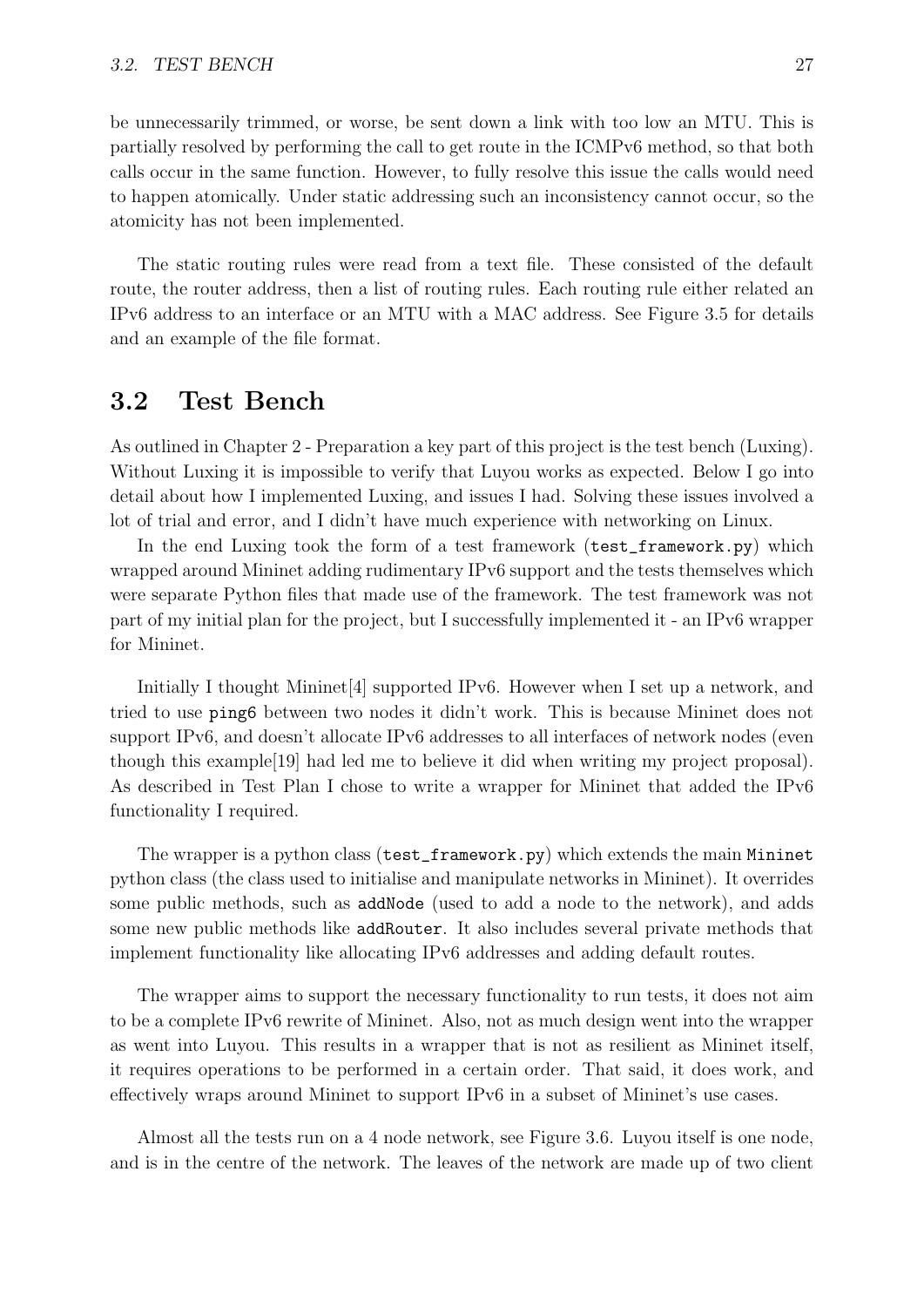```
// create old IPv6 packet from Ethernet payloadlet old_ipv6_packet = match Ipv6Packet ::new(
                               old-packet . payload () {
        \text{Some}(\text{p}) \Rightarrow \text{p},
        None \Rightarrow return Err (format! ("Invalid Packet")),
\};
//allocate new mutable IPv6 Packet
let mut buffer = vec! [0; new_packet . payload (). len ()];
let mut new_i pv_0_packet =Mutable Ipv6Packet:: new(kmut buffer).unwrap();
// set the length of the new IPv6 packet to match// the new Ethernet packetnew_ipv6_packet.set_payload_length(
    (new packet . payload () . len () -40) as u16;
// call IPv6 layer function and match on result// passing on errors
let (source, destination) =
    match transform_ipv6-packet(
         old_ipv6_packet, \&mut new_ipv6_packet, routing) {
    Ok(p) \Rightarrow p,Err(e) \Rightarrow return Err(e),
\};
// update new mutable Ethernet packetnew_packet.set_destination (destination);
new_packet.set_source (source);
new packet . set _et hertype (Ipv6);new_packet.set_payload(new_ipv6_packet.packet());
```
<span id="page-27-0"></span>Figure 3.4: Code excerpt: Ethernet layer calling IPv6 layer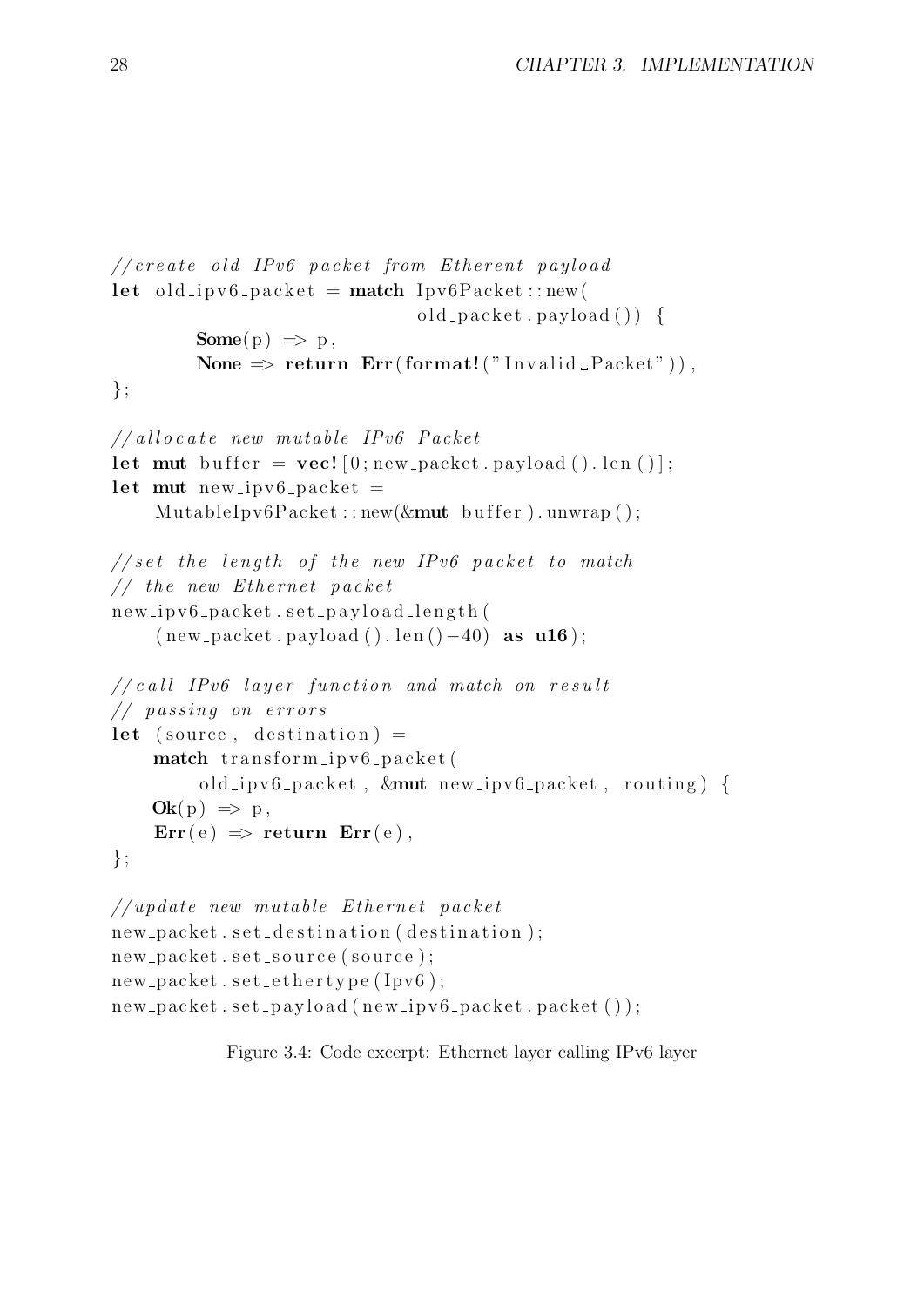#### 3.2. TEST BENCH 29

```
DEFINITION:
<Default Route IPv6 Address>
<Router IPv6 Address>
[Routing Rules]
...
Routing Rule:
<IPv6 Address>@<Source MAC Address>,<Destination MAC Address>
OR
mtu<MTU>@<Destination MAC Address>
EXAMPLE:
fc00::
fc00:3fc00::@00:00:00:00:03:00,ff:00:00:00:00:00
fc00::1@00:00:00:00:03:01,00:00:00:00:01:00
fc00::2@00:00:00:00:03:02,00:00:00:00:02:00
ff02::1:ff00:0@00:00:00:00:03:00,ff:00:00:00:00:00
ff02::1:ff00:1@00:00:00:00:03:01,00:00:00:00:01:00
ff02::1:ff00:2@00:00:00:00:03:02,00:00:00:00:02:00
mtu1300@00:00:00:00:02:00
```
<span id="page-28-0"></span>Figure 3.5: Static addressing configuration file format

nodes: these are the nodes on which the tests are run (using Luxingke and Luxingfu). The final leaf is the sink, the default route, which represents the rest of the Internet.

Running tests on this single simple network topology prevents scaling and interactions with other routers from being tested. However, with static addressing such tests aren't particularly interesting. Interactions with other routers are predefined in the static routing file, with the other routers appearing to Luyou simply as a node with more addresses than a normal node.

Luxing is run through a simple shell script - test.sh [Test/Requirement number] - which selects the correct Python script to run based on the requirement number. Each test python script (e.g. test\_example.py) creates an instance of the wrapper, sets up the network topology, tells the wrapper to start Luyou, then runs the specified test.

The wrapper starts Luyou by starting the compiled Rust binary in the network context of the node, and passing the path to the static address configuration file as an argument (Luxing does this by running luyou [static\_routing.txt]).

Pass or failure of the test is verified by the user; the test will log the expected behaviour (e.g. "3 packets dropped, one received with the 4th octet being 7"), and the user then reads the previous log messages to confirm this is the case. See [Figure 3.7](#page-29-1) for an example.

The first issue I faced was getting Luxing to allocate IPv6 addresses to nodes. This was eventually resolved by adding a \_\_add\_ipv6\_address method which runs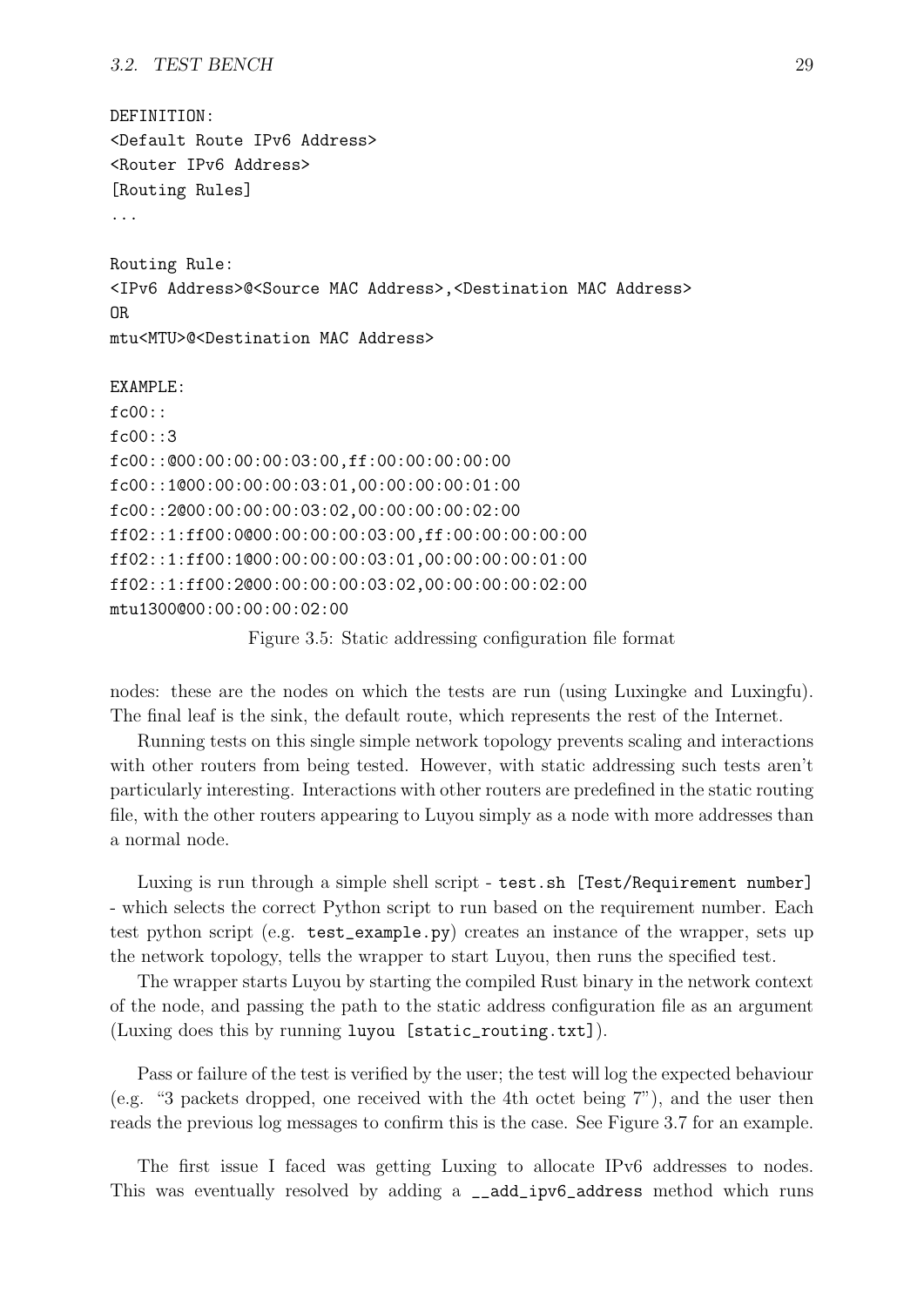

<span id="page-29-0"></span>Figure 3.6: Test Network Topology: arrows in directions of default router

Luxingke - Client starting Packet(s) sent Packet dropped, hop limit, and imcpv6 response sent Packet dropped, hop limit, and imcpv6 response sent  $fc00::1:[96, 0, 0, 0, 0, 0, 59, 9, 252, 0, ...]$ fc00::1:[96, 0, 0, 0, 0, 0, 59, 1, 252, 0, ...] Test completed: if two packets dropped due to hop limit then two with 9 and 1 as 8th octect, then success

<span id="page-29-1"></span>Figure 3.7: Test Example: Log output and success state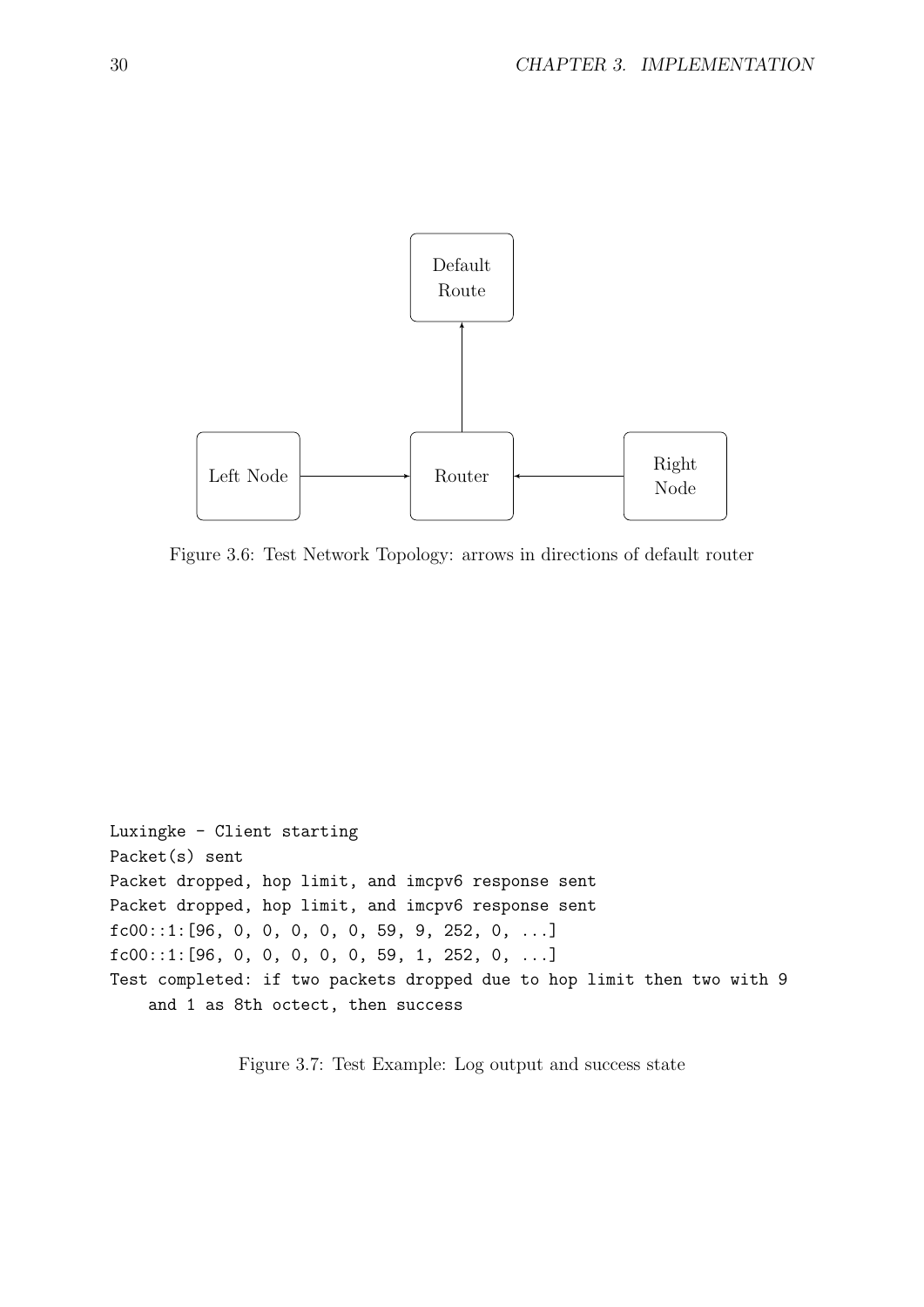def \_\_add\_default\_route(self, node, gateway\_address): while "tentative" in node.cmd("ip  $-6$ -addr"):  $s$  leep  $(0.1)$ node . cmd ("ip \_-6\_route \_add\_default \_via \_" + gateway \_address  $+$ " $\text{c}$  s r c  $\text{c}$ " $+$ s e l f  $\text{.}$  a d d r e s s (node  $\text{.}$  name))

<span id="page-30-0"></span>Figure 3.8: Waiting for IPv6 addresses to be up before updating default route

ifconfig [interface-name] inet6 add [address] and then calling it every time a node was added. Luxing then stores the node name and IPv6 address in a two way map, allowing it to easily find the addresses later. Luxing does not support auto allocating IPv6 addresses - you need to specify an address when you create a node - unlike Mininet which allows IPv4 nodes to be created without an address being specified.

Mininet links nodes with Veth (Virtual Ethernet) links. However, this does not allow you to choose MAC addresses for each node, which is necessary to construct the static routing configuration file. As with IPv6 addresses I just specified MAC addresses on node creation.

Another issue was adding the default route to all nodes, I discovered this when implementing the flooding Ethernet repeater version of Luyou. I'm unsure exactly why, but, without the default route set to point to the router ping6 would not work.

This is easily achievable using the command:

ip -6 route add default via [default-address] src [node-address]

However this didn't seem to work. This is because when allocated in Linux IPv6 addresses take a while before shifting to the "UP" state. Once I had discovered this I added a loop that slept for 100 milliseconds while the output of  $ip -6$  addr contained "TENTATIVE" before trying to update the default route, this fixed the issue, this can be seen in [Figure 3.8.](#page-30-0) The default routes can also be seen in [Figure 3.6.](#page-29-0)

As I was using static routing Luxing needed to generate a routing file for the router describing the network it was in. This was relatively simple, on router start a text file is created, and filled in according to the format described in Section [3.1 - Router.](#page-21-0)

In order to gather the required information whenever a link was added the relevant IPv6 address and source & destination MAC addresses were stored in a map (generated by intercepting calls to addLink). Luyou's address and the default gateway's address also need to be included in the routing file, which was gathered when they were added using addRouter and addDefault.

After implementing static addressing I couldn't get ping6 to work via my router, through debugging I discovered this was due to ping6 making use of *Solicited Multicast* Addresses to send requests and responses. A Solicited Node Multicast address is most recognisably used by the Neighbour Discovery Protocol[\[14\]](#page-39-14). Luxing resolves this by adding these addresses to the static routing file, generating them from the already allocated IPv6 addresses.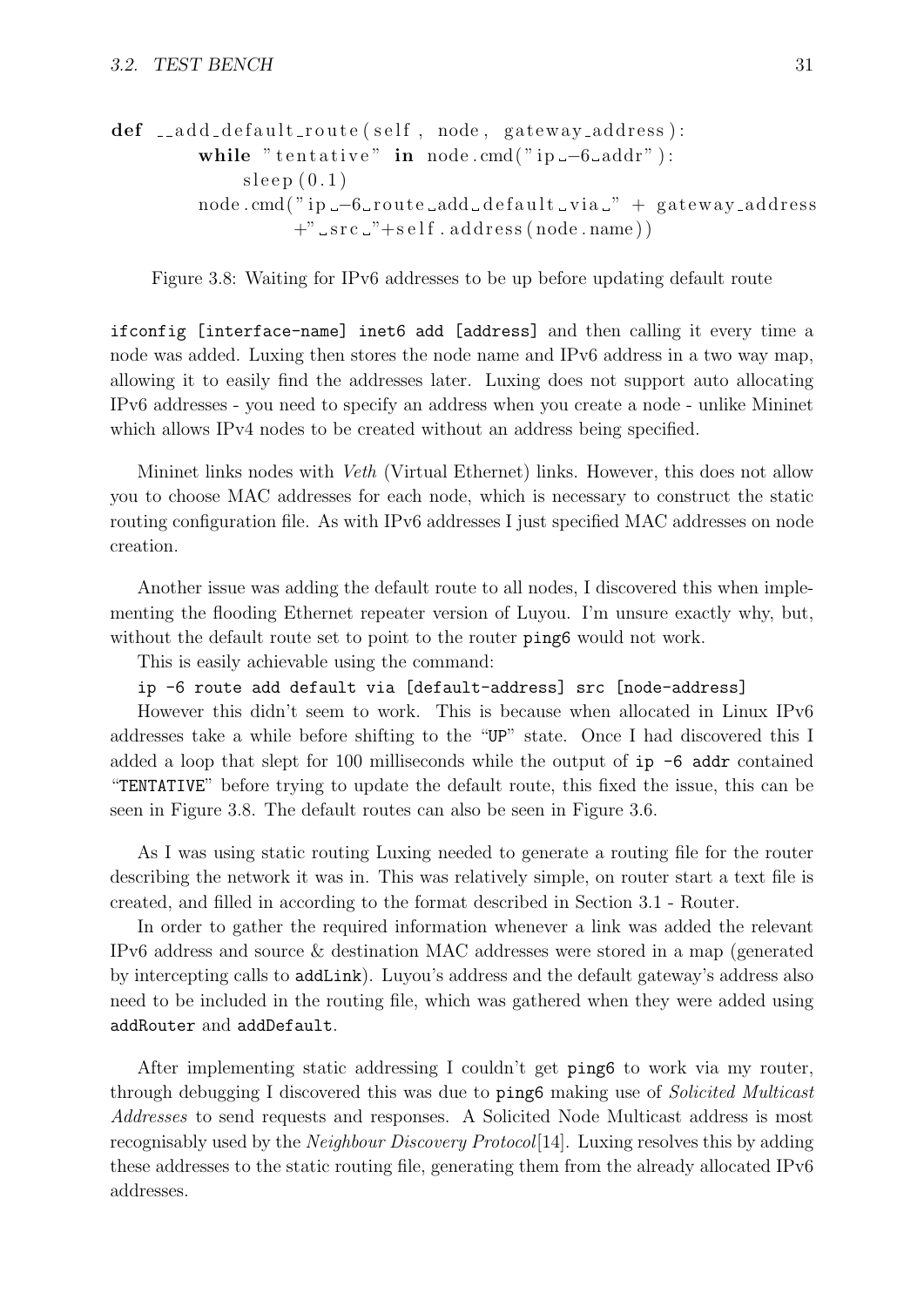I also wrote a small test client and server in Rust (called Luxingke and Luxingfu). Both take an argument that determines which test is being run, the client then produces packets and optionally waits for responses, with the server waiting for packets and optionally producing responses. By using Rust rather than Python for this I could use pnet, which I understood relatively well by this point, avoiding having to learn a new low level networking library.

The hardest part of implementing Luxing was working out which linux commands and in which configurations was needed to get Mininet working with IPv6. For example, Luxing barely work at all until IPv6 addresses were custom allocated to every interface and all the default routes set. I had no way of knowing in advance that the combination of these two commands was what was required. So even though almost all of the above fixes seem obvious in hindsight, they took a lot of careful trial and error to discover.

### <span id="page-31-0"></span>3.3 Software Engineering

Due to both the nature of my project - having to produce a functioning router - and my own personal goals - wanting to learn useful real world skills - I was extremely aware of how I was applying software engineering techniques throughout. I successfully applied theoretical knowledge from the Part 1A Software & Security Engineering course.

Overall I began by creating a complete list of requirements, then a complete design (as described in Chapter [2 - Preparation\)](#page-9-0), then I implemented my router, and then finally I ran all my tests on it. This is very similar to the Waterfall methodology. This was appropriate (compared to more flexible software engineering methodologies) as my requirements were well defined by RFCs. This meant that I did not need to explore and refine requirements as my development progressed, as would be necessary if I was reacting to user feedback or my own improved understanding of a problem.

However, I didn't strictly follow the Waterfall methodology as it was not particularly appropriate or sensible to complete the implementation stage as one large chunk. Instead I completed several prototypes, each implementing a larger set of the requirements than the last (Flooding, Static Routing, IPv6 Validation, & ICMPv6 - see Section [3.1 - Router](#page-21-0) for more details).

For each of these stages I first tweaked and refined the details of the requirements (partly based on the successes and failings of the last stage), and at the end of each iteration I would produce a more complete prototype, this is similar to the Spiral software development methodology. Doing all of the implementation in one would have prevented me from effectively testing parts of the router independently from each other, making the final testing much more complex.

Every time I implemented an individual requirement I would write tests for that requirement and run them (ensuring they pass) before proceeding. Once they passed I would merge my work (on the *exploratory* branch) into the *master* branch, before continuing with the next requirement back on the exploratory branch. Before merging I would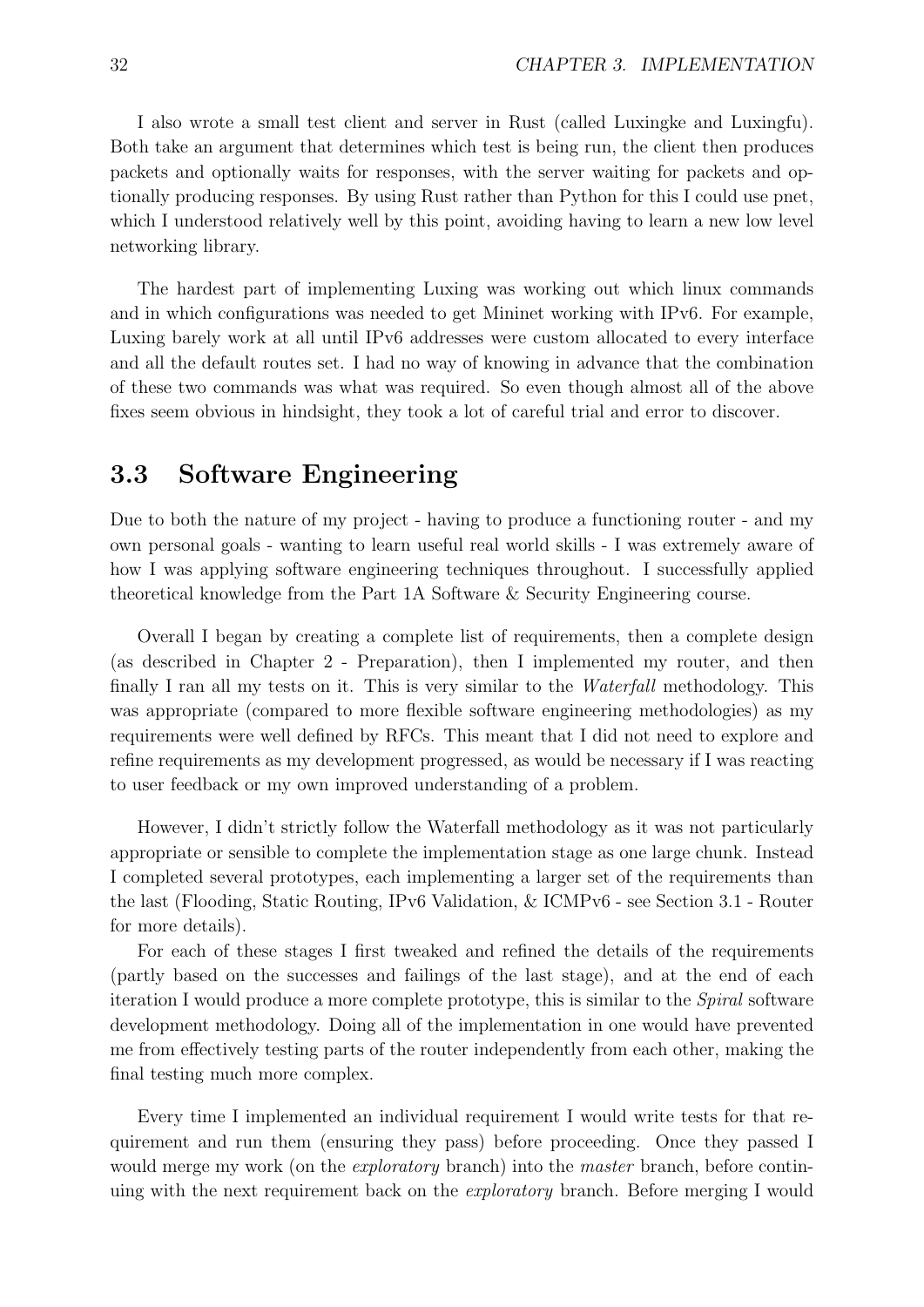also ensure all previous tests passed. This would involve either fixing Luyou, or in some cases modifying the test itself (for example if it relied on log output that was no longer there due to the implementation of the ICMPv6 response).

By merging often and making sure my router continued passing all tests before every stage I ensured that I was continually making progress, and not shooting myself in the foot by breaking old stable features, this is similar to Continuous Integration.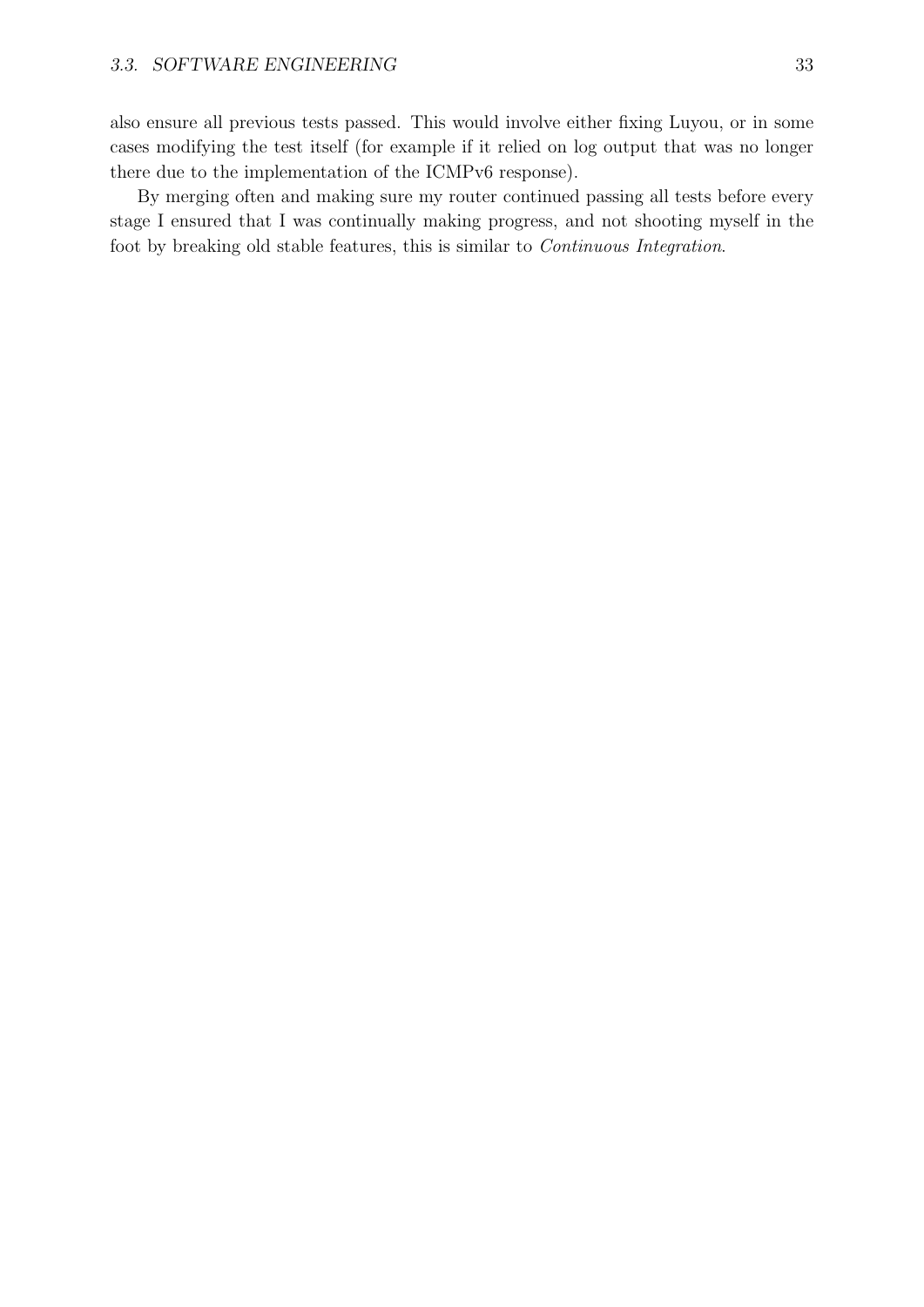## <span id="page-33-0"></span>Chapter 4

## Evaluation

Evaluating Luyou was relatively complex. Working from the tests I had written and that Luyou passed was relatively easy. My goal was to pass my tests, so verifying I met my goals was also quite easy. However ensuring my tests matched up to the IPv6 requirements was more complex. Full details on how to build and run my project can be found in the README.md file in the root directory of my project.

#### <span id="page-33-1"></span>4.1 Tests

As I have already mentioned, I wrote 9 individual requirement tests on Luxing (my test bench) as I was implementing each requirement. Due to this, when it came to testing Luyou I merely needed to run all the tests and every requirement would be checked.

An issue with such tests is whether or not passing the tests means Luyou actually works. Put another way, passing the tests means Luyou does something, but is that 'something' what I wanted Luyou to do. The tests were defined alongside the requirements, and matched the requirements precisely.

So, as long as the requirements were correct the tests would be. Additionally the tests themselves were implemented after each feature was implemented (as opposed to concurrently). This prevents tests being passed by partially hard coding the test itself, and so avoiding the case were Luyou passes the specific test, but does not satisfy the requirement the test is meant to verify. Also the tests deal with many edge cases (see below for more detail). Overall I believe Luyou passing the tests verifies that it passes my requirements.

An example of a test would be test 11212 which is testing for the correct hop limit, it involves sending four packets, two with hop limits 1 and 0, and two more with hop limits 10 and 2. The test passes if the packets with hop limits 10 and 2 are received by the server (Luxingfu) with hop limits of 9 and 1, and if the packets with hop limits 1 and 0 are dropped (A later test, test 1215, deals with a hop limit of 1 or 0 and the destination being the router - where the packet should not be dropped immediately).

In the case that the test passes this has tested the general behaviour, the hop limit should be decremented. But more importantly it has tested the edge case behaviour, the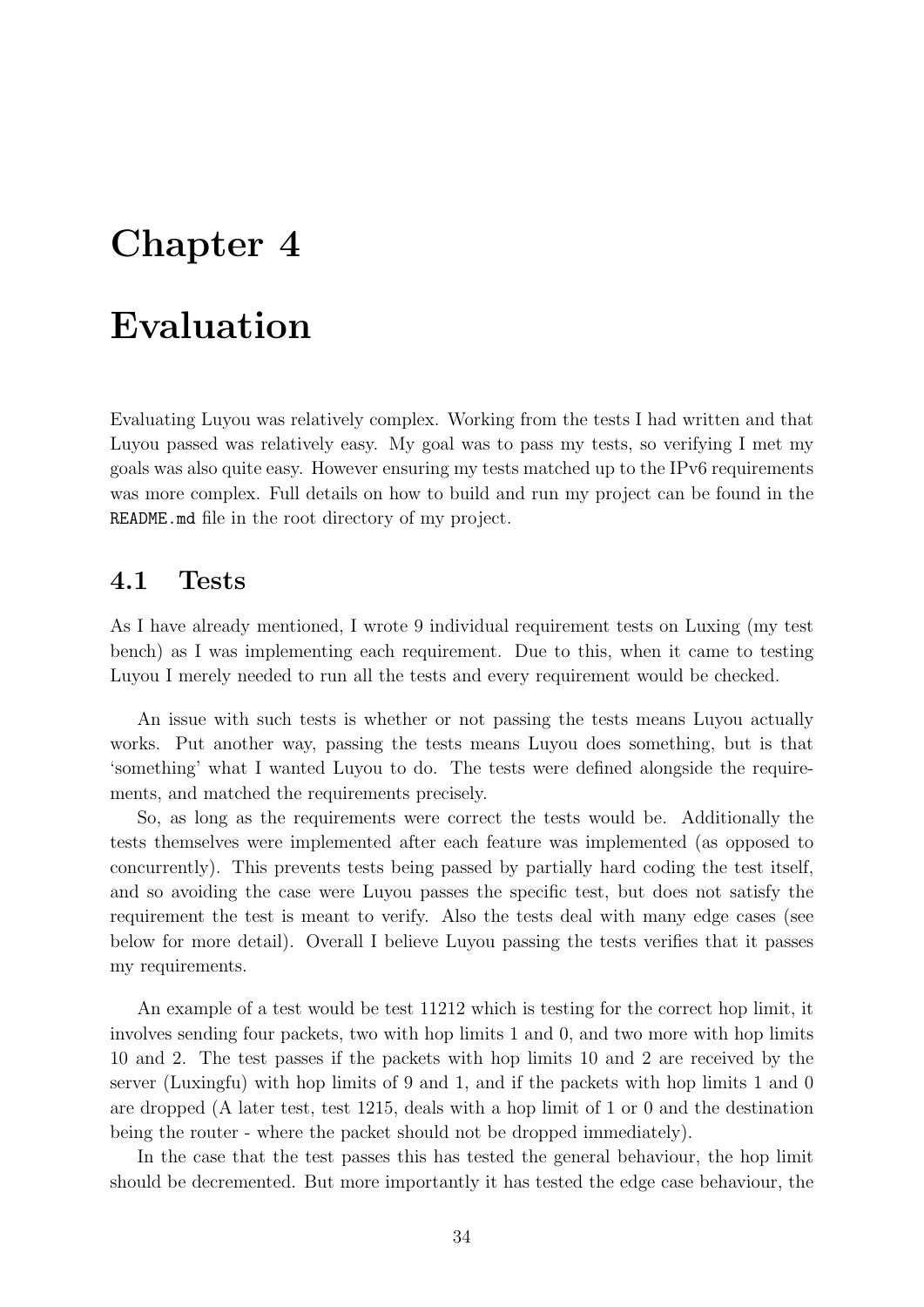two cases where a packet should be dropped, and the case where the packet shouldn't be dropped (but only just).

To conclude, apart from the issues explained in Section [4.2 - Issues & Observations,](#page-34-0) my tests verify that I met my goals. My goal was to implement a router that satisfied all my core requirements, and although I didn't implement all of these, for those I did implement the tests effectively verify that I met them successfully. Overall I implemented 11 tests (9 of which were requirements tests), with each sending and receiving between 1-5 packets.

- example: Pings between all nodes.
- 1112: Pings from left and right nodes.
- 11211: Tests IPv6 payload length, sends two packets.
- 11212: Tests IPv6 hop limit, sends 4 packets, see [Figure](#page-29-1) [3.6.](#page-29-0)
- 1211: Tests ICMPv6 checksum, sends two packets.
- 1212: Tests unknown ICMPv6 type, sends one packet.
- 1214: Tests packet too big ICMPv6 response, sends one packet.
- 1215: Tests hop\_limit ICMPv6 response, sends one packet
- 1216: Tests Echo Request/Reply, sends one packet
- 1217: Tests parameter problem, sends one packet
- playground: Runs a web server on right node, requests page from left node

Most importantly for me however, implementing these tests taught me a lot, and I certainly feel better prepared when I have to test something extensively in future.

### <span id="page-34-0"></span>4.2 Issues & Observations

As with almost all projects, my project didn't go completely smoothly. I had many issues implementing Luxing (my test bench) due to Mininet not supporting IPv6 to the extent I had expected. I spent around 30%-60% of my implementation time on Luxing, which was far more than I had anticipated. The time spent on Luxing took away from time that could be spent on Luyou, so I didn't implement as many requirements as I would have liked to.

As discussed in Chapter [2 - Preparation](#page-9-0) when I wrote my project proposal I believed Mininet supported IPv6 with minimal or no changes[\[19\]](#page-40-1). I discovered this was not the case when I started implementing Luyou. In reality Mininet only supports IPv6 insofar as any generic Ethernet network supports IPv6: you can send IPv6 packets over the network, but it won't easily setup addressing at each node for you. Obviously addressing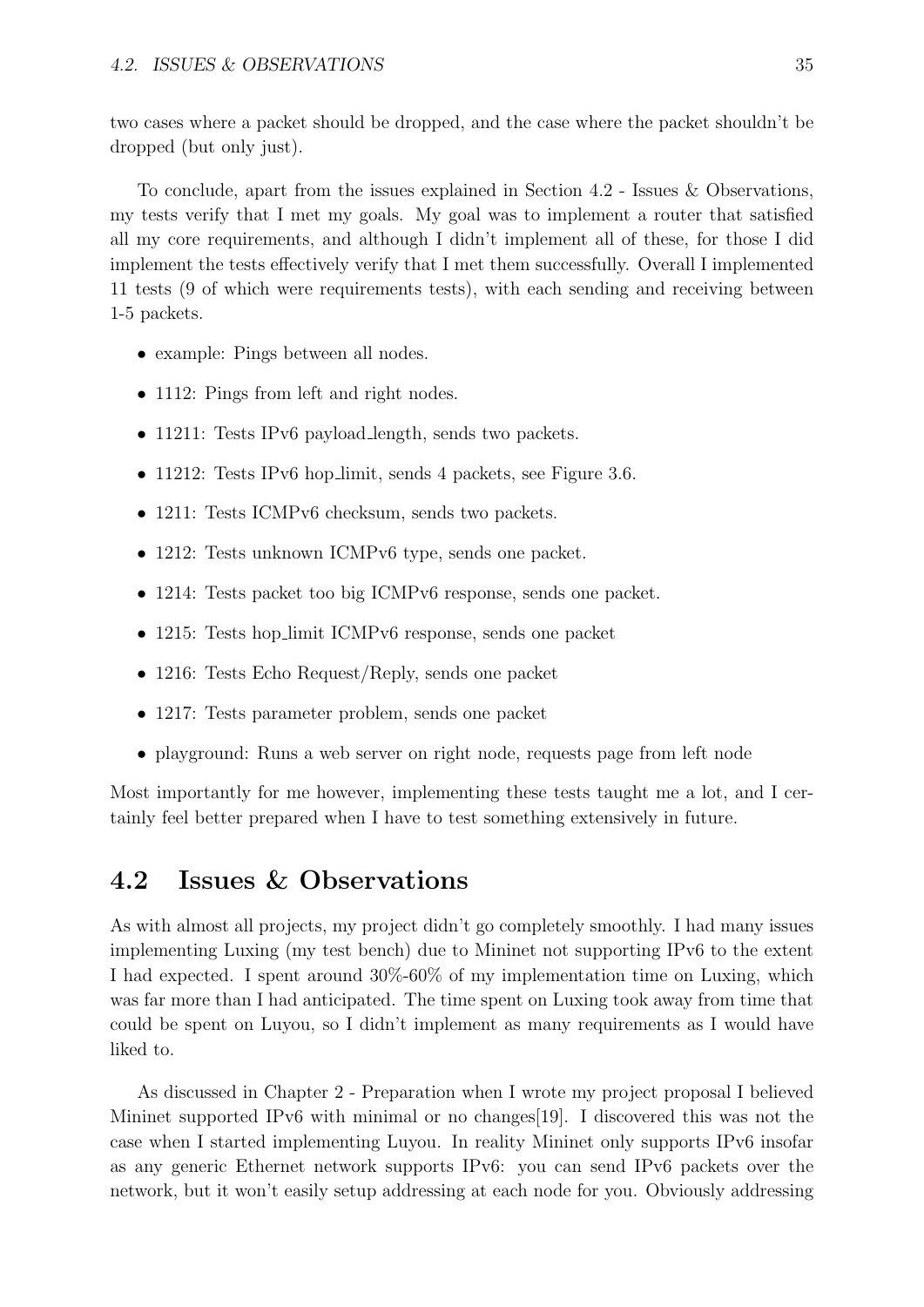at Luyou's node was handled by Luyou, but each node still needed to be allocated an address.

Allocating these addresses and setting up an IPv6 network took a long time, as it was very difficult to test. This was partly because I wasn't particularly knowledgeable in this area, and I was learning a lot about Linux networking and networking tools as I was going along. It was also because all the issues I was facing were as a result of multiple variables interacting (interface configuration, router configuration, Python configuration, environment variables configuration), without already having deep knowledge of all the tools it took a while to work out what was wrong.

Personally I wanted to create a test bench that was easy to use (this was inspired by witnessing first hand during one of my internships the issues a hard to use test bench can cause), unfortunately time constraints combined with having to write far more testing framework code than I would have liked to made this unattainable. I did separate out framework code from specific test code to avoid code duplication, presenting a good base on which to build a stable easy to use test framework, but Luxing isn't quite there yet. But Luxing is stable enough to run Luyou effectively.

Whilst I managed to implement every basic core requirement set out in my project proposal. I unfortunately failed to implement some of the advanced core requirements. These include some aspects of ICMPv6, and the Multicast and Anycast requirements. Any other aspect of ICMPv6 not mentioned in the implementation or in the source code that needs to be implemented according to the RFC has not been implemented because it logically cannot occur within my core requirements. For example, it is impossible for most Destination Unreachable messages to be created due to my router having a default route and having no firewall. For a complete list of requirements implemented and tested, please see [Figure 4.1.](#page-36-0)

Luyou also doesn't implement the following correctly:

- Options headers in Echo Request packets addressed to the router
- Fragmentation of Echo Request packets addressed to the router

### <span id="page-35-0"></span>4.3 Ambitious Case

Alongside the tests in Luxing I also attempted testing some more ambitious cases (as described in Chapter [2 - Preparation.](#page-9-0) First I tried 'pinging' between all the nodes, then secondly I tried running a web server on one node and serving a web page.

Mininet did not have an method that pinged all nodes using  $pinq6$  (for IPv6), so I had to implement one myself. This worked on my flooding network, however when I add the hop limit decrement to Luyou it stopped working. No matter how much I tried I couldn't understand why this was the case; it worked fine with only the line that decrements the hop limit removed. Only one octet of the header was changed, I checked it was the correct one by outputting the packets before and after the change at Luyou. This octet was not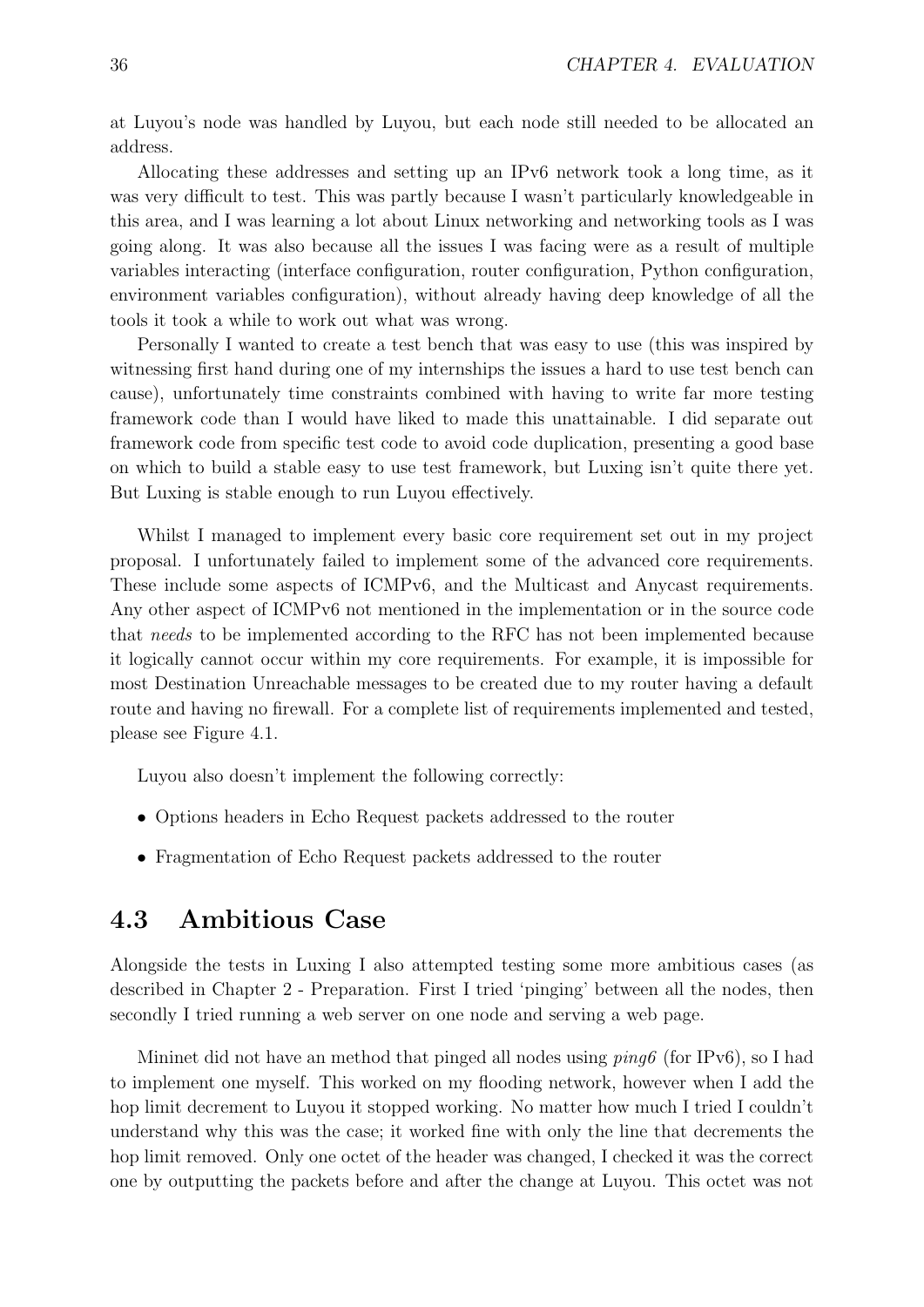| Identifier | Requirement                    | Defined     | Implemented   | Tests Pass   |
|------------|--------------------------------|-------------|---------------|--------------|
| 1111       | Routing - Flood                | TRUE        | ${\rm FALSE}$ | TRUE         |
| 1112       | Routing - Static               | TRUE        | TRUE          | <b>TRUE</b>  |
| 11211      | Payload Length - IPv6          | TRUE        | <b>TRUE</b>   | TRUE         |
| 11212      | Hop Limit - IPv6               | TRUE        | TRUE          | TRUE         |
| 1131       | Internal Structure - IPv6      | TRUE        | TRUE          | <b>FALSE</b> |
| 1211       | Checksum - ICMPv6              | TRUE        | <b>TRUE</b>   | TRUE         |
| 1212       | Unknown Type - ICMPv6          | TRUE        | TRUE          | <b>TRUE</b>  |
| 1213       | Rate limit - ICMPv6            | TRUE        | <b>FALSE</b>  |              |
| 1214       | Packet too big - ICMPv6        | TRUE        | TRUE          | TRUE         |
| 1215       | Time exceeded - ICMPv6         | TRUE        | TRUE          | TRUE         |
| 1216       | Echo reply - ICMPv6            | TRUE        | <b>TRUE</b>   | TRUE         |
| 1217       | Parameter Problem - ICMPv6     | TRUE        | <b>TRUE</b>   | TRUE         |
| 1218       | Uniquely Identify - ICMPv6     | TRUE        | <b>FALSE</b>  |              |
| 1221       | Multicast sending              | TRUE        |               |              |
| 12221      | Avoid reserved - Multicast     | TRUE        |               |              |
| 12222      | Implement reserved - Multicast | TRUE        |               |              |
| 1223       | All routers multicast          | TRUE        |               |              |
| 1224       | Never send ICMPv6 multicast    | <b>TRUE</b> |               |              |
| 1225       | Not source field - Multicast   | <b>TRUE</b> |               |              |
| 1231       | Anycast                        | TRUE        |               |              |
| 1232       | Subnet router any cast         | TRUE        |               |              |
| 124        | Address scopes                 |             |               |              |
| 21         | Optional IPv6 requirements     |             |               |              |
| 22         | Extension IPv6 Headers         |             |               |              |
| 23         | DHCPv6                         |             |               |              |
| 24         | <b>SLAAC</b>                   |             |               |              |
| 25         | TCP & UDP                      |             |               |              |
| 26         | Optimisations                  |             |               |              |
| 27         | <b>IPSec</b>                   |             |               |              |
|            |                                |             |               |              |

<span id="page-36-0"></span>Figure 4.1: Requirements by implementation and test status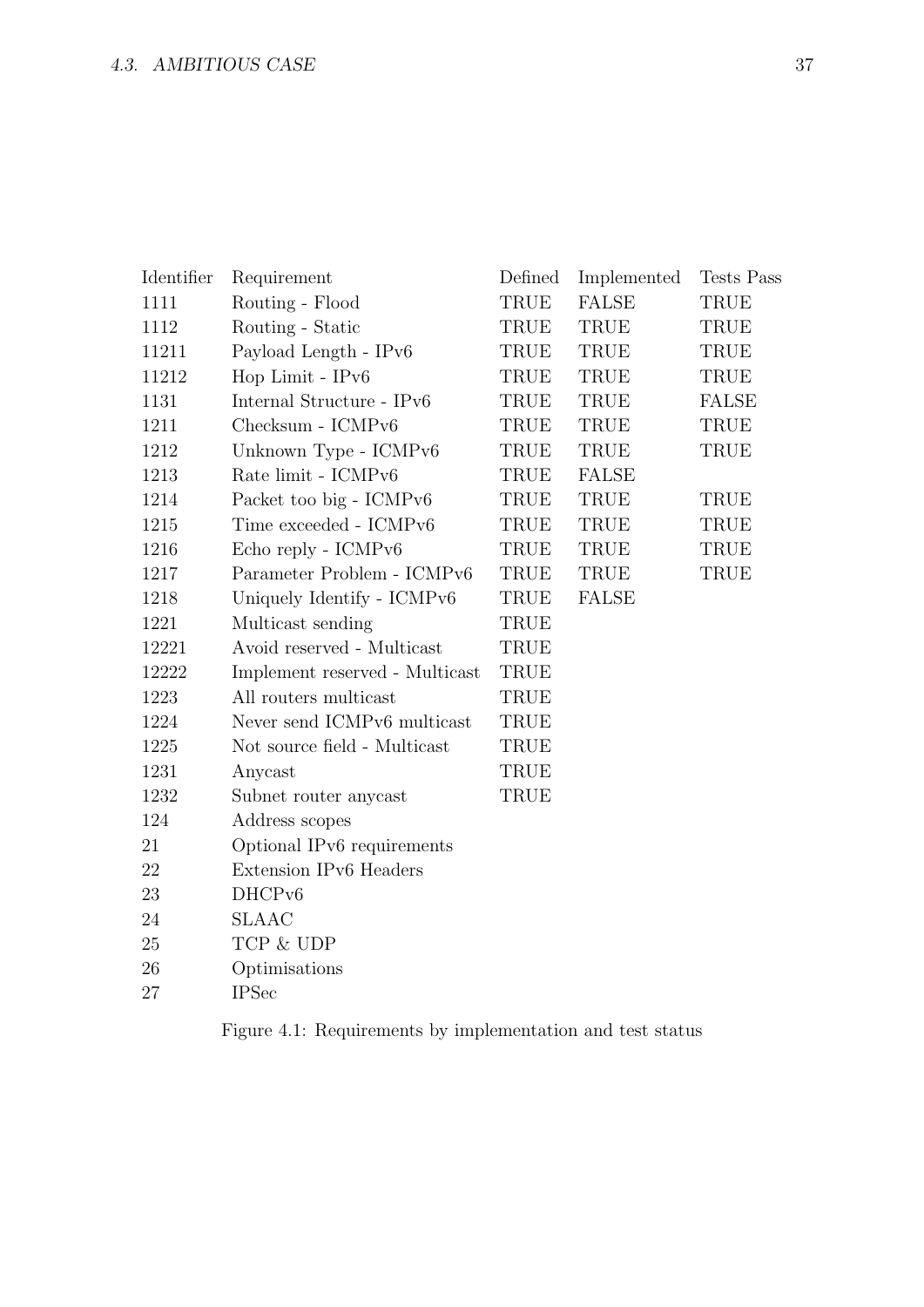included in the ICMPv6 checksum either (it takes the ICMPv6 packet and the destination and source IPv6 addresses). This remains unsolved, but the final version of the router, with hop limit decrement turned off, does allow all nodes to ping each other.

Secondly I attempted to run a web server on one node and request a web page from it with another node. Although I think got the web server to work I couldn't successfully get the web page request to work. I had a variety of hypotheses as to why this could be the case, but I didn't have time to test them.

### <span id="page-37-0"></span>4.4 Other Metrics

I also looked at some other metrics to evaluate my router.

The total length of Luyou's source code is only 575 lines, which is really a testament to how concise Rust makes error handling and parsing code.

In terms of code coverage, the tests included in Luxingfu cover approximately 95% of Luyou's code statements (with the remaining 5% being error handling code for obscure and unexpected errors).

Finally, the requirements based off of the aspects of the RFCs that need to be implemented end up covering around 40%-70% of the body of the relevant RFCs (my basic requirements). I actually implemented around 20%-50% of the body of the relevant RFCs.

### <span id="page-37-1"></span>4.5 Goals

My goal was to have a Software IPv6 Router and test bench running on top of Mininet, with the router complying with all of the core requirements of an IPv6 router, each verified by the test bench. As described under issues I didn't implement all of core requirements, however I did produce a verifying set of tests for every requirement I did meet. Overall, although I didn't fully meet my formal goals, I met a good proportion of them despite spending a considerable amount of time being held back by Mininet not working as well as expected.

In terms of my personal goals I am extremely happy with everything I learnt from this project. I learnt a significant amount about coding in Rust, and now have a good understanding of several of the abstract constructs Rust makes use of. I greatly improved my knowledge of Python and of Linux networking through developing a comprehensive test bench for the first time.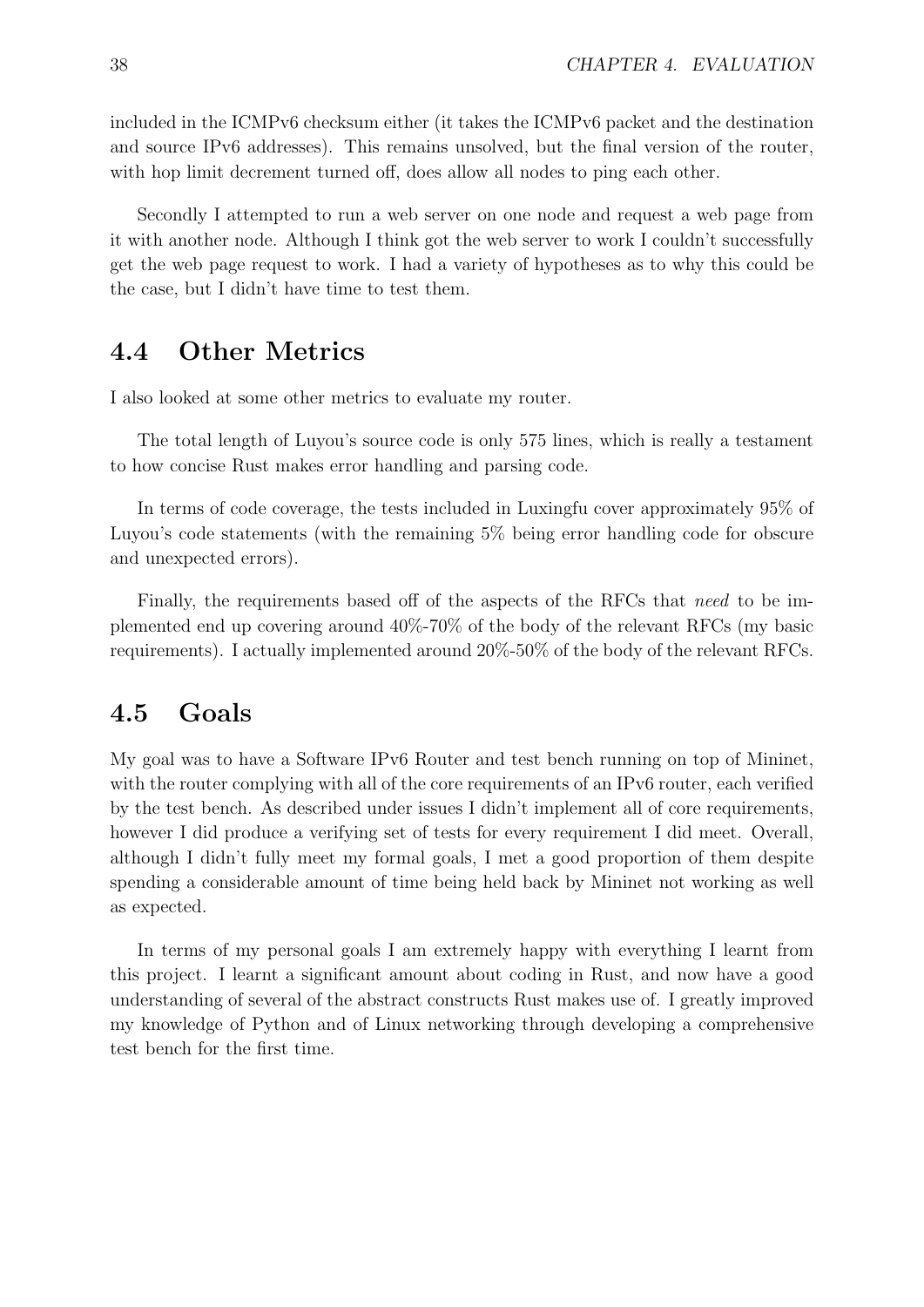## <span id="page-38-0"></span>Chapter 5

## Conclusion

As set out in my introduction, my aim was to produce a stable, small, simple & fast IPv6 router that could act as a practical example of what the IPv6 standard set out in various RFCs means in practice. Overall I feel I achieved this, I met the most important of my core requirements.

I didn't implement any of my extension requirements. I was very interested in implementing SLAAC or DHCPv6, but unfortunately didn't have time. I also would have implemented extension headers, many of which are sparsely used, as it would have been extremely interesting to see how they work and interact with each other.

I didn't perform much unit testing as the simplest of my end to end tests passed without too much effort. This was in part due to Rust and how it prevents C-like behaviour (for example, where the wrong memory location is unexpectedly accessed).

If I attempted a similar project again I would make sure that the existing software I intend to rely on actually does what I think it does. This can be done by producing a minimal prototype very early on in development. Either the software is shown to do all that you require it to do, or you work out where it doesn't work, allowing you to plan on how to fill in the gaps through development work. This would have prevented my project being held up by test bench development, and enabled me to complete all of my core requirements.

Another thing I would have done differently is increasing the amount of realistic end to end testing. My end to end tests that verify individual features were good from the standpoint of testing my requirements, but they didn't provide a comparison with real world use. Had I started testing a web server and client from much earlier I may have been able to get it working, giving me an easier to understand demonstration of success.

That said I am very happy with what I achieved in my project. I have certainly learnt a lot about professionalism and software engineering, and believe it will set me up well for the future.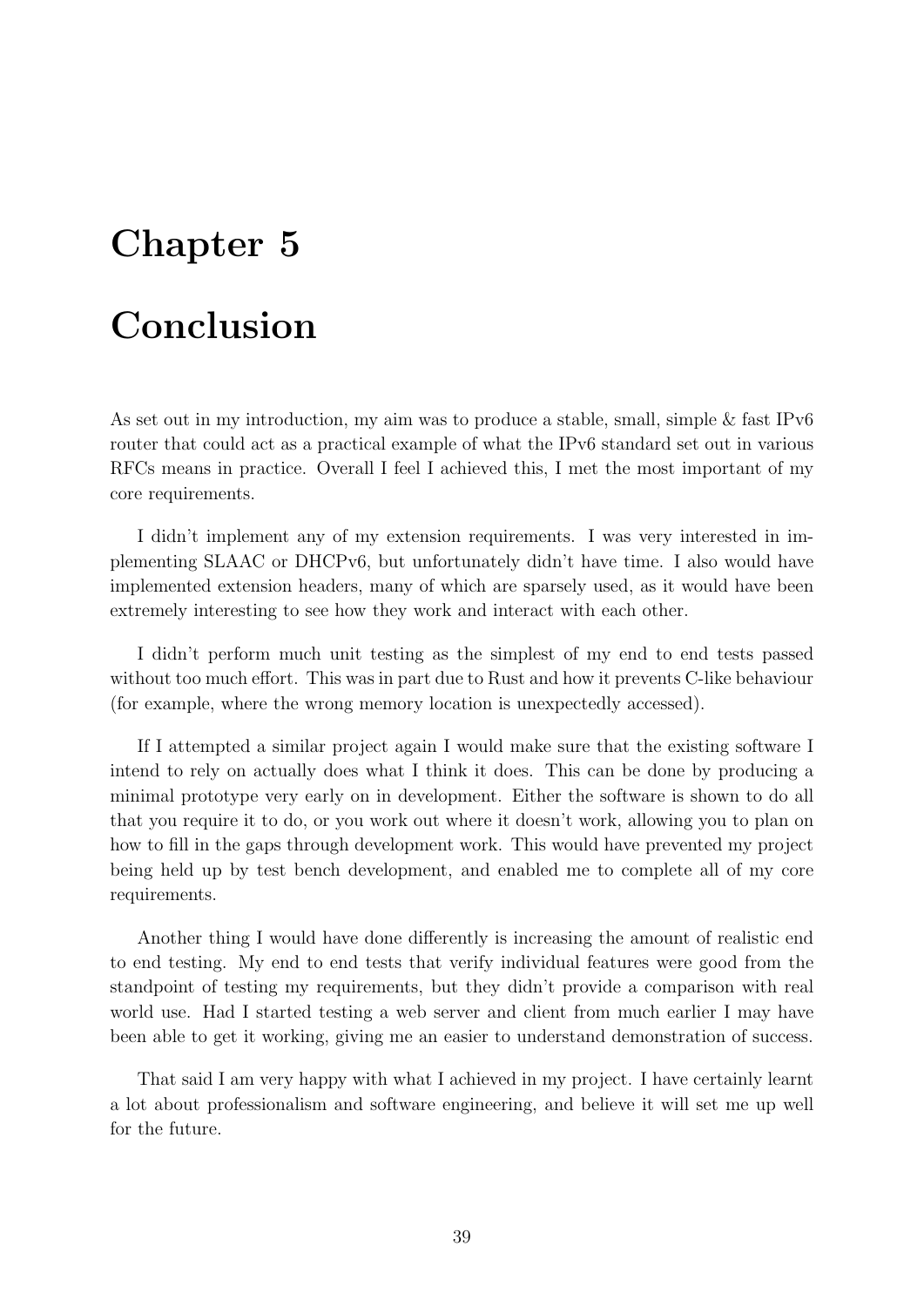## <span id="page-39-4"></span>Bibliography

- <span id="page-39-3"></span>[1] Software IPv6 Router in Rust repository, the code that accompanies this dissertation, <https://github.com/ollie299792458/dissertation-rust-ipv6-router>
- <span id="page-39-0"></span>[2] Internet Protocol, Version 6 (IPv6) Specification, [RFC 8200,](https://tools.ietf.org/html/rfc8200) July 2017
- <span id="page-39-1"></span>[3] Rust, a modern low level programming language, <https://www.rust-lang.org/>
- <span id="page-39-2"></span>[4] Mininet, a network virtualisation library in Python, <http://mininet.org/>
- <span id="page-39-5"></span>[5] Simple Router, implementing an IPv4 router in C on Mininet, [https://github.com/](https://github.com/mininet/mininet/wiki/Simple-Router) [mininet/mininet/wiki/Simple-Router](https://github.com/mininet/mininet/wiki/Simple-Router)
- <span id="page-39-6"></span>[6] DD-WRT vs. Tomato vs. OpenWrt: Which Router Firmware Is the Best?, [https:](https://www.maketecheasier.com/dd-wrt-vs-tomato-vs-openwrt-router-firmware/) [//www.maketecheasier.com/dd-wrt-vs-tomato-vs-openwrt-router-firmware/](https://www.maketecheasier.com/dd-wrt-vs-tomato-vs-openwrt-router-firmware/)
- <span id="page-39-7"></span>[7] INTERNET PROTOCOL DARPA INTERNET PROGRAM PROTOCOL SPECI-FICATION, [RFC 791,](https://tools.ietf.org/html/rfc791) September 1981
- <span id="page-39-8"></span>[8] IP Version 6 Addressing Architecture, [RFC 4291,](https://tools.ietf.org/html/rfc4291) February 2006
- <span id="page-39-9"></span>[9] Internet Control Message Protocol (ICMPv6) for the Internet Protocol Version 6 (IPv6) Specification, [RFC 4443,](https://tools.ietf.org/html/rfc4443) March 2006
- <span id="page-39-10"></span>[10] pnet, a low-level networking API for rust, <https://docs.rs/pnet>
- <span id="page-39-11"></span>[11] IETF RFCs, what is an RFC, <https://www.ietf.org/standards/rfcs/>
- <span id="page-39-12"></span>[12] Dynamic Host Configuration Protocol for IPv6 (DHCPv6), [RFC 3315,](https://tools.ietf.org/html/rfc3315) July 2003
- <span id="page-39-13"></span>[13] IPv6 Stateless Address Autoconfiguration, [RFC 4862,](https://tools.ietf.org/html/rfc4862) September 2007
- <span id="page-39-14"></span>[14] Neighbour Discovery Protocol, Neighbor Discovery for IP version 6 (IPv6), [RFC](https://tools.ietf.org/html/rfc4861) [4861,](https://tools.ietf.org/html/rfc4861) September 2007
- <span id="page-39-15"></span>[15] GNU General Purpose License, [https://www.gnu.org/licenses/](https://www.gnu.org/licenses/quick-guide-gplv3.html) [quick-guide-gplv3.html](https://www.gnu.org/licenses/quick-guide-gplv3.html)
- <span id="page-39-16"></span>[16] Git, version control system, <https://git-scm.com/>
- <span id="page-39-17"></span>[17] Arc, a thread safe reference counted pointer for Rust, [https://doc.rust-lang.](https://doc.rust-lang.org/std/sync/struct.Arc.html) [org/std/sync/struct.Arc.html](https://doc.rust-lang.org/std/sync/struct.Arc.html)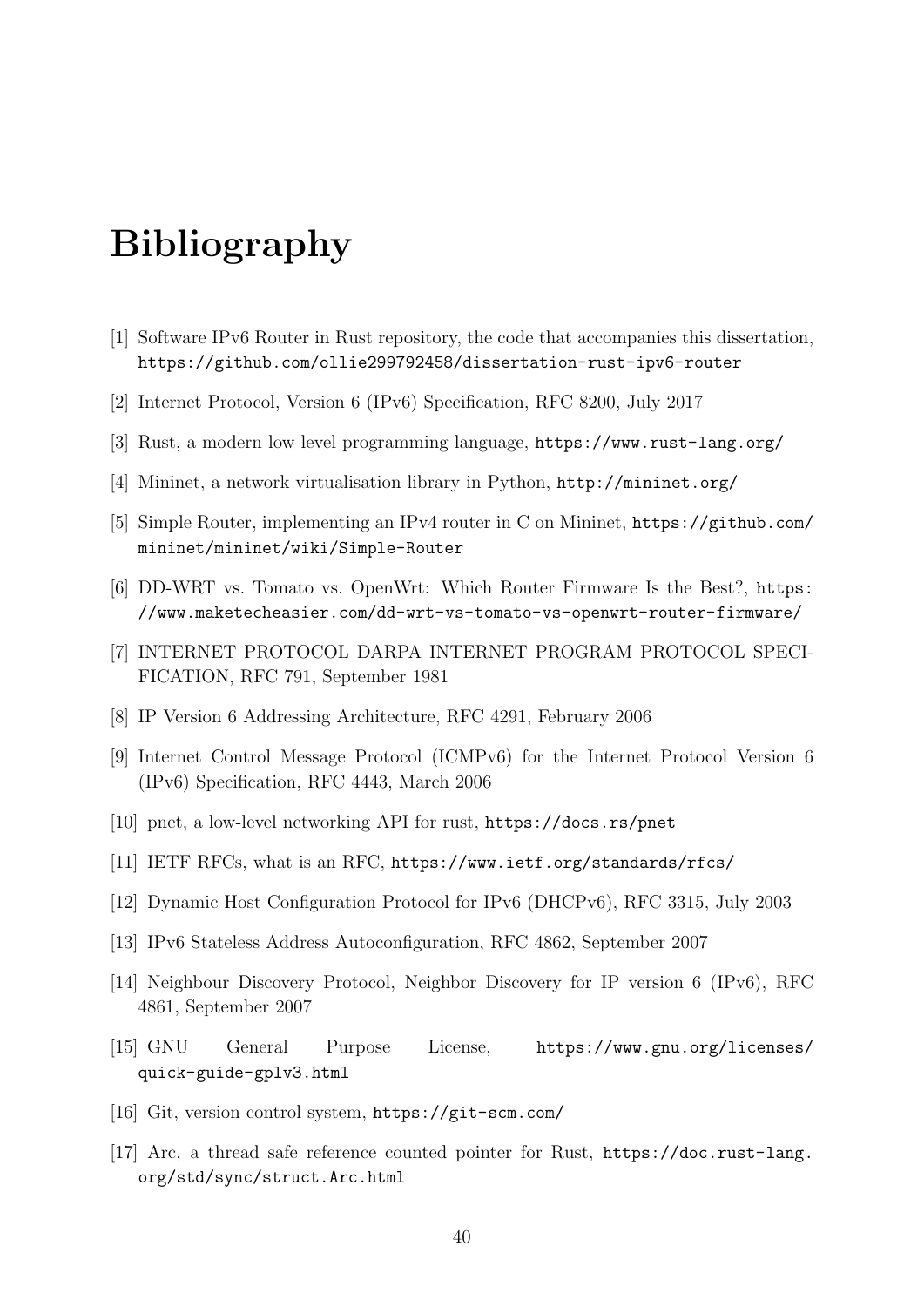- <span id="page-40-0"></span>[18] RwLock, a multiple reader single writer lock for Rust, [https://doc.rust-lang.](https://doc.rust-lang.org/std/sync/struct.RwLock.html) [org/std/sync/struct.RwLock.html](https://doc.rust-lang.org/std/sync/struct.RwLock.html)
- <span id="page-40-1"></span>[19] IPv6 working in Mininet, [http://csie.nqu.edu.tw/smallko/sdn/ipv6\\_test.htm](http://csie.nqu.edu.tw/smallko/sdn/ipv6_test.htm)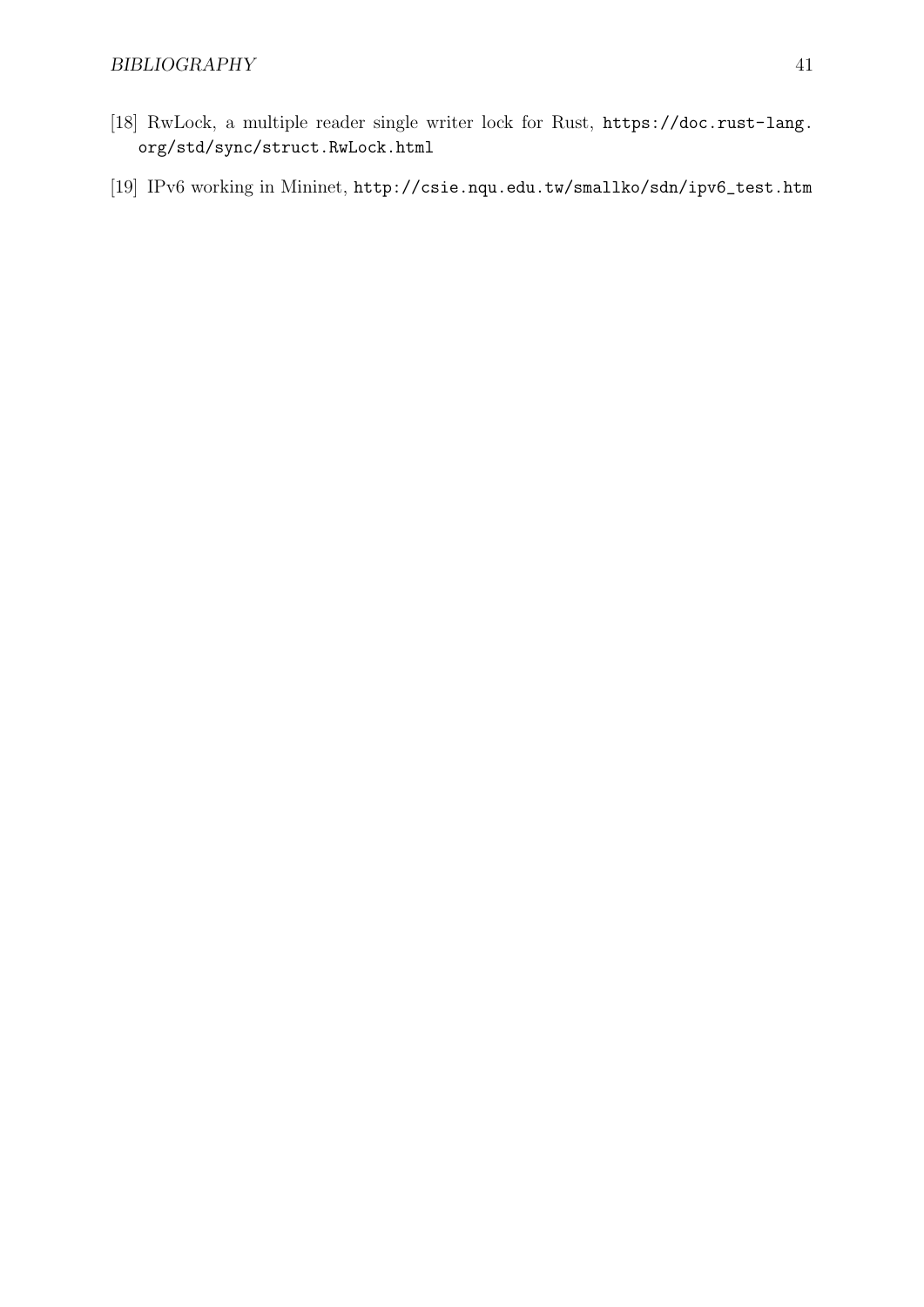# <span id="page-41-0"></span>Appendix A

# Requirements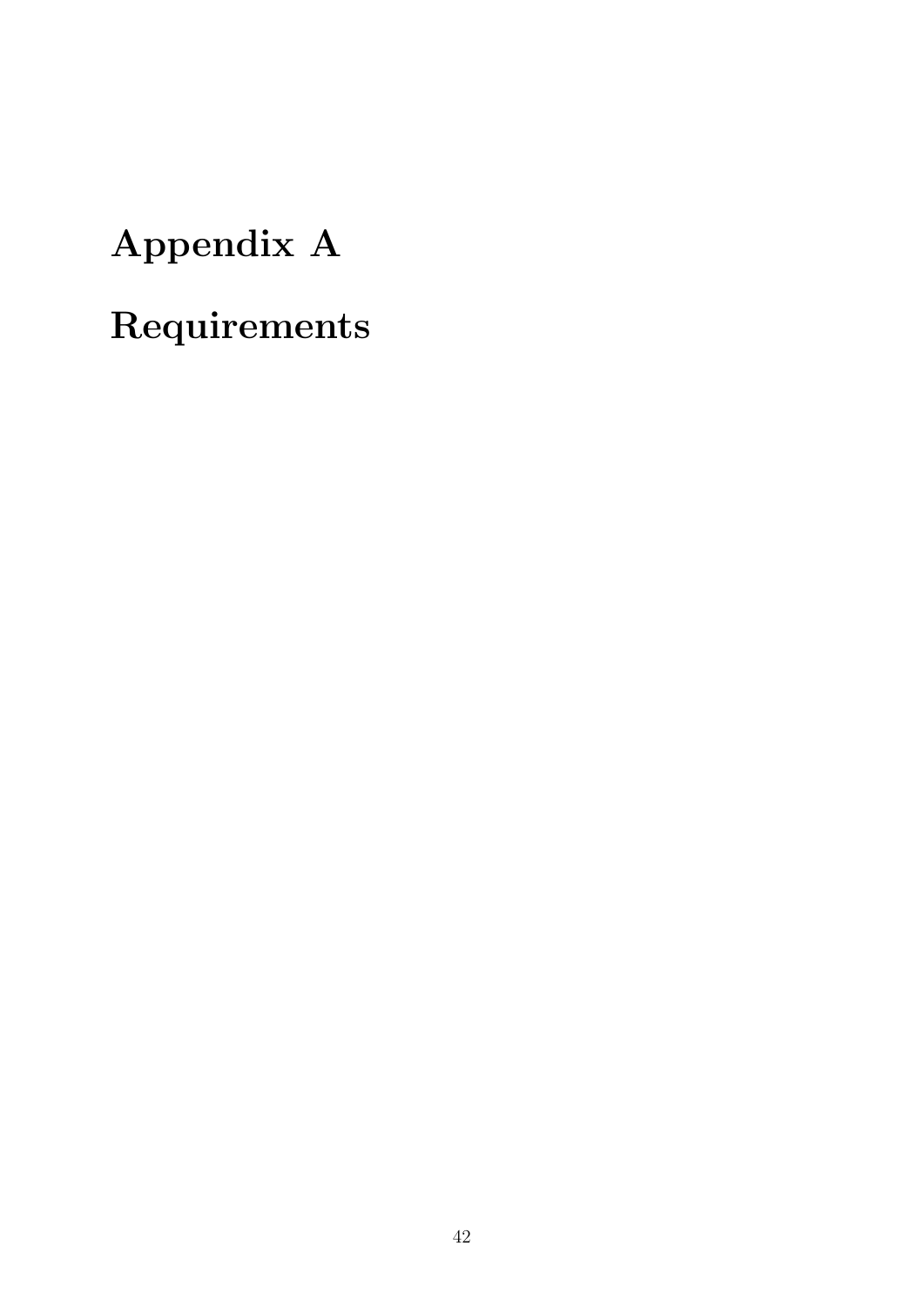## **Requirements**

The requirements below have been taken from the RFC, each requirement includes a description an example test, and in some cases a list of edge cases tests, tests and descriptions for extensions have not been given if no work has been done on their implementation.

Progress on requirements here

### Core - 1

Basic - 1

Control Plane - 1

Flooding - 1111

Every packet received should be forwarded to every interface but the originating one. Overridden by static.

**Test:** Given a packet, check every other interface receives it, and the sending interface does not

**Edge cases:** No other interfaces

Static - 1112

Read a configuration file with known addresses & interfaces, forward as per the file, else send to default route (also defined in the file)

**Test:** Given packets from every known address to every known address sent correctly, with no additional sends

**Edge cases**: Address not known, address very similar (last/first bit different), loopback address, multicast address, unspecified address, loopback address, link local addresses

Data Plane - 2

Header - 1

*Payload Length - 11211*

https://tools.ietf.org/html/rfc8200#section-3

Must correctly forward the correct amount of data based on the length in this field **Test**: Given a packet containing X in this field must forward X bytes **Edge cases:** Packet length 0, Packet length = packet size, packet length > packet size, packet length < packet size

*Hop Limit - 11212*

https://tools.ietf.org/html/rfc8200#section-3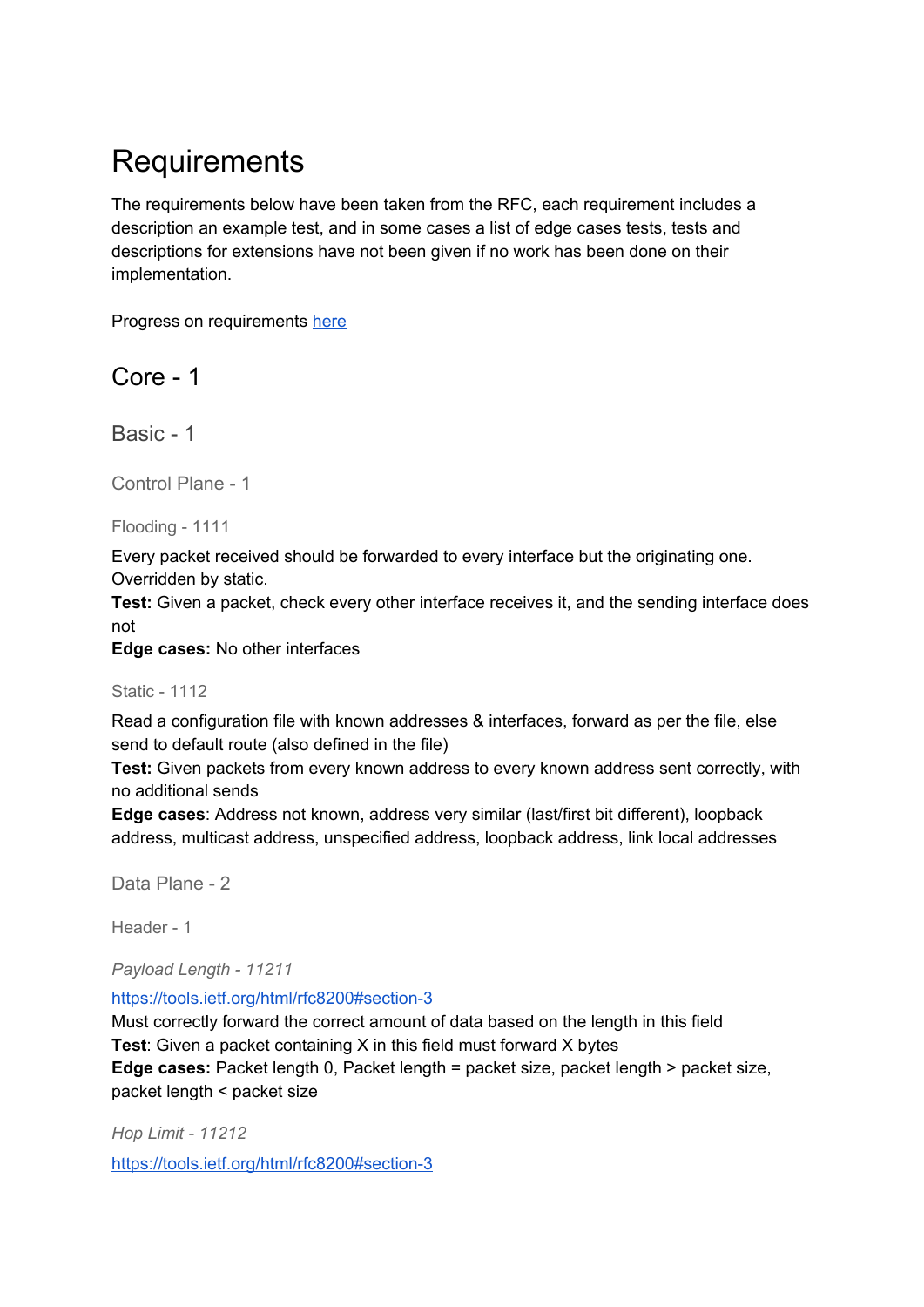Must correctly discard all packets to be forwarded with a hop limit of 0, and decrement the hop limit of all packets

**Test:** Given a packet with a hop limit of X, hop limit should be X-1 when forwarded, or not forwarded if  $X-1 = 0$ 

**Edge cases:** Hop limit = 0, Hop limit < 0, Hop limit = 0 but router is recipient, Hop limit < 0 but router is recipient.

Addressing (Unicast) - 3

*Internal Structure - 1131*

Assume addresses have no internal structure - simplest **Test:** Random destination addresses that are not in the immediate network are always treated the same

Advanced - 2

ICMPv6 - 1

https://tools.ietf.org/html/rfc4443

Checksum 1211

ICMPv6 packets with incorrect checksums should be dropped (only if router is destination) **Test:** Random bit changes to packets so that checksum is incorrect

#### Unknown 1212

ICMPv6 packets of unknown type must be silently discarded (if router is destination) **Test:** Packets with a variety of unknown types that are otherwise valid

Rate limit 1213

Router must apply some form of rate limiting **Test**: Try and trigger more than limit of responses

Packet too big 1214

Sent to sender when a packet cannot be forwarded due to size **Test:** Send a packet that is too big to be forwarded

Time exceeded 1215

Sent to a sender when a packet's hop limit is decremented to 0 **Test:** Send a packet with hop\_limit of 0 or 1

Echo 1216

Must reply to echo request messages **Test:** Send an echo request message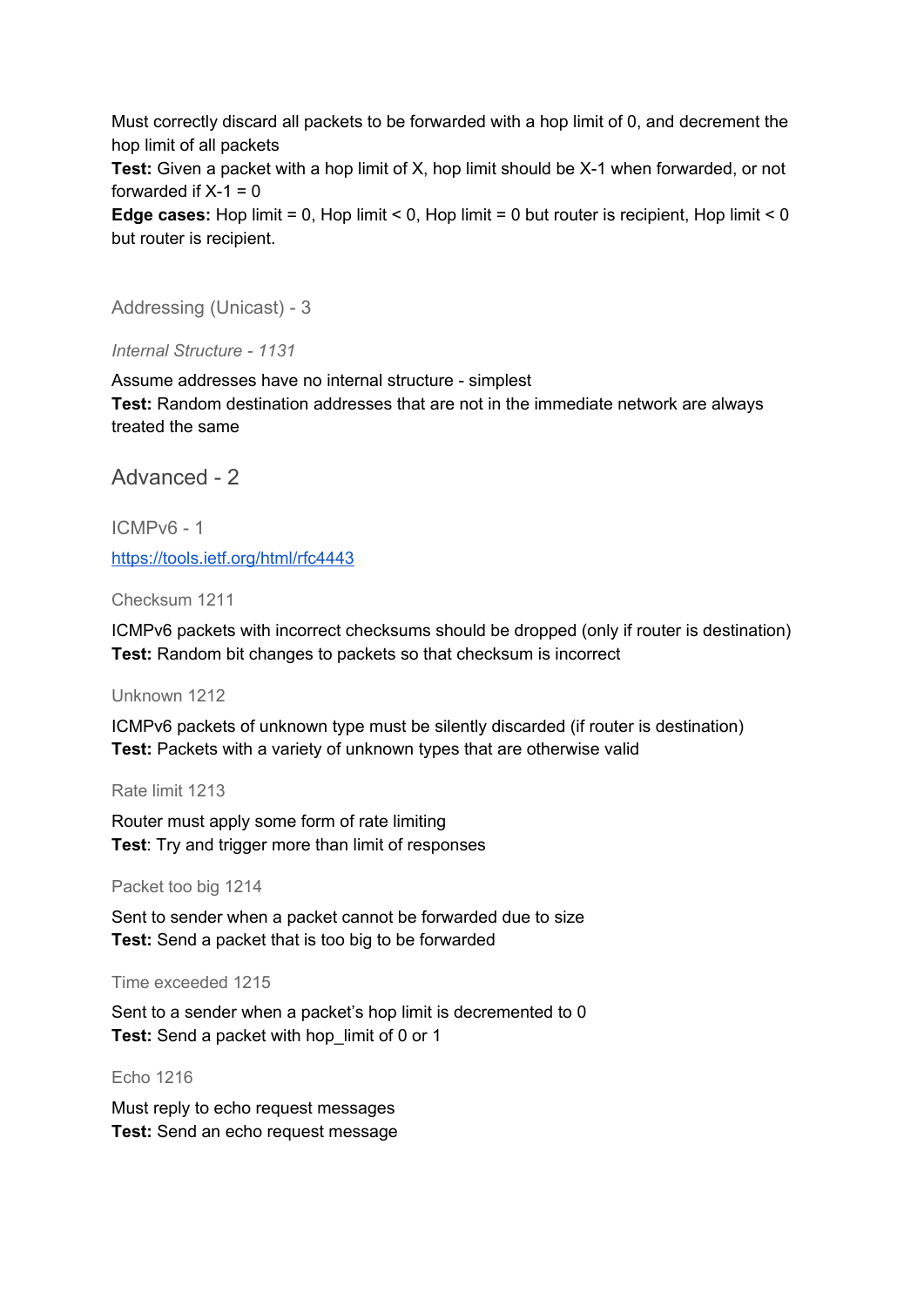#### Parameter Problem 1217

Sent to a sender when there is an issue with an ipv6 header **Test:** Send packets with an erroneous header, unrecognised next header type, and unrecognised ipv6 option

#### Uniquely Identify 1218

Do not send ICMPv6 responses if a packets source address is the unspecified address, a multicast address or an anycast address.

**Test:** Send response triggering messages with the above source addresses

Multicast - 2

https://tools.ietf.org/html/rfc4291#section-2.7 Solicited node address

(e.6) A packet whose source address does not uniquely identify a single node -- e.g., the IPv6 Unspecified Address, an IPv6 multicast address, or an address known by the ICMP message originator to be an IPv6 anycast address.

Anycast - 3

https://tools.ietf.org/html/rfc4291#section-2.6

Scoped Addresses - 4

### Extension - 2

Optional Requirements from Core - 1

*Traffic Class*

https://tools.ietf.org/html/rfc8200#section-7

*Flow Label*

https://tools.ietf.org/html/rfc8200#section-6

*Next Header*

#### Header field, may be used to optimise

*Text Representation of Addresses and Prefixes*

https://tools.ietf.org/html/rfc4291#section-2.2 For logging

*More Unicast* https://tools.ietf.org/html/rfc4291#section-2.5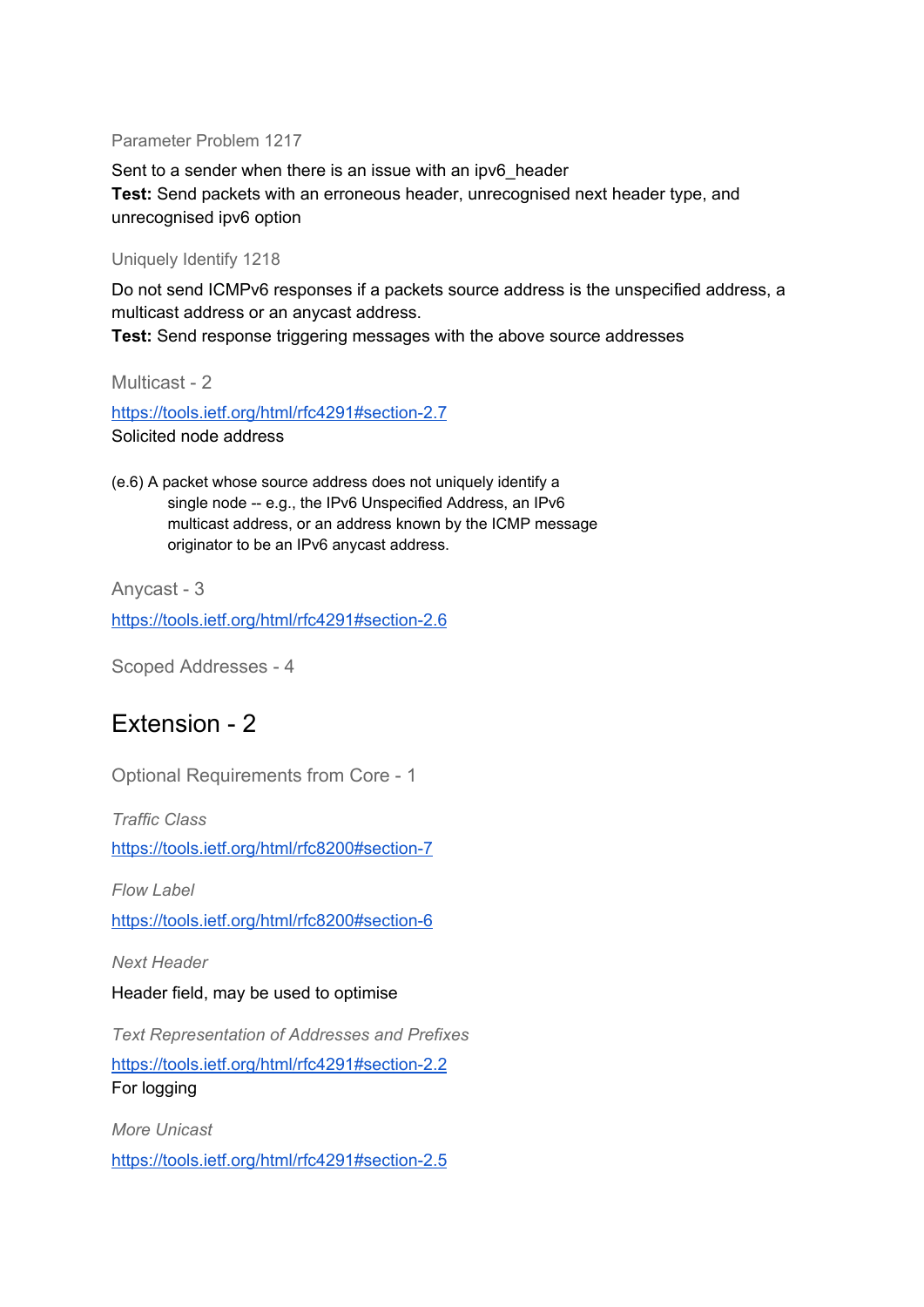Extension Headers - 2

https://tools.ietf.org/html/rfc8200#section-4

Hop-by-Hop Options - https://tools.ietf.org/html/rfc8200#appendix-A Fragment Destination Options Routing - https://tools.ietf.org/html/rfc8200#section-8.4 Authentication Encapsulating Security Payload And order checks Check IPv6 parameters for full list

DHCPv6 - 3

https://tools.ietf.org/html/rfc3315

SLAAC - 4

https://tools.ietf.org/html/rfc4862

TCP & UDP - 5

https://tools.ietf.org/html/rfc8200#section-8 but not 8.4

Optimisation - 6

IPSec - 7

Security - https://tools.ietf.org/html/rfc4301 Scanning - https://tools.ietf.org/html/rfc4301 Privacy - https://tools.ietf.org/html/rfc7721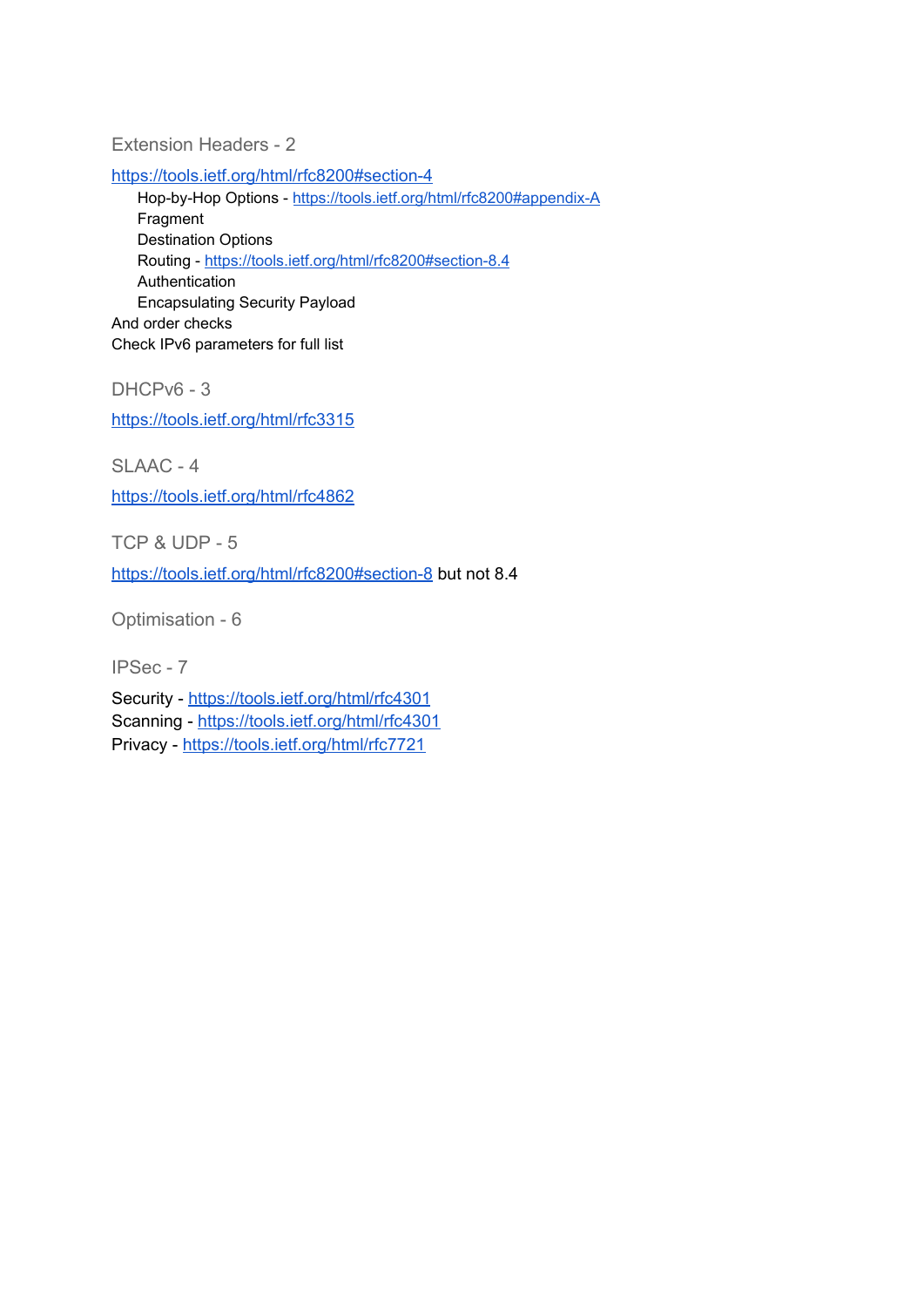## <span id="page-46-0"></span>Appendix B

## Receiving Thread

```
//RECEIVER
pub fn start_receiver (rx: BoxDataLinkReceiver),
         tx_senders : &HashMap<MacAddr, Sender<Box<[u8]>>>,
         routing : Arc<\text{Routing} > \rightarrow JoinHandle<()> {
    // clone the forwarding fabriclet tx\_senders\_clone = tx\_senders.clone ();
    // start the receiving threadth read::spam(move || receiver-loop()rx, tx\_senders\_clone, routing)}
fn receiver_loop(mut rx: Box\text{DataLinkReceiver}),
         tx_senders : HashMap<MacAddr, Sender<Box<[u8]>>>,
         routing : Arc<Routing >) {
    loop {
         // wait for a packetmatch rx . next () {
             Ok(packet) \Rightarrow {
                  let old packet = EthernetPacket::new(packet). unwrap();
                  // buffer is 8 octets longer to account for
                  // icmpv6 headers
                  let mut buffer : Vec<u>8</u> =
                      \textbf{vec}! [0; \text{old}_\text{packet} . packet (). len () + 60;
                  let mut new packet=
                       Mutable EthernetPacket::new(kmut buffer). unwrap();
                  // call Ethernet function
                  let mac_address = match
                       transform_ethernet_packet(old_packet,
                           \&mut new_packet, \text{Arc}::\text{clone}(\& routing)) {
```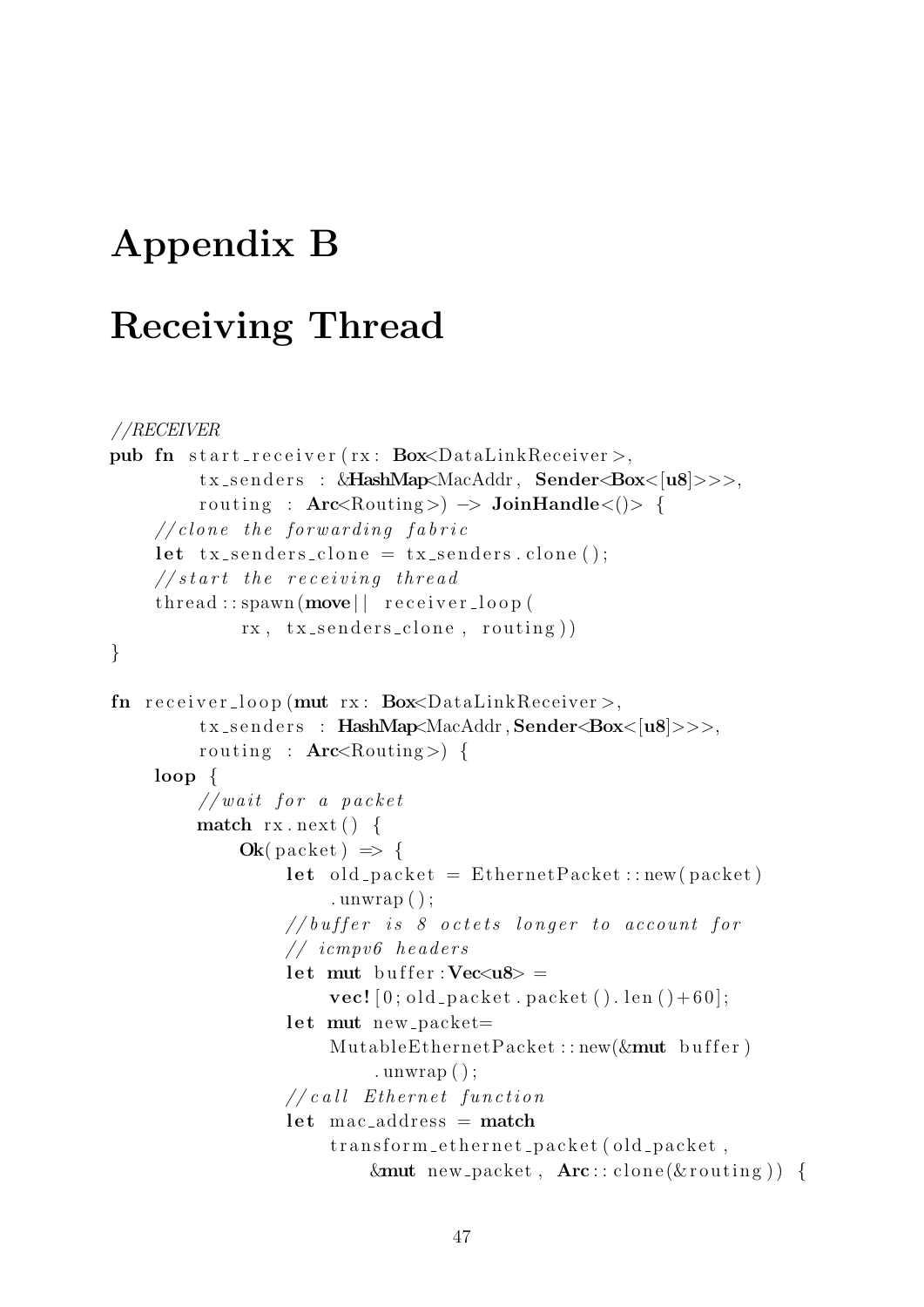```
Ok(ma) \Rightarrow ma,Err(e) \Rightarrow \{\textbf{print} \ln ! \left( " \{\} \right", \text{ } e \text{)};continue ;
                           }
                      \};
                      // find path through forwarding fabric
                      let tx = match tx_senders.get (\& mac_address) {
                           Some(tx) \Rightarrow tx,
                           None \Rightarrow panic! (
                              " Transmission \Box interface \Box not \Box found \Box for : \Box {:?}",
                              mac_address),
                      } ;
                      // send to forwarding fabrictx . send(
                           Box : : from (
                                 new-packet.packet()).unwrap-or-default();
                } ,
                Err(e) \Rightarrow {
                      // Unexpected interface error
                      \textbf{panic}! ("An error occurred while reading : \text{I}", e);
                }
          }
     }
}
```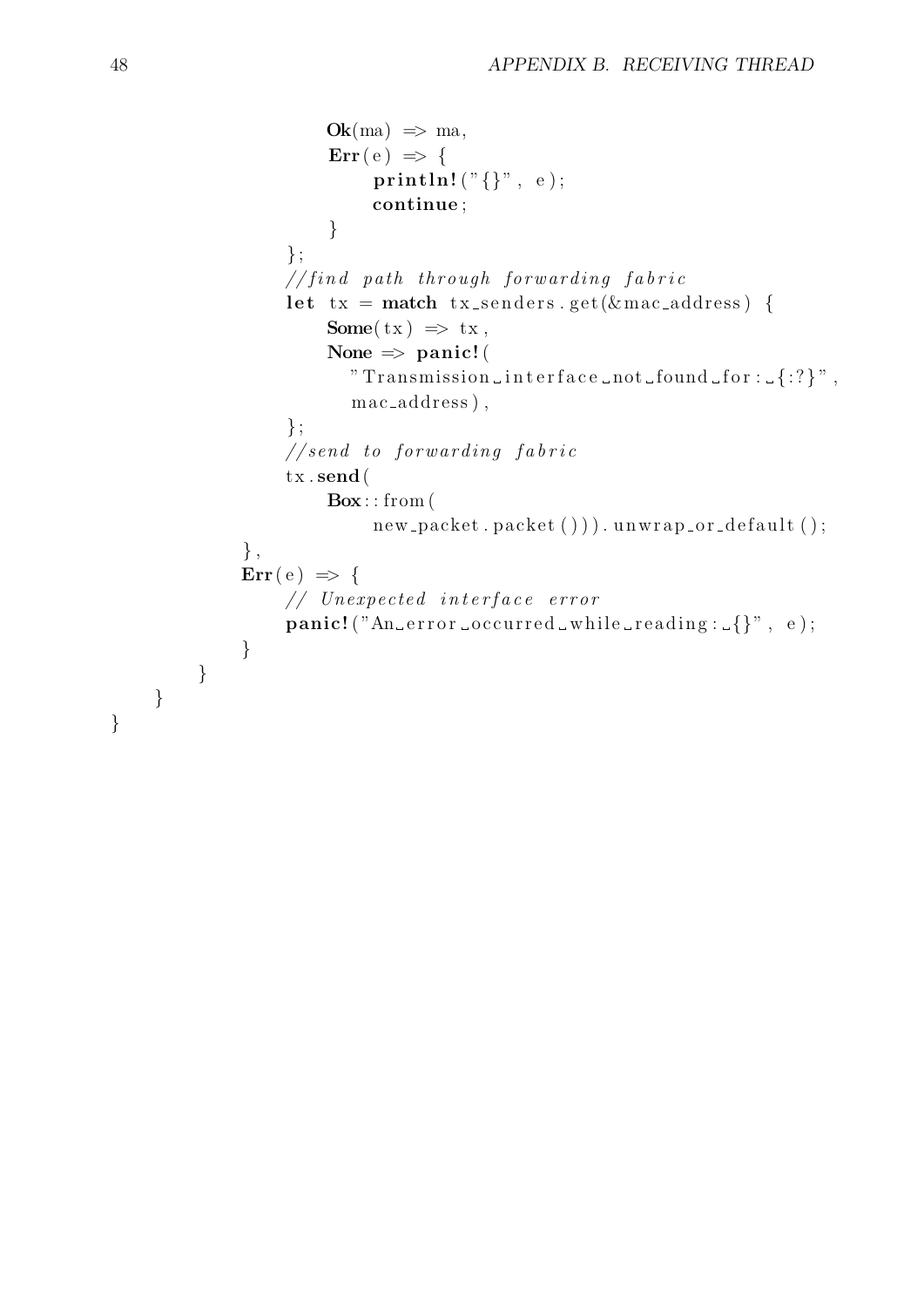<span id="page-48-0"></span>Project Proposal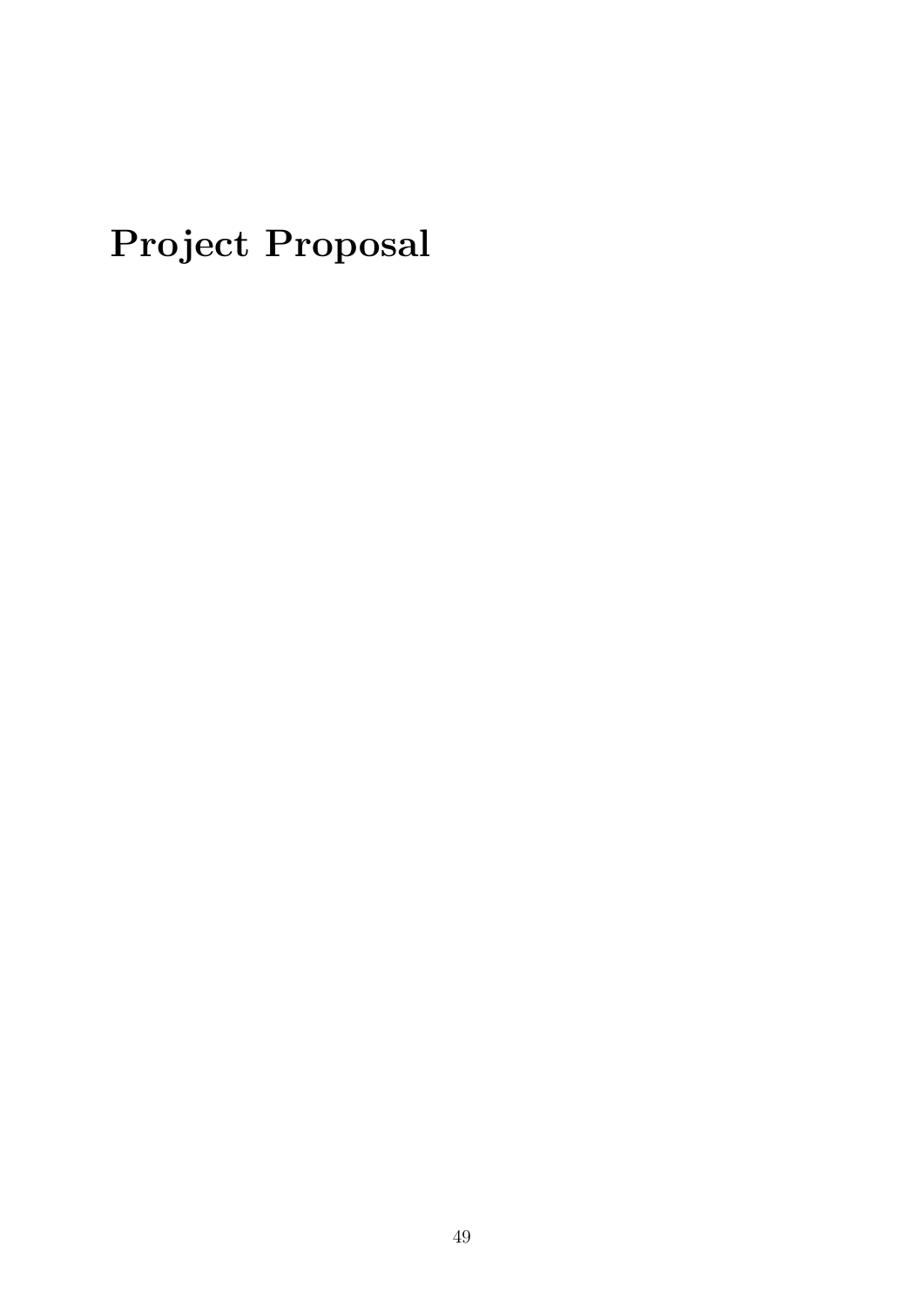Part II Project Proposal

# Software IPv6 Router in Rust

### *2018-10-11*

**2340C (crsid)** *- Selwyn College*

**Overseers** - *Jean Bacon / Ross Anderson / Amanda Prorok* **Supervisor** - *Andrew Moore* **Director of Studies** - *Richard Watts*

**Originator** - *2340C / Richard Watts*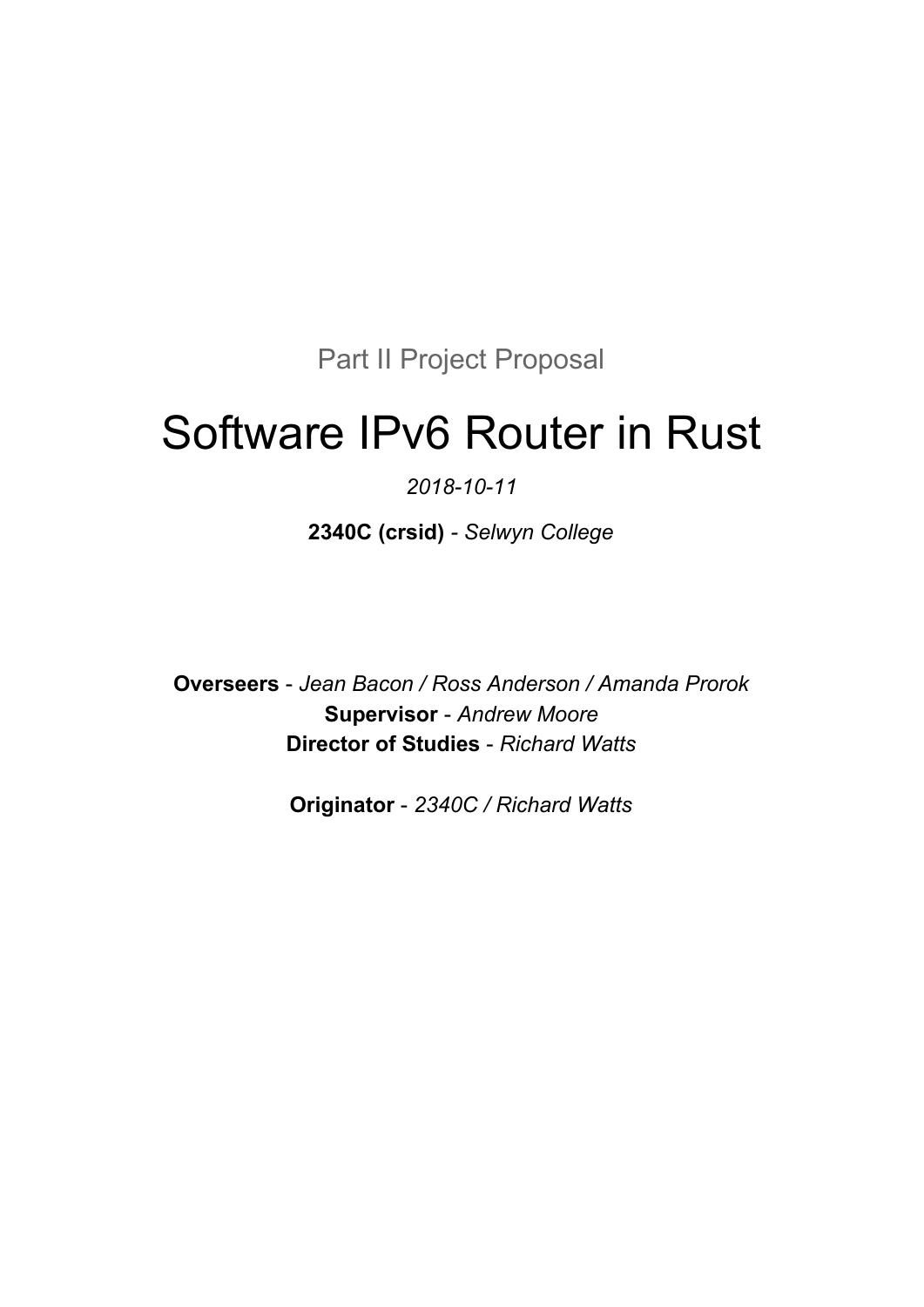## Introduction & Description of Work

IPv6 is the next generation internet addressing standard, it solves numerous problems with IPv4, such as the shortage of IPv4 addresses. It does more than just increase the number of addresses though, many advanced features not in IPv4 are added with IPv6, full details of the current IPv6 standard can be found in IETF RFCs  $^{1.1}$ . Mininet  $^{1.2}$  is a virtual network simulator (supporting IPv6) that was developed at Stanford and until 2016 was used in the 1B Computer Networking Course <sup>1.3</sup> (the year before I attended it).

This project will make use of Mininet to write a software implementation of an IPv6 router in Rust<sup>1.4</sup>. This will begin with gaining an understanding of how Mininet works, then doing research into the IPv6 specification, and finally developing a router and a test bench. Initially that router will implement a minimum amount of IPv6 functionality (as per the IPv6 standards), moving on to more advanced functionality if time permits.

## Resource Declaration

No special resources will be required. Work will be undertaken on a personal laptop, with git used for source control, and github for cloud backup. This will enable work to be seamlessly continued on an MCS machine if the laptop is taken out of action.

## Starting Point

I took the 2017 1B Computer Networking course, so have a good overview of what a router is meant to do. I have spent around 1 hour fiddling with Mininet, and reading up on the 2016 Computer Networking course, to check what I want to do is feasible. An implementation of an extremely simple router already exists as an optional extension of that course, and I have looked at it briefly  $3.1$ . I have attended a Rust talk at the CL, and have done my own brief research into the programming language. I have used continuous integration testing methodologies during my summer internship at Solarflare.

## Substance & Structure of the Project

The aim of this project is to write a software IPv6 router that complies with the IPv6 RFC standard<sup>4.1</sup>. It'll begin by complying with all the 'must's mentioned in the main IPv6 RFC standard, with other aspects of the standard being extensions, see success criteria for more details.

The first stage of the project will be research and refining requirements, this will be two fold. On a practical level, understanding how the Simple Router<sup>42</sup> project works and interfaces with Mininet, also gaining a working knowledge of Rust. On a non-practical level, researching IPv6 and gaining a deeper understanding of the requirements listed in success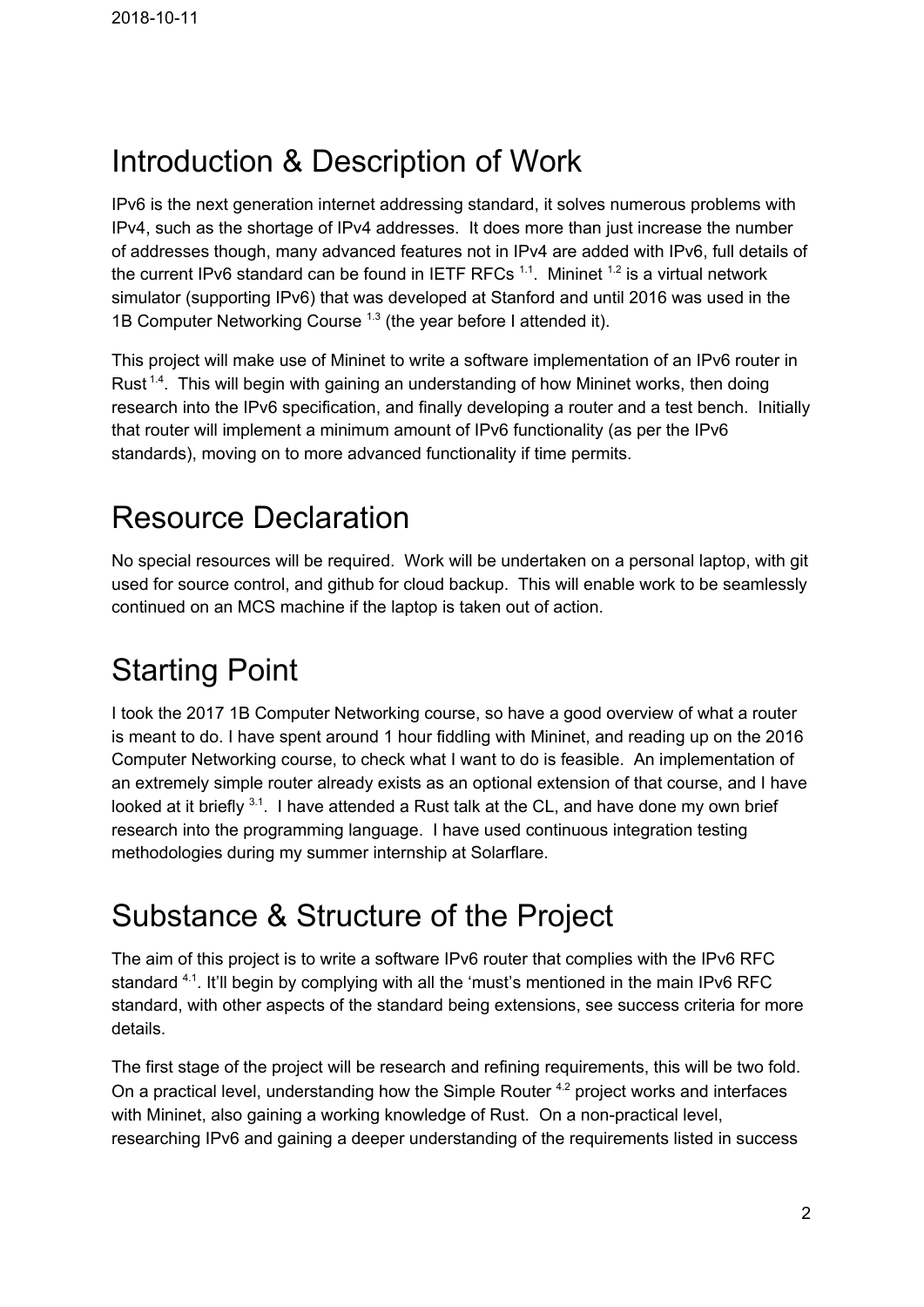criteria. From these requirements a detailed plan will be written, including the router's system architecture.

The next stage of the project will be development and testing. A test bench will be created as the project proceeds, with tests being added for each new requirement that is implemented. The test bench will take the form of scripts that set up a Mininet environment, and then have IPv6 nodes sending packets to each other and the router. All the tests will be run every time a feature is added, the result being a rudimentary form of manual continuous integration.

The development itself will primarily be in Rust<sup>4.3</sup>, with bits of C and Python. Rust is a safe modern low level language, and will be an interesting learning experience, the project can always be completed entirely in C if there are insufficient libraries available, or the learning curve is too steep. Interfacing with Mininet at a high level (for the test bench) will be done in Python, as that is the language the API is written in. Exploratory work will be done in C due to preexisting code bases, such as the Simple Router example, being in C.

The final stage will be the verification of the test bench, with additional end-to-end tests being performed. This will be followed by an evaluation to demonstrate the implementation has been successful, and then by the writing of the dissertation.

## Success Criteria

To have a software IPv6 router and accompanying test bench running on top of Mininet. The router will comply with all of the core requirements of an IPv6 router, and the test bench will test each of these requirements.

The core requirements are divided into two parts: basic and advanced. The basic requirements are an implementation of a control and data plane in software that can forward packets to the correct unicast addresses, with static address allocation. The advanced requirements are an implementation of ICMPv6 (i.e. proper error handling), and handling anycast and multicast addresses.

Testing is required for all of these, and will meet the success criteria if there is a unit test for each implemented bit of functionality and the relevant requirements listed in the specification, and if the router passes all these tests. This includes tests for edge cases, for example when TTL is 1.

The extension requirements are implementing IPv6 extension headers (both those included in the main IPv6 RFC, and those with their own RFC), implementing SLAAC & DHCPv6 (stateless and stateful), compatibility features with IPv4 addresses, and checking addresses comply with IPv6. Other stretch goals include optimisation, these will be tested through load testing and comparisons with non-optimised versions. Additionally any optional minor features encompassed by the core requirements are extension requirements. A further potential extension would be to pull the software router out of mininet, and get it running on a switch, testing it with real machines.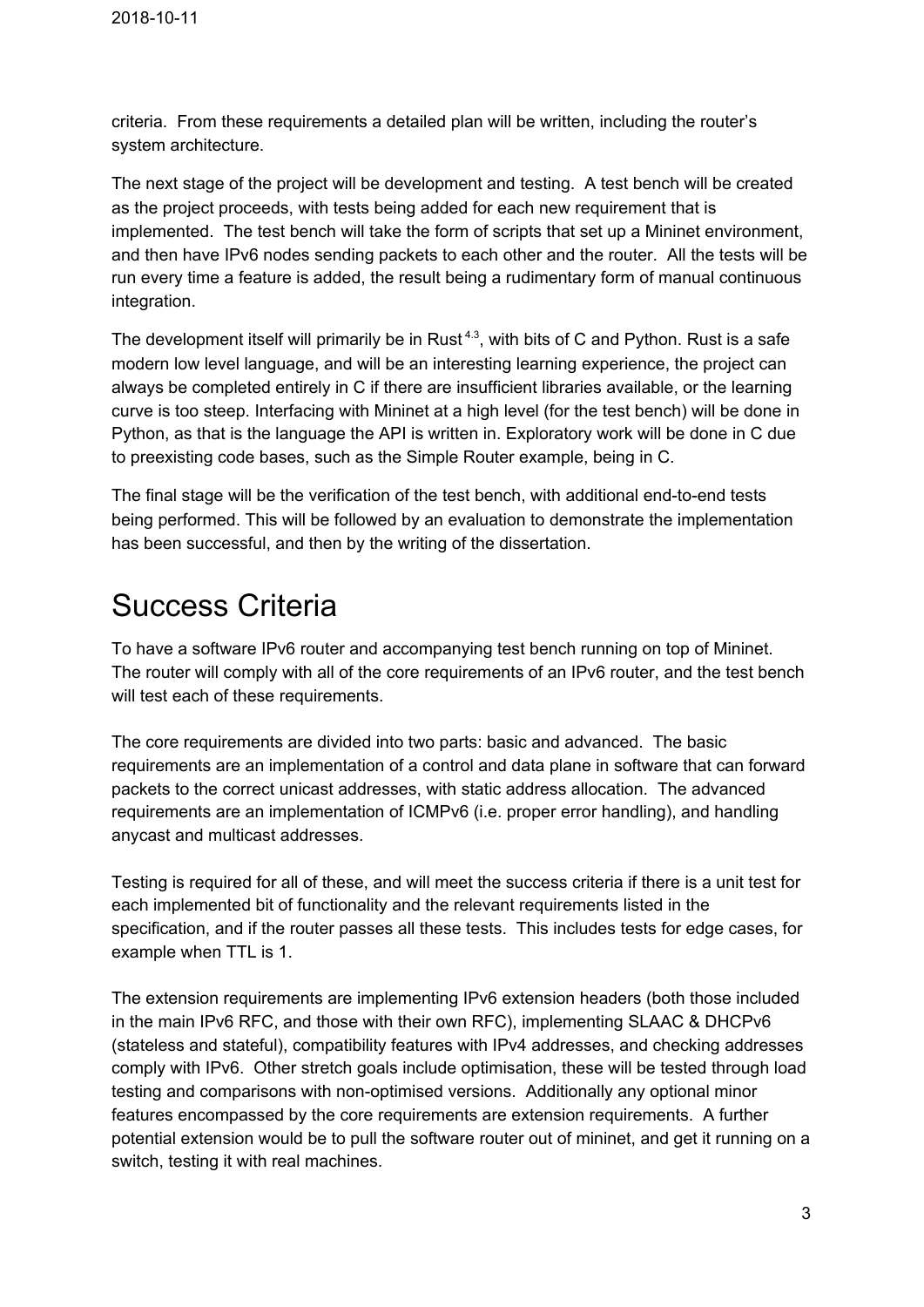All of these requirements are based on the relevant  $RFCs<sup>1.1</sup>$ . Where applicable, the core requirements only include aspects of the RFC prefaced with 'must', whereas the extension requirements include all functionality specified.

## Plan of Work

**Note:** Throughout, any work on extension goals can be replaced with work from a previous 2 week slot, making the plan more flexible and responsive to unexpected changes.

#### 20th October

*Start of project -* Time since last entry/special events <> - Work that is completed/stopped on this date Kick off, begin research - Work that is begun on this date **Milestones:** - List of milestones expected by this date

#### 3rd November

*2 weeks* Research completed. Start implementation of core requirements.

#### **Milestones:**

List of core and extension requirements mapped out in detail from IPv6 standards and documentation, including system architecture.

Simple Router implementation and interface with Mininet understood.

Basic Rust concepts understood.

#### 17th November

*2 weeks*

Basic routing framework completed. Start working on the advanced core requirements. **Milestones:** Router software that can perform basic packet forwarding. Test bench that can perform basic tests for packet forwarding.

#### 1st December

#### *2 weeks - End of Michaelmas term*

Core criteria all met.

End-to-end testing begins, more comprehensive test cases to be added to test bench, small problems fixed as testing continues, big problems documented and listed. Implementation evaluated based on success criteria.

#### **Milestones**

Router software that meets all of the core success criteria, with accompanying test bench.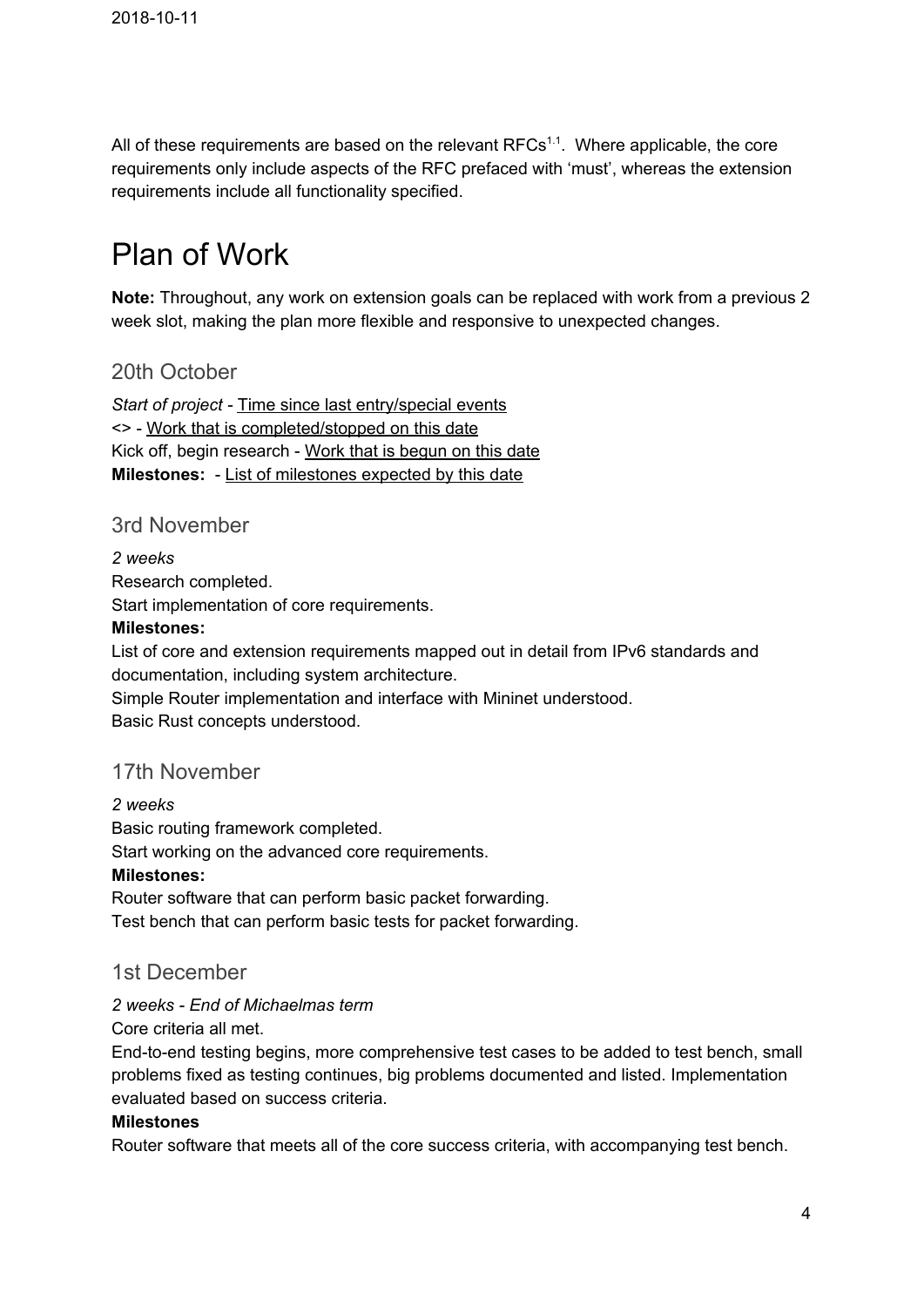#### 15th December

*1 week - 1 week holiday*

List of big problems completed.

Big problems fixed in order of severity.

#### **Milestones:**

List of remaining identified problems with core functionality.

### 29th December

*2 weeks* All major issues with core functionality resolved. Begin work on extension goals.

### **Milestones:**

Stable router with comprehensive test bench covering all core functionality.

### 12th January

*2 weeks - Start of Lent Term*

Extension work suspended.

Begin evaluation and writing dissertation.

#### **Milestones:**

List of implemented extension functionality, with accompanying router software and test benches.

#### 26th January

*2 weeks - 1st February: Progress Report Deadline* Evaluation completed. Continue writing dissertation, write a progress report for presentation. **Milestones:** Evaluation and test report. *(midway)* Progress report completed and submitted

### 9th February

*2 weeks* Draft dissertation completed, dissertation work suspended. Resume work on extension goals. **Milestones:** Completed draft dissertation.

#### 23rd February

*2 weeks* Extension work suspended. Resume work on dissertation - get friends to read.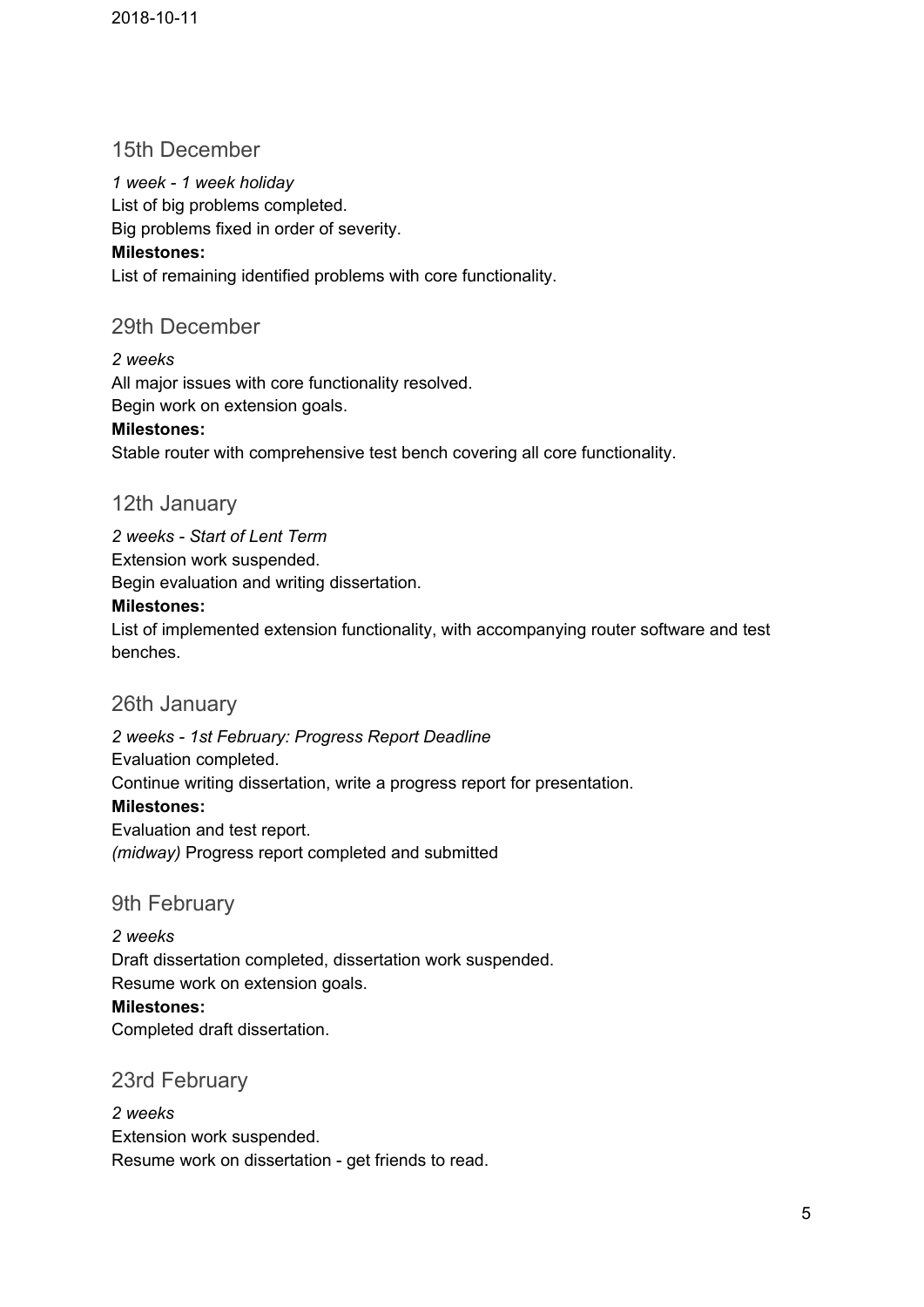#### **Milestones:**

List of implemented extension functionality, with accompanying router software and test benches.

#### 9th March

*2 weeks*

 $\leftrightarrow$ 

Based on feedback received begin work on weaknesses in dissertation.

#### **Milestones:**

Improved dissertation based on feedback received. List of areas of weakness to be worked on.

#### 23rd March

*2 weeks - End of Lent Term* Areas of weakness resolved/explained. Exam revision.

#### **Milestones:**

Dissertation submitted to overseers and supervisors for review

6th April

*2 weeks <>* Exam revision.

#### 20th April

*2 weeks - Start of Easter Term*  $\leftrightarrow$ Alter dissertation based on comments from from overseers and supervisor **Milestones:** Completed Dissertation

4th May

*2 weeks*  $\leftrightarrow$ Exam revision

17th May

*2 weeks - 17th May: Dissertation Deadline*  $\leftrightarrow$ Dissertation reread and then submitted. **Milestones:** Submitted dissertation and source code.